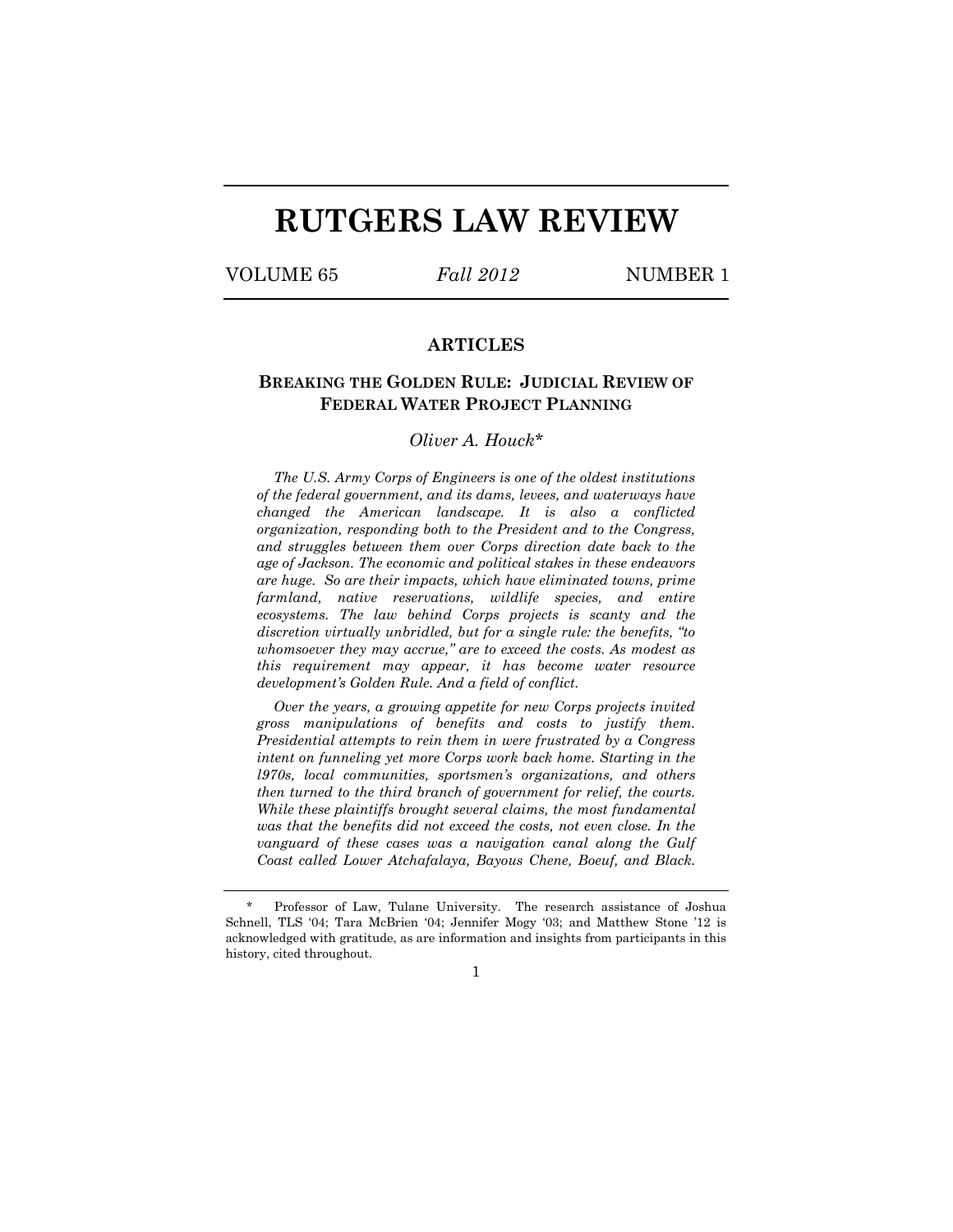*At issue was whether the judiciary had any right to review these matters at all. The case encapsulate the issue, which remains with us to this day.* 

*What follows is at one level the story of the Lower Atchafalaya litigation, told as history and led by its actors to an uncertain conclusion. Behind it, however, is the nature of this remarkable institution, the Corps of Engineers, and of executive attempts to control it, leading to President Carter's proposal to kill as many as eighty Corps projects at the start of his term, again on benefit-cost grounds. Including the Lower Atchafalaya project. The two stories are wound together in time, and in this recitation as well. They will, among other things, illustrate both the power and limits of law. They will also illustrate the difficulty in rethinking institutions on which so many, for many different agendas, have come to depend.* 

 I am at the district offices of the Army Corps of Engineers in New Orleans, about fifty feet from the Mississippi River. No other building is allowed on the levee top for several hundred miles. The meeting, about a Corps project to the west, is tense and fueled by pots of coffee. At the break, we all head for the men's room (if the building hosts women they are not in view) and I wait my turn, as does a heavyset man who has sat all morning in the rear, saying nothing. When we finally approach the wall, staring straight ahead at the tiles, we are the last remaining in the room. Conversations are rare in these circumstances, but suddenly I hear my companion say, as if to no one, "you are arguing about the wrong project." As I say nothing, he continues, "check out Chene, Boeuf, and Black. It's a joke." It is late Spring, 1972.1

<span id="page-1-0"></span>In 1968 the United States Congress authorized the Army Corps to dredge a large canal across 900 square miles of South Louisiana wetlands to the Gulf of Mexico.2 The project was called Lower

<sup>1.</sup> Personal recollection, related in OLIVER A. HOUCK, DOWN ON THE BATTURE 161 (2010).

<sup>2.</sup> U.S. ARMY ENG'R DIST., NEW ORLEANS, LA., FINAL ENVIRONMENTAL STATEMENT, ATCHAFALAYA RIVER AND BAYOUS CHENE, BOEUF, AND BLACK, LOUISIANA 1 (1973) [hereinafter FES]; S. La. Envtl. Council, Inc. v. Rush, 12 Env't Rep. Cas. (BNA) 1844, 1846 (E.D. La. 1978).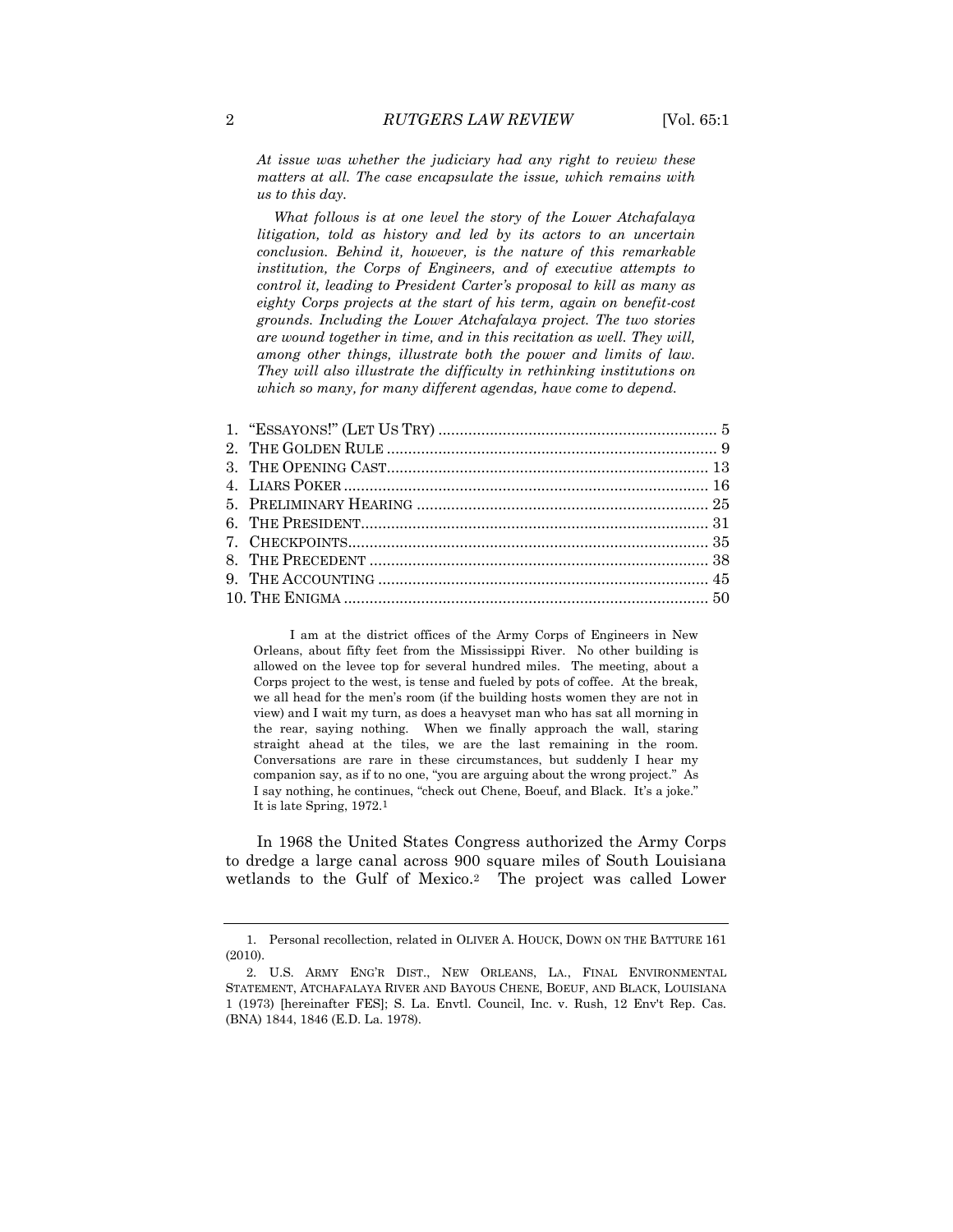<span id="page-2-0"></span>Atchafalaya, Bayous Chene, Boeuf, and Black, and its benefit-to-cost ratio was said to be 1.2:1, a margin so fine that the Corps normally rejected proposals below it out of hand.3 The impetus for the canal came from two oil rig manufacturers near Morgan City, Louisiana, that wanted to get larger platforms out to the Gulf.4 Alternate routes existed but this would save them time, for which taxpayers would pay an estimated \$33 million (over \$219 million in 2012 dollars), although the costs of these projects routinely skyrocketed once approved.5 For McDermott and Avondale shipyards, it was all gravy; they would not pay a dime.

The potential environmental effects were severe. Scientists predicted the loss of 15,000 acres of wetlands to the project, the damage spreading laterally for miles.6 Canals like these funneled saltwater deep into the interior, destroying freshwater systems to the north.7 At the same time they acted like a tourniquet on wetlands fronting the Gulf, which depended on the offset of fresh flows.8 They also became entry paths for coastal storms and hurricanes that came with regularity, at times with tremendous force.<sup>9</sup> Perhaps most consequentially, channeling the lower river threatened the future of a delta then forming in Atchafalaya bay, the largest land gain in

5*. See* FES, *supra* note 2, at 26-28. Correcting for inflation, the total cost of such a project in 2012 would be \$218,313,017.24. US INFLATION CALCULATOR, http://www.usinflationcalculator.com/ (enter base year: 1968, amount: 33,000,000, end year: 2012; then follow "calculate" hyperlink) (last visited Jan. 7, 2013). For the routine cost overruns of these projects, beyond inflation, see *infra* text accompanying notes 34-35, 110-11, 115-20.

6*. See Rush*, 12 Env't Rep. Cas. (BNA) at 1847.

7*. See* W.B. Johnson & J.G. Gosselink, *Wetland Loss Directly Associated with Canal Dredging in the Louisiana Coastal Zone, in* PROCEEDINGS OF THE CONFERENCE ON COASTAL EROSION AND WETLAND MODIFICATION IN LOUISIANA: CAUSES, CONSEQUENCES, AND OPTIONS 60, 60 (Donald F. Boesch ed., 1982); James H. Stone et al., *Effects of Canals on Freshwater Marshes in Coastal Louisiana and Implications for Management*, *in* FRESHWATER WETLANDS: ECOLOGICAL PROCESSES AND MANAGEMENT POTENTIAL 299, 314 (Ralph E. Good et al. eds., 1978).

8*. See* Stone, *supra* note 7, at 314-15.

9. The most severe of these in recent times were Hurricanes Katrina and Rita, both of which were funneled up a similar Corps navigation canal, the Mississippi River Gulf Outlet, and into the City of New Orleans and Parish of St. Bernard. *See generally In re* Katrina Canal Breaches Consol. Litig.*,* 647 F. Supp. 2d 644, 664-67 (E.D. La. 2009).

<sup>3.</sup> FES, *supra* note 2, at 1-2. For the 1.2:1 baseline, see BD. OF ENG'RS FOR RIVERS AND HARBORS, U.S. ARMY CORPS OF ENG'RS, A HISTORY OF THE BOARD OF ENGINEERS FOR RIVERS AND HARBORS 9 (June 1980). "Congress normally requires at least a 1:1 ratio; the board seldom recommends a project unless the benefit exceeds the cost by a ratio of 1.2:1 . . . because many intangibles cannot be defined. For instance, the ability to forecast the volume of freight on a river is at best theoretical; so is the life expectancy of any single project." *Id.* (quoting *The Taxpayers' Own Diggers and Builders*, FORTUNE, Apr. 1964, at 123, 129); *see also* 40 C.F.R. § 230.10 (2012).

<sup>4</sup>*. See* FES, *supra* note 2, at 23; *Rush*, 12 Env't Rep. Cas. (BNA) at 1850.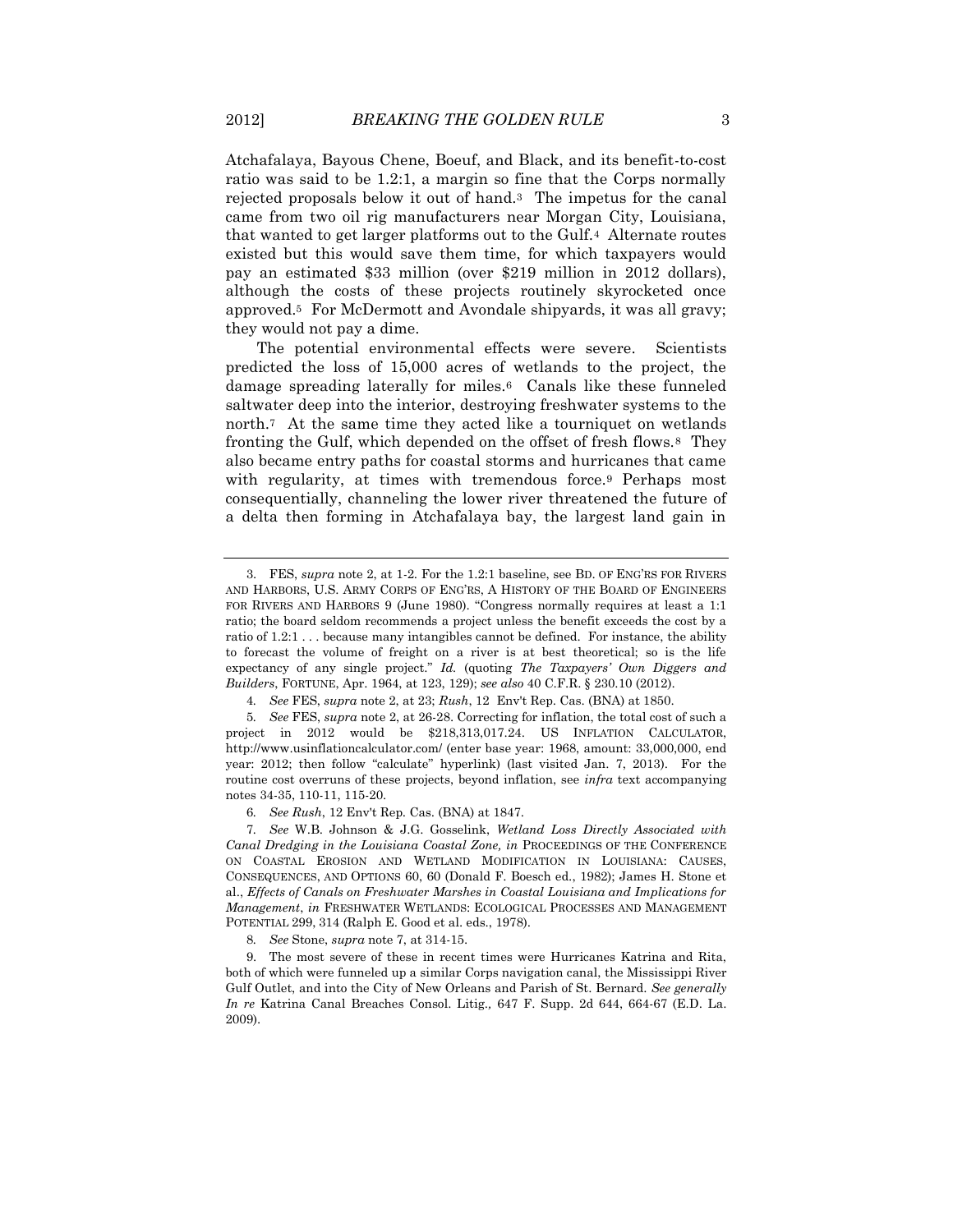<span id="page-3-0"></span>territorial America.10 We had already destroyed the Mississippi River delta, exactly this way.<sup>11</sup>

None of which seemed to matter a great deal. The recently enacted National Environmental Policy Act ("NEPA") required that these impacts be considered, but whether it offered protection from such a dubious project remained to be seen.12 Equally dubious about the Lower Atchafalaya project was the Corps' calculations of benefits and costs. On the debit side, Corps planners tallied up its construction bill and then, for environmental damage, added in money lost to fishers and trappers (which came to a few dollars an acre).13 End of story. The protection from hurricanes that these wetlands provided remained unquantified, as was their uptake of pollutants like sewage and industrial wastes that otherwise slid into the Gulf, as were the many species not hunted or fished that summered, wintered, and migrated through these wetlands.<sup>14</sup>

If the project costs were shortchanged, however, the alleged benefits bordered on fraud. However felicitous the savings for McDermott and Avondale in shipping time, they would not top the \$30-plus million price tag, so other benefits had to be identified. They were found in the proposition that Gulf oil rigs, come hurricane time, would be unhooked from the sea floor and be towed to the protection of on-shore wetlands,<sup>15</sup> which stood perhaps two feet high, facing storm surges at twenty feet and more.16 The Corps knew these benefits to be chimera well before it began turning the first scoop of marsh into spoil.17 Yet it went forward.

The Lower Atchafalaya lawsuit that followed was important for its environmental consequences, but it raised larger issues as well. The first was exactly who among three competing powerhouses—the Corps, the Congress, and the President—was responsible for the decision. The second and related issue was whether the crux of the

16*. In re* Katrina Canal Breaches Consol. Litig.*,* 647 F. Supp. 2d 644, 666-67, 676- 77, 692, 696 (E.D. La. 2009) (describing storm surges).

<sup>10.</sup> Affidavit of Sherwood M. Gagliano, Ph.D. at 10, S. La. Envtl. Council v. Hunt, Civ. No. 74-698 (E.D. La. 1974) [hereinafter Gagliano affidavit].

<sup>11.</sup> The Mississippi delta has been destroyed both by large navigation canals and by subsidiary oil and gas canals, the effects of which are identical. *See* Johnson & Gosselink, *supra* note 7, at 60-68; *see also* Oliver A. Houck, *Land Loss in Coastal Louisiana: Causes, Consequences, and Remedies*, 58 TUL. L. REV. 3, 40-41 (1983) (discussing canal effects on plant life, and in turn, the coast).

<sup>12.</sup> National Environmental Policy Act of 1969, 42 U.S.C. §§ 4321-4370f (2006). For the reach of this statute's protections, see the discussion of *Strycker's Bay*, *infra* text accompanying notes 308-14 (rejecting the substantive force of NEPA).

<sup>13.</sup> FES, *supra* note 2, at 22-25; S. La. Envtl. Council, Inc. v. Rush, 12 Env't Rep. Cas. (BNA) 1844, 1854 (E.D. La. 1978).

<sup>14</sup>*. See* FES, *supra* note 2, at 24-25; *Rush*, 12 Env't Rep. Cas. (BNA) at 1854-55.

<sup>15</sup>*. Rush*, 12 Env't Rep. Cas. (BNA) at 1850.

<sup>17</sup>*. See Rush*, 12 Env't Rep. Cas. (BNA) at 1850-51.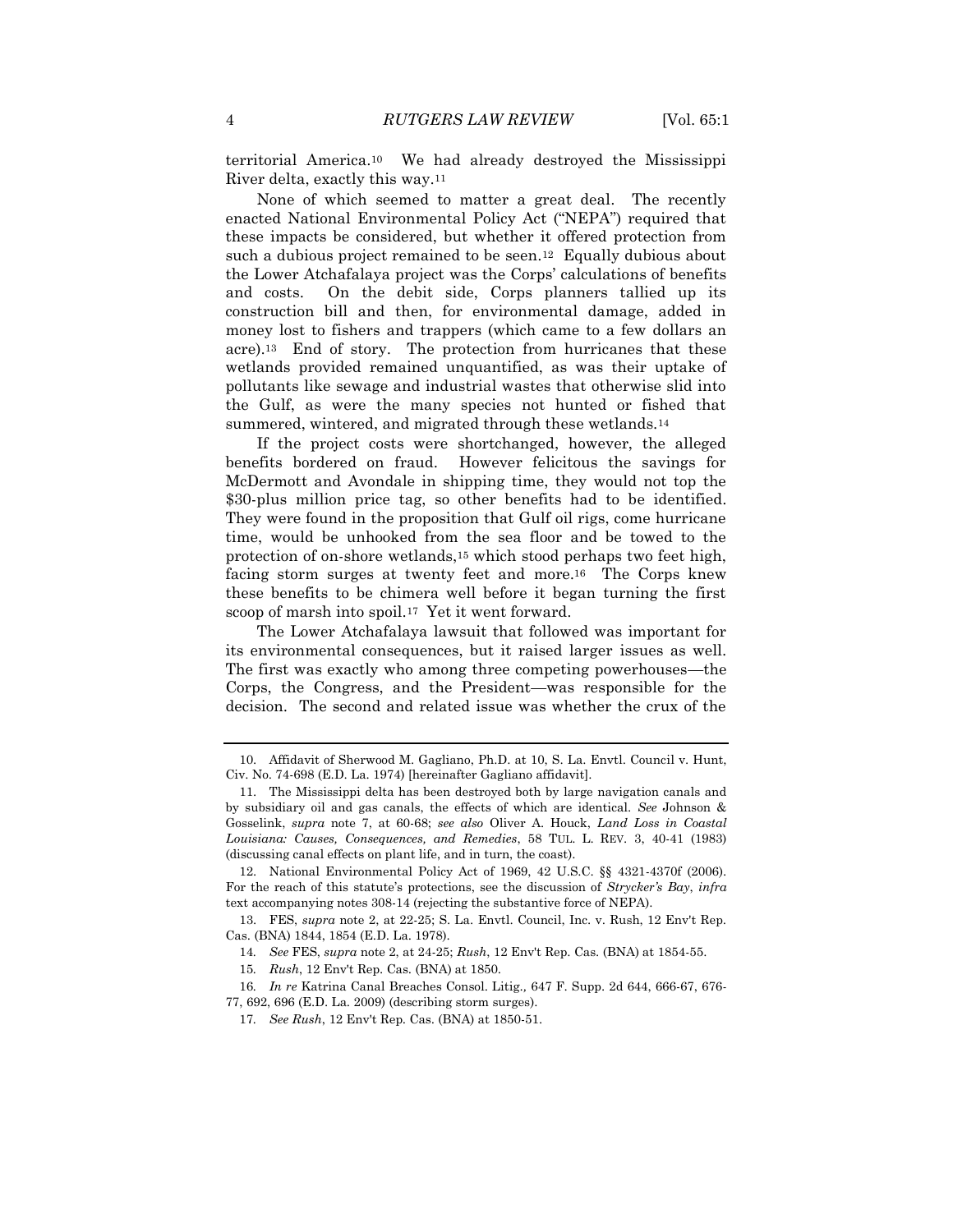decision, a highly flawed cost-benefit determination, was subject to judicial review. The answers to these questions, so fundamental to water resources development in the United States, are as contentious and unresolved as they were nearly two centuries earlier when they first arose. In the 1970s, this case and others began challenging water projects so doubtful that they were difficult to defend on any ground, this time under a President with no use for Corps manipulations. They became an open war.

This is the story of that project, and that war.

## 1. "ESSAYONS!" (LET US TRY)

*President Truman . . . was strong enough to fire General Douglas MacArthur but, so far, the Army Engineers have successfully defied him. . . . A small, powerful and exclusive clique of about two hundred Army officers controls some fifty thousand civilian employees. . . . No more lawless or irresponsible Federal group than the Corps of Army Engineers has ever attempted to operate in the United States, either outside of or within the law.*

<span id="page-4-1"></span>*Harold L. Ickes, U.S. Secretary of the Interior, 195118*

<span id="page-4-0"></span>Similar frustration has been expressed by nearly every President back to Andrew Jackson. To begin with, there is the question of what the U.S. Army is doing building canals for local oil rig manufacturers, to which the only answer is mission creep. Military engineers first appeared during the Revolutionary War as land animals, cutting trenches and building fortifications against the British.19 In 1802, the Corps of Engineers was formally established, with West Point training its cadre, and it was at hand in 1808 when the Secretary of the Treasury issued a report calling for the development of the nation's roads and canals.20 Corps engineers went west with the land surveys, Indian wars, and railroads that opened the continent, but western congressmen were already pulling them toward waterways, starting with snag removal (blowing things up was already in their repertoire) and then channel work (so was digging trenches), which greatly expanded on the Mississippi River.<sup>21</sup> By the end of the nineteenth century, navigation had become its

<sup>18.</sup> Oliver A. Houck, *New Roles for the Old Dam Builder?*, NAT'L WILDLIFE, Aug.- Sept. 1975, at 13, 13 (internal quotation marks omitted).

<sup>19</sup>*. See* Todd Shallat, *Water and Bureaucracy: Origins of the Federal Responsibility for Water Resources, 1787-1838*, 32 NAT. RESOURCES J. 5, 9-16 (1992); A. Dan Tarlock, *A First Look at a Modern Legal Regime for a "Post-Modern" United States Army Corps of Engineers*, 52 U. KAN. L. REV. 1285, 1300-01 (2004) (discussing the early history of the Corps of Engineers).

<sup>20.</sup> Tarlock, *supra* note [19,](#page-4-0) at 1300; *see also* MARTIN REUSS, U.S. ARMY CORPS OF ENG'RS, RESHAPING NATIONAL WATER POLITICS: THE EMERGENCE OF THE WATER RESOURCES DEVELOPMENT ACT OF 1986, at 3-4 (1991).

<sup>21.</sup> Tarlock, *supra* not[e 19,](#page-4-0) at 1301; REUSS, *supra* not[e 20,](#page-4-1) at 4-6.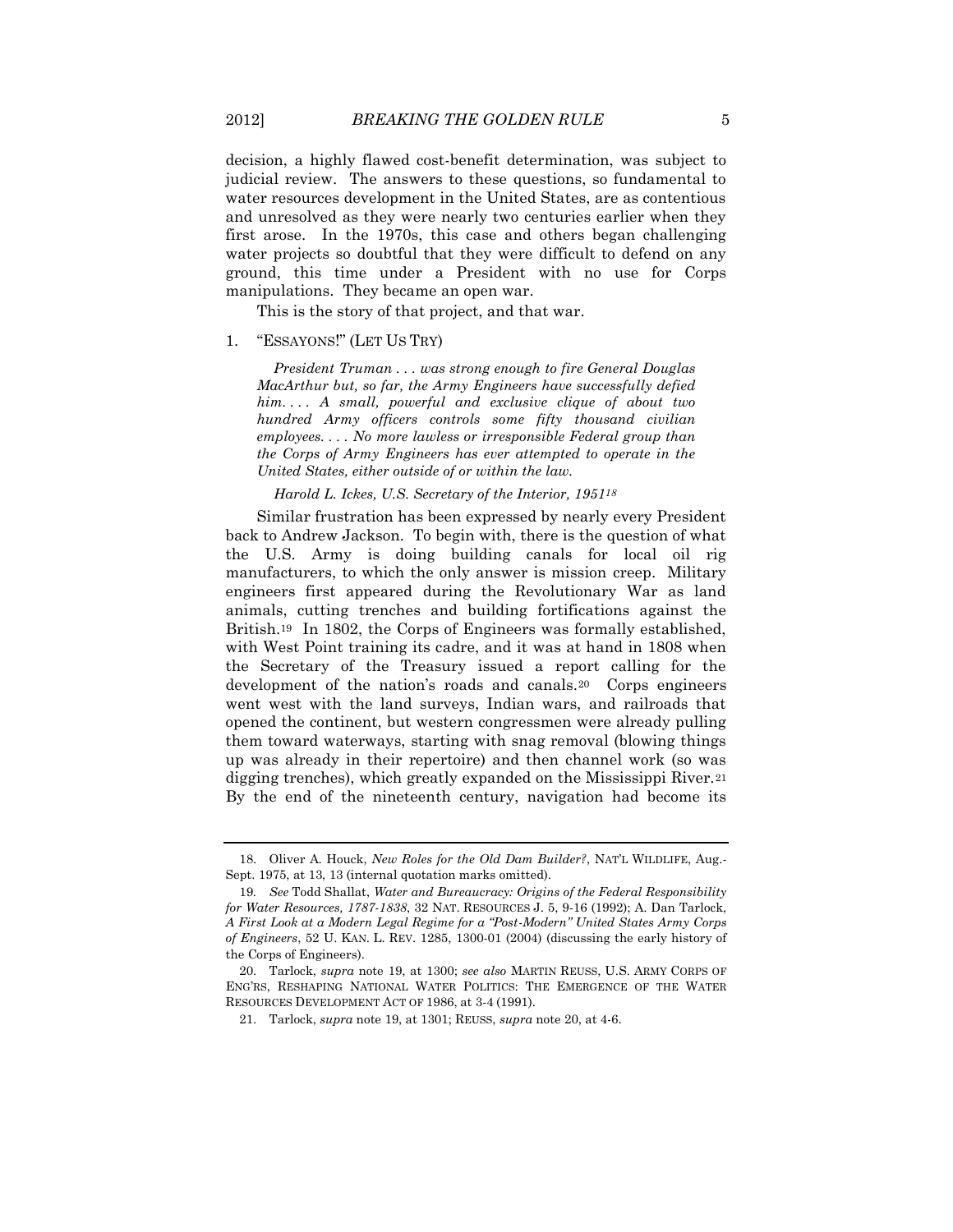reason-to-be.

<span id="page-5-0"></span>The Corps civil works program is an institution unlike any in America.22 Largely civilian, it is directed by the Army and nominally part of the executive branch of government.<sup>23</sup> Its "military patina" serves to communicate professionalism and independence,<sup>24</sup> but as a practical matter its activities have always been tied to a Congress with its own view about big construction projects that send money back home. Corps West Pointers, further, have been deeply trained in obedience and a damn-the-torpedoes ethic captured in 1921 by the trade journal *Military Engineer* as: "'*the power to resist the temptation to temporize and delay while searching for the ideally perfect course,*'" and "'*the determination to abide by decisions previously made.*'"25 Put more simply, thirty years later in *Soldiers and Scholars*, "[The West Point officer] is able to examine a situation, *come to a quick decision, and stick to it.*"26 Undeniably admirable qualities in warfare, they would become obvious handicaps in planning and managing the largest water projects in the world. To say nothing of responding to their environmental impacts, which became increasingly apparent over time.

23. As of 2009, the program housed 650 military personnel out of more than 35,000 employees, not counting a large number of private company contractors. SAMET, *supra* note 22, at 10.

<span id="page-5-1"></span><sup>22.</sup> To begin with, the program is enormous. As of 2009, the approximately \$10.5 billion per year program, headquartered in Washington, D.C., supervised eight regional engineer divisions, thirty-eight districts nationwide, and a \$125 billion water infrastructure including more than 600 dams, 920 harbors, and 11,000 miles of inland waterways. *See* MELISSA SAMET, AM. RIVERS AND NAT'L WILDLIFE FED'N, A CITIZEN'S GUIDE TO THE CORPS OF ENGINEERS 6, 9, 24 (2009), *available at* http://www.american rivers.org/assets/pdfs/reports-and-publications/citizens-guide-to-the-corp.pdf; *see also President's Fiscal Year 2009 Budget for U.S. Army Corps of Engineers' Civil Works Released*, U.S. ARMY CORPS OF ENGINEERS (Feb. 4, 2008), http://www.spn.usace.army. mil/newsrelease/newsrelease\_02\_04\_08.html.

<sup>24.</sup> Elizabeth B. Drew, *Dam Outrage: The Story of the Army Engineers*, THE ATLANTIC, Apr. 1970, at 53. The article continues: "The Corps has mastered the art of convincing people that its projects are desirable, and so the projects are not examined very closely. Corps engineers are impressive in their command of details that nonengineers cannot understand, assiduous in publishing books that show what the Corps has done for each state, and punctilious about seeing that all the right politicians are invited to each dedication of a dam." *Id.*

<sup>25.</sup> ARTHUR E. MORGAN, DAMS AND OTHER DISASTERS: A CENTURY OF THE ARMY CORPS OF ENGINEERS IN CIVIL WORKS 37-38 (1971) (quoting Gilbert A. Youngberg, *The Civil Activities of the Corps of Engineers: Their Value as Military Training, and Their Relation to the National Defense*, 13 MIL. ENGINEER 73, 76 (1921)). Mr. Morgan was the first Chairman of the Tennessee Valley Authority, and worked in hydraulics, engineering systems, and water management throughout his career. Harry Wiersema, *Forward* to *id.*, at xiv-xvii. The thesis of his book is that "the training of the Corps of Engineers is of a kind unsuited for civil engineering needs," which has led to a record of "consistent and disastrous failures." *Id,* at xxiii.

<sup>26</sup>*. Id.* at 38 (emphasis added).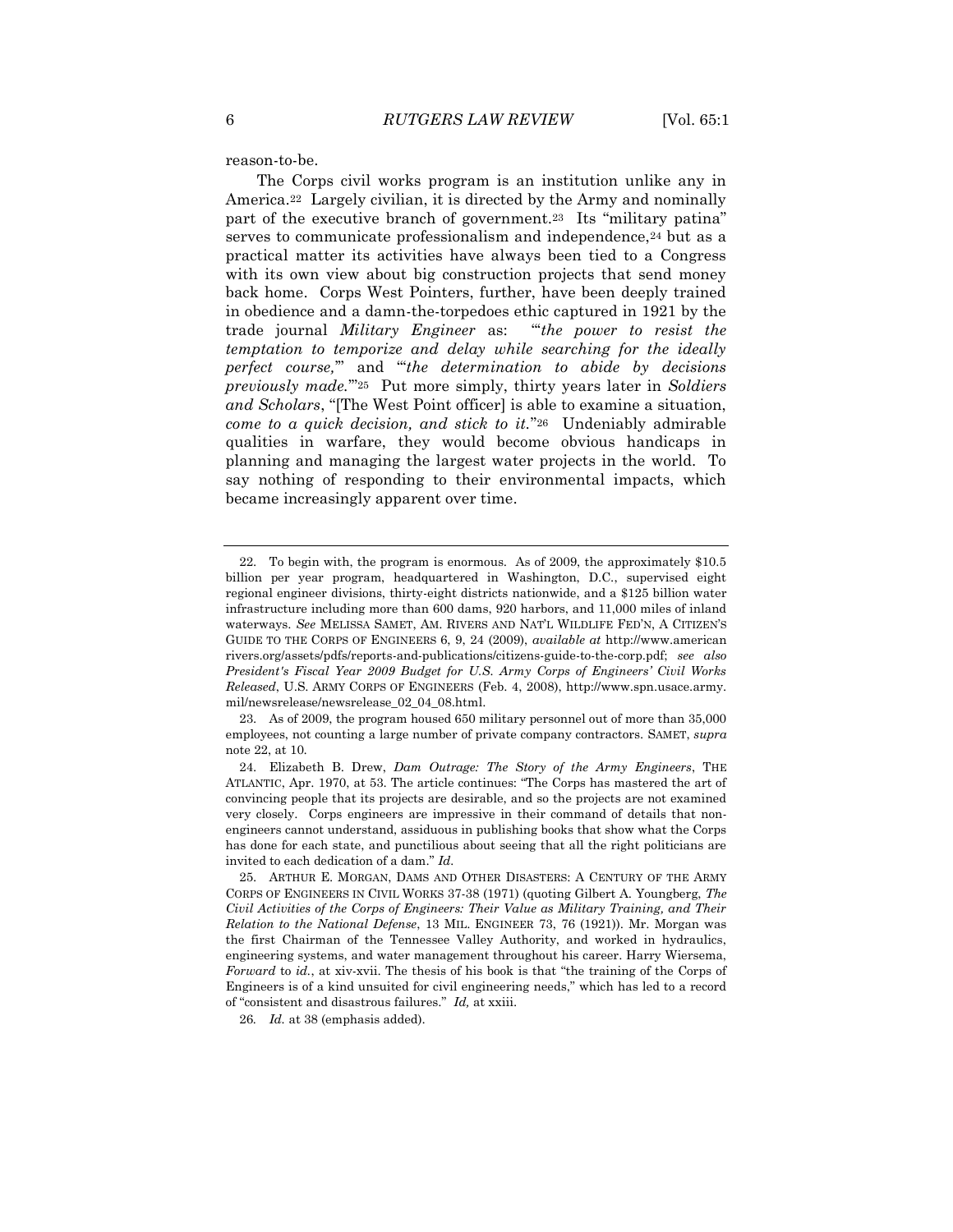The Corps threw itself into the mission with messianic gusto.<sup>27</sup> According to an official history:

They were the pathfinders sent out by a determined government at Washington. . . . "[T]he last segment of the great Western Empire was soon annexed. These things were all accomplished by the application of America's greatest power. That is the power of Engineering Character, Engineering Leadership, and Engineering Knowledge. All employed to fulfill our destiny."28

The vision was an exalted one. As early as 1825 the Chief of Engineers promoted construction of the Chesapeake and Ohio Canal in the following terms: "When a nation undertakes a work of great public utility . . . the revenue is not the essential object to take into consideration: its view are of a more elevated order."29 Alas, within a few decades the Canal, still incomplete, was overtaken by a railroad line and sought bankruptcy.30 This and similar outcomes changed Corps' destiny not a whit, however, and what emerged in the twentieth century was an organization with a fixed purpose, a string of engineering achievements, an ego to match them, and widespread popularity with a Congress whose members wanted more.31 It was a heady cocktail.

Not everyone bought in. Strict constructionists in Congress, following the footsteps of Jefferson, feared the intrusion of the federal government in state and regional affairs (the very legality of this intrusion was a live issue for decades),<sup>32</sup> and fiscal conservatives became apoplectic when the actual bills came due.33 As early as 1836, at a time when almost all Corps work was in navigation, the House Ways and Means Committee found twenty-five project budgets rife with "useless" and "fallacious" estimates, and cost overruns approaching 300%.<sup>34</sup> "Unfortunately for the public treasury," it wrote with ill-concealed irony, "some accident has interposed, some foundation stone in the edifice has been displaced some unexpected change in the current of surrounding waters has

<sup>27</sup>*. See* Shallat, *supra* not[e 19,](#page-4-0) at 19; Drew, *supra* note [24,](#page-5-0) at 52-53 (describing the Corps' sense of "destiny").

<sup>28.</sup> Drew, *supra* note [24](#page-5-0), at 52 (quoting Corps' official history).

<sup>29.</sup> Shallat, *supra* not[e 19,](#page-4-0) at 18. For a virtually identical Corps' statement in 1839 concerning a Delaware project, see *id*. at 17.

<sup>30</sup>*. See id.* at 18.

<sup>31</sup>*. See* Drew, *supra* note 24, at 62.

<sup>32.</sup> Shallat, *supra* note [19,](#page-4-0) at 22. The constitutional authority of the federal government to construct public works was an acute question in the early 1800s. *See* ARTHUR M. SCHLESINGER, JR., THE AGE OF JACKSON 19 (1946) ("Madison . . . while refusing to concede the constitutionality of internal improvements, he urged their importance, and, like Jefferson himself, advised amending the Constitution in order to sanctify them.").

<sup>33</sup>*. See* Shallat, *supra* not[e 19,](#page-4-0) at 18.

<sup>34</sup>*. Id.* at 21.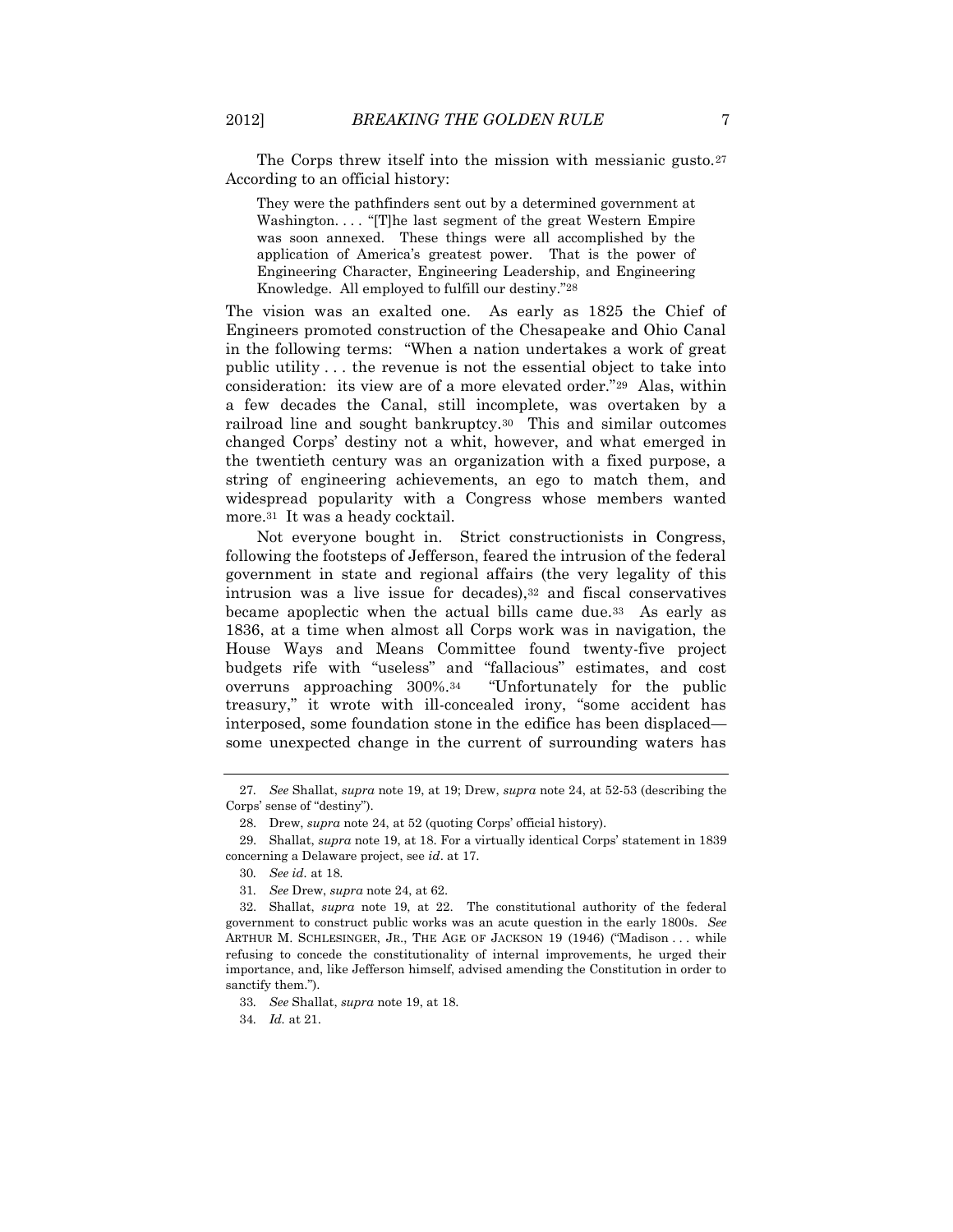been detected, or some pelting violence of wind or ice, or other resistless power has occurred," to require yet greater expenditures, or even doom the enterprise.<sup>35</sup> It was to be a recurrent phenomenon. Not far from the Lower Atchafalaya project, a Corps navigation canal on the Pearl River of Louisiana, once completed, was then abandoned because a promised throng of shippers never materialized.36 Who could have predicted such a thing?

In l837 President Jackson took up the cry, inveighing against "unconstitutional expenditure, corrupt influence, and unidentified powerful interests."37 The following year the Corps Chief of Engineers was indicted for fraud and Congress, in a rare mood, suspended funding for all rivers and harbors projects.38 It was to be a high-water mark for the presidency in the three-way tug-of-war over water resource decision making.

What happened next was also unplanned, but inevitable. Congress began extending the Corps' mission to other favored projects to include, over time, flood control, hydroelectric power, beach erosion prevention, recreation, and even pollution control by flushing wastes downstream.39 Two conflicting dramas accompanied this expansion. On the one hand were White House efforts to structure a planning process that would separate the wheat from the chaff and justify the call on the public fisc.40 On the other hand was resistance by Congress to any meddling into what it considered to be its exclusive prerogative: delivering water projects to constituents back home.41 This conflict spilled over into the twentieth century like a pair of brawling cats, leading to a major showdown in 1936 and the emergence of the rule that would, ostensibly, control the decision on the Lower Atchafalaya project and a myriad like it all over

39. Drew, *supra* note [24,](#page-5-0) at 53.

<sup>35</sup>*. Id*. at 21-22 (internal quotation marks omitted).

<sup>36</sup>*. See* U.S. ARMY CORPS OF ENG'RS, PEARL RIVER BASIN 97 (undated) [hereinafter PEARL RIVER BASIN], *available at* http://www.mvn.usace.army.mil/pao/bro/wat\_res98/ WaterRes98\_8of16.pdf.

<sup>37.</sup> Shallat, *supra* note [19,](#page-4-0) at 22. An anonymous but apparently widely read pamphlet of the time warned against the "monarchial" influence of "a privileged order of the very worst kind—a military aristocracy." *Id.* at 21 (quoting EDGAR DENTON, THE FORMATIVE YEARS OF THE UNITED STATES MILITARY ACADEMY, 1775-1833, at 246 (1964)).

<sup>38</sup>*. Id.* at 22 (General Charles Gratiot was the Corps Chief of Engineers under indictment).

<sup>40</sup>*. See* REUSS, *supra* note [20,](#page-4-1) at 6-15 (describing tug-of-war between Congress and the White House up to the Flood Control Act of 1936); JOSEPH L. ARNOLD, OFFICE OF HISTORY, U.S. ARMY CORPS OF ENG'RS, THE EVOLUTION OF THE 1936 FLOOD CONTROL ACT 1-10 (1988); BEATRICE HORT HOLMES, A HISTORY OF FEDERAL WATER RESOURCES PROGRAMS, 1800-1960, at 4-11 (1972).

<sup>41</sup>*. See* REUSS, *supra* note 20, at 6-15; ARNOLD, *supra* note 40, at 5-9; HOLMES, *supra* note 40, at 4-11.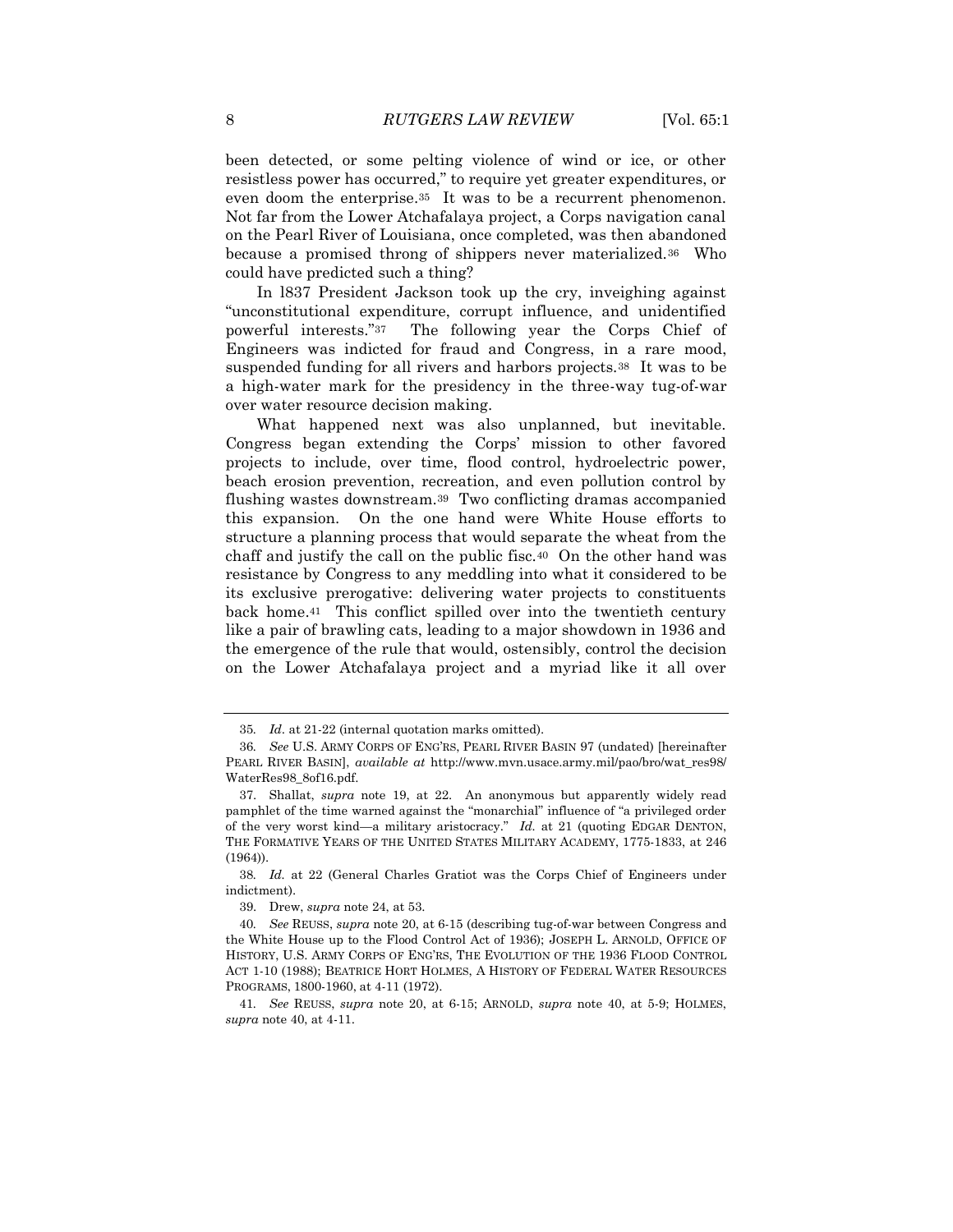America, waiting for their signal to proceed. The rule was simple: benefits were to exceed costs.

2. THE GOLDEN RULE

*It is a ritualistic farce . . . . I always thought of my organization as being like the Catholic Church. I always envisioned them coming down the aisle, swinging their incense, carrying the Corps colors, chanting Benefit-Cost.*

*Col. Edwin R. Decker District Engineer U.S. Army Corps of Engineers42*

Both Presidents Roosevelt believed strongly in a federal role to develop the resources of the country on a planned, heroic plane. Theodore Roosevelt, over great opposition, launched federal management programs for forests and wildlife;<sup>43</sup> he proposed an "Inland Waterways Commission" ("IWC") to plan water development as well, but Congress, smelling a rat, had none of it.44 Twenty years later Franklin Delano Roosevelt ("FDR"), prompted by the Dust Bowl and Great Depression, launched sweeping programs in agriculture and soil conservation to save the American breadbasket, and saw the same need for water projects, marching randomly forward without standards or a process to link them to national goals.45 This was the era of welfare economics and "rational" development, which was exactly what water development seemed to lack.46 FDR created a "National Resources Committee" ("NRC") to perform the same functions intended by Theodore with his IWC.47 It met a similar reception on Capitol Hill.<sup>48</sup>

Since the early nineteen hundreds, meanwhile, feeling increased pressure from Congress to build patently unjustified projects, the Corps itself proposed a review mechanism to determine which projects were deserving.49 At least for a time, its Board of Rivers and

45*. See* UDALL, *supra* note 43, at 152-57.

46. Tarlock, *supra* note [19,](#page-4-0) at 1302; *see also* Matthew D. Adler & Eric A. Posner, *Rethinking Cost-Benefit Analysis*, 109 YALE L.J. 165, 167-169 (1999).

47. ARNOLD, *supra* note 40, at 27, 39, 83.

48. Ultimately, as it had the IWC, Congress abolished the NRC in 1943. *See id.* at 92.

49*. See* BD. OF ENG'RS FOR RIVERS AND HARBORS, U.S. ARMY CORPS OF ENG'RS, A HISTORY OF THE BOARD OF ENGINEERS FOR RIVERS AND HARBORS 9 (June 1980)

<sup>42.</sup> Bruce Ingersoll, *The Battle for Illinois Rivers*, CHI. SUN-TIMES, Apr. 23, 1972, at 16 (internal quotation marks omitted).

<sup>43.</sup> STEWART L. UDALL, THE QUIET CRISIS 117, 142-48 (1963) (describing the President's initiatives in setting aside the first national forests and national wildlife refuges).

<sup>44.</sup> ARNOLD, *supra* note 40, at 12; HOLMES, *supra* note 40, at 7-8 (finally authorized in 1917, no members were appointed and the IWC was deauthorized soon afterward in 1920).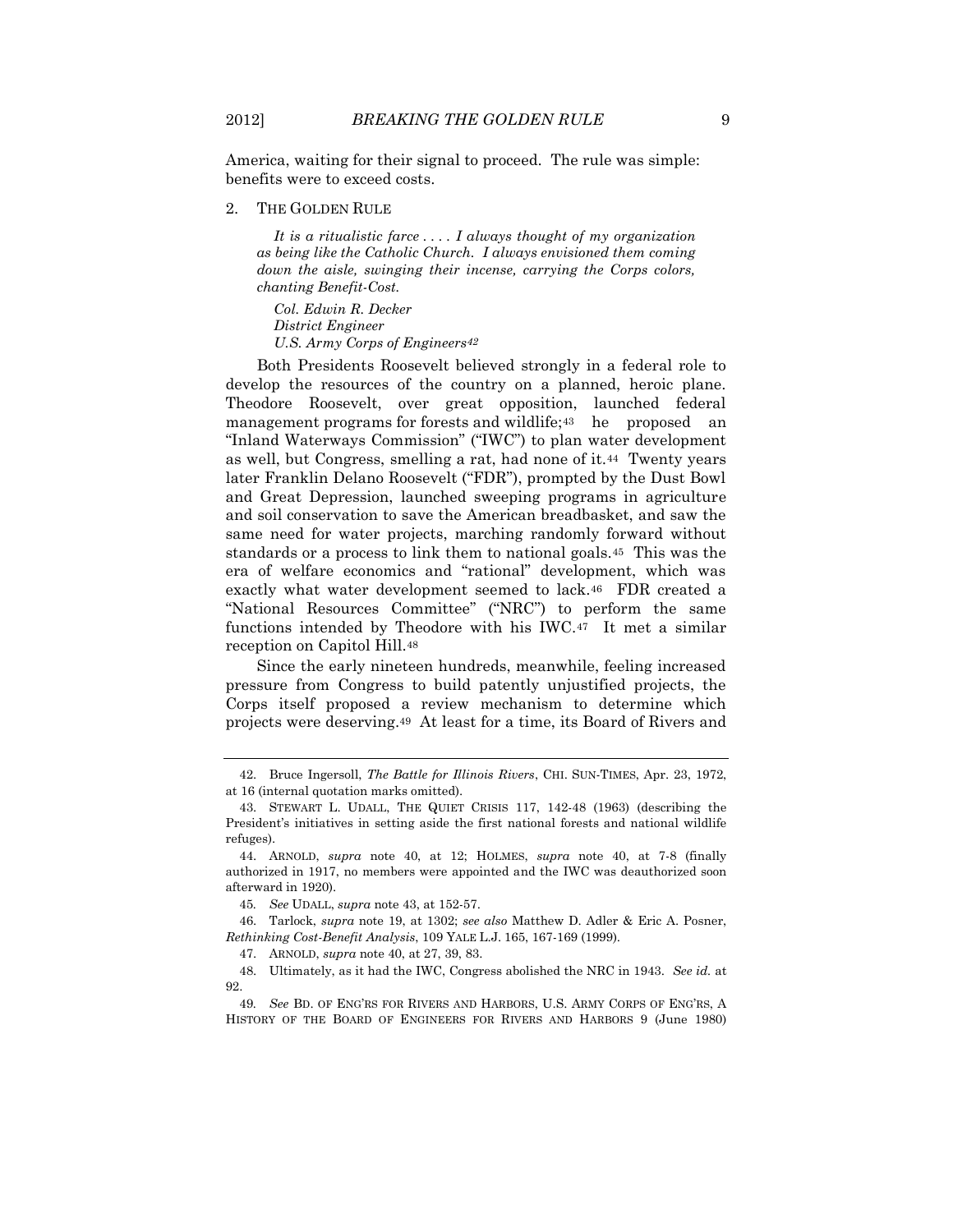Harbors performed this function with vigor, turning back shoddy proposals that arose from the ranks.50 Executive efforts both to develop more formal standards and to impose even modest user fees on the beneficiaries of these projects, however, went nowhere.<sup>51</sup> Whatever the President or the Corps might propose, Congress held the trump cards in the game. No project could be authorized without congressional action, and, in reverse, Congress could authorize and fund anything it wanted simply by passing a bill. By this time in history, members of Congress were hooked at the mouth to water projects and the Corps was delivering them.52 Water resources legislation proposed in 1935 was so riddled with "pork" that a congressman from California suggested adding "a dam around the United States Treasury to protect the taxpayers."<sup>53</sup>

FDR remained skeptical and resistant to any expansion of the Corps mission to satisfy yet more congressional appetites.<sup>54</sup> Believing strongly that flood damage stemmed largely from poor conservation practices, he opposed a wholesale plunge of federal monies into flood control structures, which seemed an uncontrollable crevasse of their own.55 In 1927, unprecedented losses along the Mississippi (when prior structures failed) had injected the Corps into aggressive protection schemes along its lower stretches, but there had to be an endpoint.<sup>56</sup> Even through the terrible early years of the Depression, FDR remained negative, until another run of floods across America's midsection made further resistance futile.57 Not

- 53. ARNOLD, *supra* note 40, at 54 (quoting Representative Hoeppel of California).
- 54*. Id.* at 50-54.
- 55*. Id.* at 25-27.

<sup>[</sup>hereinafter BD. OF ENG'RS]. The Board was first appointed by the Chief of Engineers in July l902. ARNOLD, *supra* note 40, at 12-13.

<sup>50.</sup> For its early track record in rejecting projects, see BD. OF ENG'RS, *supra* note 49, at 48.

<sup>51.</sup> For the Board's early conflicts with Corps and congressional authority, see *id*. at 47-67. Congressman Rainey of Illinois spoke for many colleagues when he stated that "a great committee of this House has not the moral right to surrender its functions to a purely executive board." *Id.* at 58. For congressional overrides of the Board, see *id*. at 28-29 (authorizing major navigation work in the Arkansas River Basin that the Board found unjustified).

<sup>52.</sup> REUSS, *supra* note [20,](#page-4-1) at 6-9; ARNOLD, *supra* note 40, at 27-57.

<sup>56.</sup> The Flood Control Act of 1917, Pub. L. No. 64-367, 39 Stat. 948 (codified as 33 U.S.C. §§ 701-703) and the Flood Control Act of 1928, Pub. L. No. 70-391, 45 Stat. 534 (codified as 33 U.S.C. §§ 702a-702m, 704) each followed disastrous floods along the Lower Mississippi, thrust the Corps into the flood control business in that region. ARNOLD, *supra* note 40, at 13, 14, 20-22.

<sup>57.</sup> Floods in 1934 sparked congressional pressure to extend the Corps work to flood control; the pressure was also stoked by early competition with the Soviet Union, which had "completed the world's first 'major' dam in 1932," leading a later Senator to orate: "Can ruthless atheists mobilize and harness their treasures of God-given wealth to defeat and stifle freedom-loving peoples everywhere?" Christine A. Klein, *On Dams*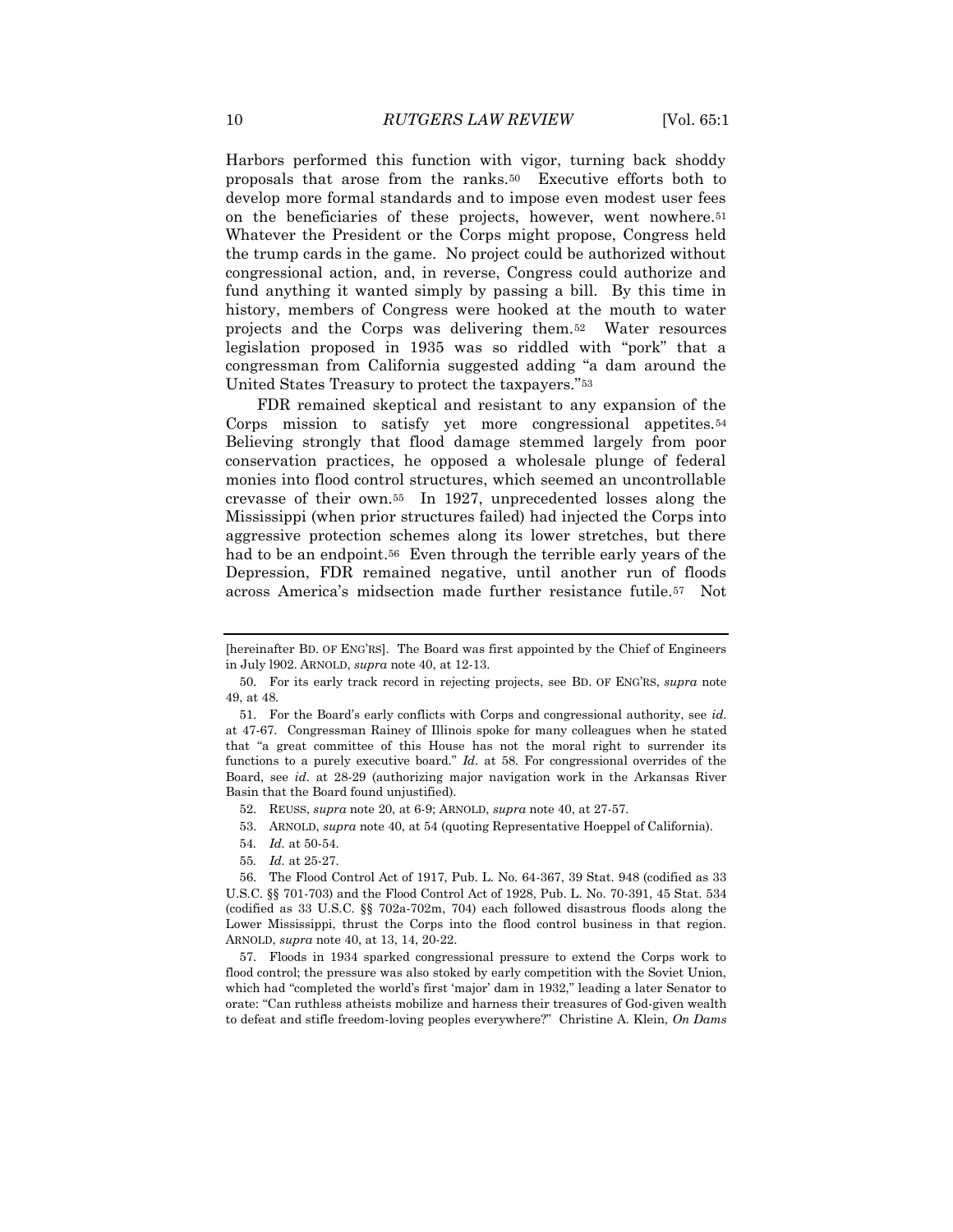without a pound of flesh, however.

On its own for several decades, the Board of Rivers and Harbors had been prioritizing project proposals based upon their benefit-tocost ratios.58 As the Chief of Engineers testified before Congress in 1936:

Many, many thousands of these flood-control projects throughout the country cannot be figured—by us, at least—to show a benefit that would stand up against the cost. We therefore attempted to submit to the committee, at the second session, those things from the very voluminous records that showed the cost-benefit ratio as being at or better than 1 to 1, and put aside—which is what you call rejection—those that did not meet that standard.59

To which he quickly and diplomatically added: "Of course, we are not rejecting anything. The committee has to do that."<sup>60</sup>

From this and the surrounding colloquy, two things became apparent. The Corps recognized what it had to recognize: the ultimate go/no-go call was for the Congress to make. But Congress, several times, also recognized that it was neither capable of, nor interested in, delving into the economics behind the call. As Senator Maloney remarked, "I do not think the members of this committee or the Flood Control Committee should devise a list of the national federal flood control projects worthy of federal expenditure, and that this list should rely mainly on the Corp's previous recommendations."<sup>61</sup> The Chairman echoed his colleague: "We have to decide whether we are going to leave them in or throw them out [and] I do not know how we can do that any better than by getting a report from the Army Engineers."62 To which, Senator Copeland went one better: "I am unwilling to have included in the bill any project which has not been given the endorsement of the Army Engineers."63 In short, Congress might be the ultimate decider but it

60*. Id*.

*and Democracy*, 78 OR. L. REV. 641, 647 (1999); *see also* ARNOLD*, supra* note 40, at 59- 96 (floods of '34, '35, and '36).

<sup>58</sup>*. See* BD. OF ENG'RS, *supra* note 49, at 47-50.

<sup>59</sup>*. Flood Control Act of 1936: Hearings on H.R. 8455 Before the S. Comm. on Commerce*, 74th Cong. 197 (1936) [hereinafter *Hearings on H.R. 8455*] (statement of Major Gen. Edward M. Markham, Chief of Eng'rs, U.S. Army).

<sup>61</sup>*. Hearings Before the Committee on Flood Control on H.R. 6803: A Bill to Authorize Funds for the Prosecution of Works for Flood Control and Protection Against Flood Disasters*, 76 Cong. 4895 (1935) (statement of Sen. Francis Maloney).

<sup>62</sup>*. Hearings on H.R. 8455*, *supra* note 59, at 195 (statement of Sen. Royal S. Copeland, Chairman, S. Comm. on Commerce).

<sup>63.</sup> ARNOLD, *supra* note 40, at 78. By the time the Lower Atchafalaya project came around, the hands-off policy had become explicit. *See* THEODORE M. PORTER, TRUST IN NUMBERS: THE PURSUIT OF OBJECTIVITY IN SCIENCE AND PUBLIC LIFE 157 (1995) (the powerful Chair of the Senate Committee on Rivers and Harbors stated, "These are the finest graduates of West Point, he thundered, and it would be 'presumptuous' to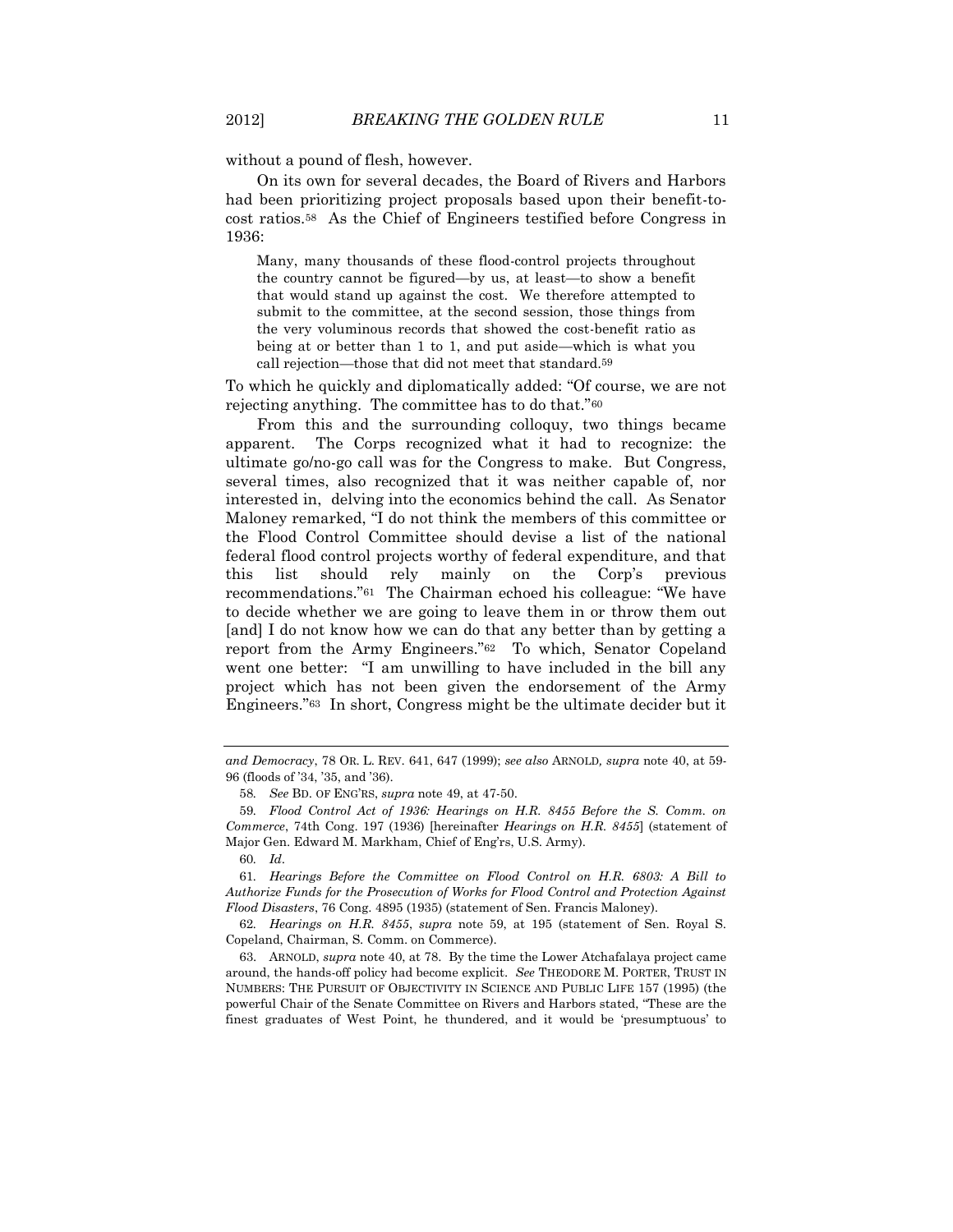would not gainsay the calculations of the Army Engineers.

When the dust had settled, Congress had passed the Flood Control Act of 1936 authorizing the Corps to proceed with hundreds of new projects for flood control and related purposes, with the caveat that "the benefits to whomsoever they may accrue are in excess of the estimated costs."64 Over time, the benefit-to-cost standard was embellished upon in a 1962 congressional report referred to as Senate Document 97,<sup>65</sup> and in a set of Principles and Standards adopted by the executive branch in 1973.66 Ever more elaborate in its calculation, the ratio was enshrined as the Golden Rule for water project development, guided by an executive branch Water Resources Council.67 The Council and its Principles and Standards were part of a grand and aspirational scheme, but it would bump headfirst into the equally grand aspirations of congressmen with their own notions about water projects, and those of the Army Engineers whose budget and future now depended on them. Intended as a shield against lowend proposals, the benefit-cost standard confronted the Corps distressingly often with two options: catering to the wishes of

65. PRESIDENT'S WATER RES. COUNCIL, POLICIES, STANDARDS, AND PROCEDURES IN THE FORMULATION, EVALUATION, AND REVIEW OF PLANS FOR USE AND DEVELOPMENT OF WATER AND RELATED LAND RESOURCES, S. DOC. NO. 87-97 (2d Sess. 1962).

66*. See* Water and Related Land Resources: Establishment of Principles and Standards for Planning, 38 Fed. Reg. 24,777 (Sept. 10, 1973).

challenge their calculations." (quoting JOHN A. FEREJOHN, PORK BARREL POLITICS: RIVERS AND HARBORS LEGISLATION, 1947-1968, at 21 (1974))).

<sup>64.</sup> 33 U.S.C.A. § 701a (1936); *see also* REUSS, *supra* not[e 20,](#page-4-1) at 17 (authorizing the construction of over 200 projects). A water resources expert characterized the 1936 Act as a "confused and confusing piece of legislation." ARNOLD, *supra* note 40, at vii (quoting Robert de Roos & Arthur A. Maass, *The Lobby that Can't be Licked*, HARPERS, Aug. 1949, at 23). A "prominent historian of the New Deal" called it "ill conceived and wretchedly drafted." *Id.* (quoting WILLIAM E. LEUCHTENBURG, FLOOD CONTROL POLITICS: THE CONNECTICUT RIVER VALLEY PROBLEM, 1927-1950, at 96-105 (1953)). Nonetheless, the lasting legacies of that Act were (1) the thrust of the Corps into flood control and related purposes, and (2) the benefit-cost rule. The benefit-cost approach has since become a standard evaluation technique for all government proposals and a subject of considerable commentary and controversy. For a taste of the scholarship, see Adler & Posner, *supra* note 46, at 167 ("The reputation of cost-benefit analysis (CBA) among American academics has never been as poor as it is today, while its popularity among [government] agencies . . . has never been greater."). For its continuing political volatility, see Emily Yehle, *Sunstein Calls Proposed Moratorium 'A Nuclear Bomb,'* E&E PUBLISHING, LLC (Sept. 14, 2011), http://www.eenews.net/public/ eenewspm/2011/09/14/2.

<sup>67</sup>*. Id*. at 24,778. The Council launched auspiciously under the direction of Henry P. Caulfield, a political scientist and deep believer in progressive economics and rational governmental decision making. *See* Henry P. Caulfield, Jr., *Early Federal Guidelines for Water Resource Evaluation*, 116 J. CONTEMP. WATER RES. & EDUC. 14, 14-17 (2000), *available at* http://opensiuc.lib.siu.edu/cgi/viewcontent.cgi?article=1190& context=jcwre. Always an unwanted stepchild to the water construction agencies, the Council faced the same hostility from Congress as the similar efforts of the Roosevelts, and was abolished by President Reagan in 1982. *See* REUSS, *supra* note [20,](#page-4-1) at 87.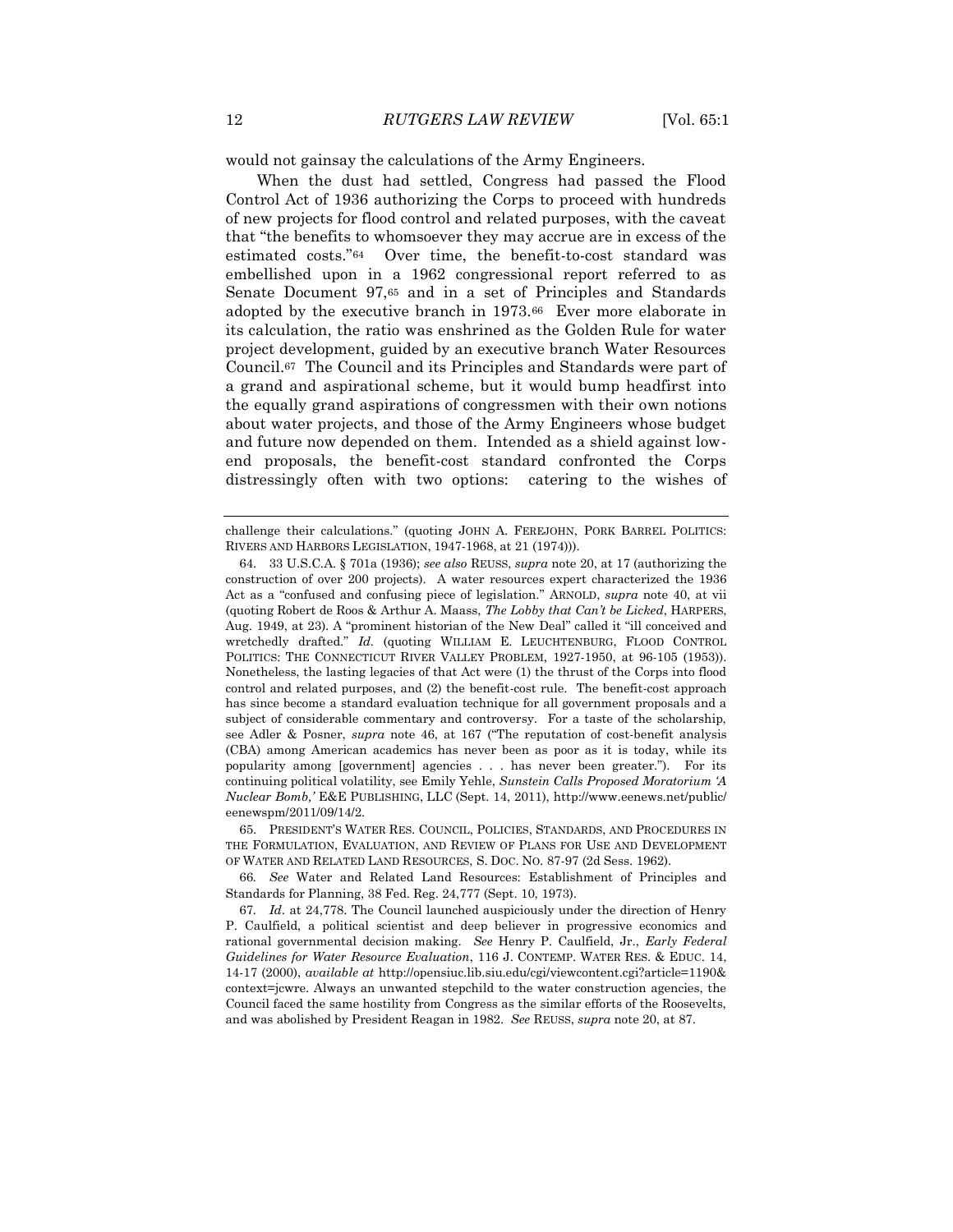Congress, or speaking truth to it. In a marginal case like the Lower Atchafalaya, Bayous Chene, Boeuf, and Black, speaking truth lost out. In this, it was hardly alone.

3. THE OPENING CAST

*The small plane gave a lurch and then righted itself above a carpet of grass stretching to the horizon, chopped into grids by pipeline and navigation canals. Behind the pilot an odd trio of passengers peered out the small windows, a druggist from Houma, a civil rights lawyer from New Orleans, and a biologist from an upstream Corps District, not a common calling at the time. The plane sat down on pontoons and coasted to an oyster reef, a few feet above the water. The group made its way toward a shack on the far end where it was greeted by a facsimile of Robinson Crusoe, a graybearded trapper squinting into the sun. From his roof hung the pelts of muskrat, nutria and other less identifiable animals, along with a torn shirt stained dark with what appeared to be blood. The druggist introduced his guests and asked, "Cousin, les animaux?" Obligingly, the trapper identified the skins.*

*"Et, cher, la chemise?" the druggist went on.*

*"Oh, dat shirt," said the trapper, thumbing his knife, "the Army engineer he come by here last year . . . too bad."*

*Cajun humor, not even the crack of a smile. This was not a setup. The Corps' reputation down in the marsh had preceded them.68*

Stanley Halpin, living in New Orleans, was getting his first look at his lawsuit. Donald Landry, owner of Landry's Drug Store in Houma and a member of the Terrebonne Parish Police Jury, was showing him the lay of the land. Halpin knew little about wetlands but it was plain to the eye where salinity had surged up the navigation canals and killed out the cypress, thousands of acres of open water, and dying trees. Still, this was an odd case for him to be asked to take on, as he would soon learn. Environmental litigation, new to nearly everyone who encountered it in 1974, was in a league of its own. Which would affect outcomes.

Halpin had graduated from law school at Tulane in 1965, surrounded by the civil rights movement and opposition to the Vietnam War, where government was perceived as part of the problem, if not the problem itself. After taking a doctorate in Washington, D.C., he returned to New Orleans with a civil rights organization focused on getting protesters out of jail, and then advancing an integration agenda. By the early 1970s, he was in private practice with a docket of discrimination cases against

<sup>68.</sup> Interview with Stanley A. Halpin Jr., Kendall Vick Endowed Professor of Pub. Law, S. Univ. Law Ctr., in New Orleans, La. (Oct. 11, 2011) [hereinafter Halpin interview] (on file with author). The description of Halpin's background that follows is taken from this interview.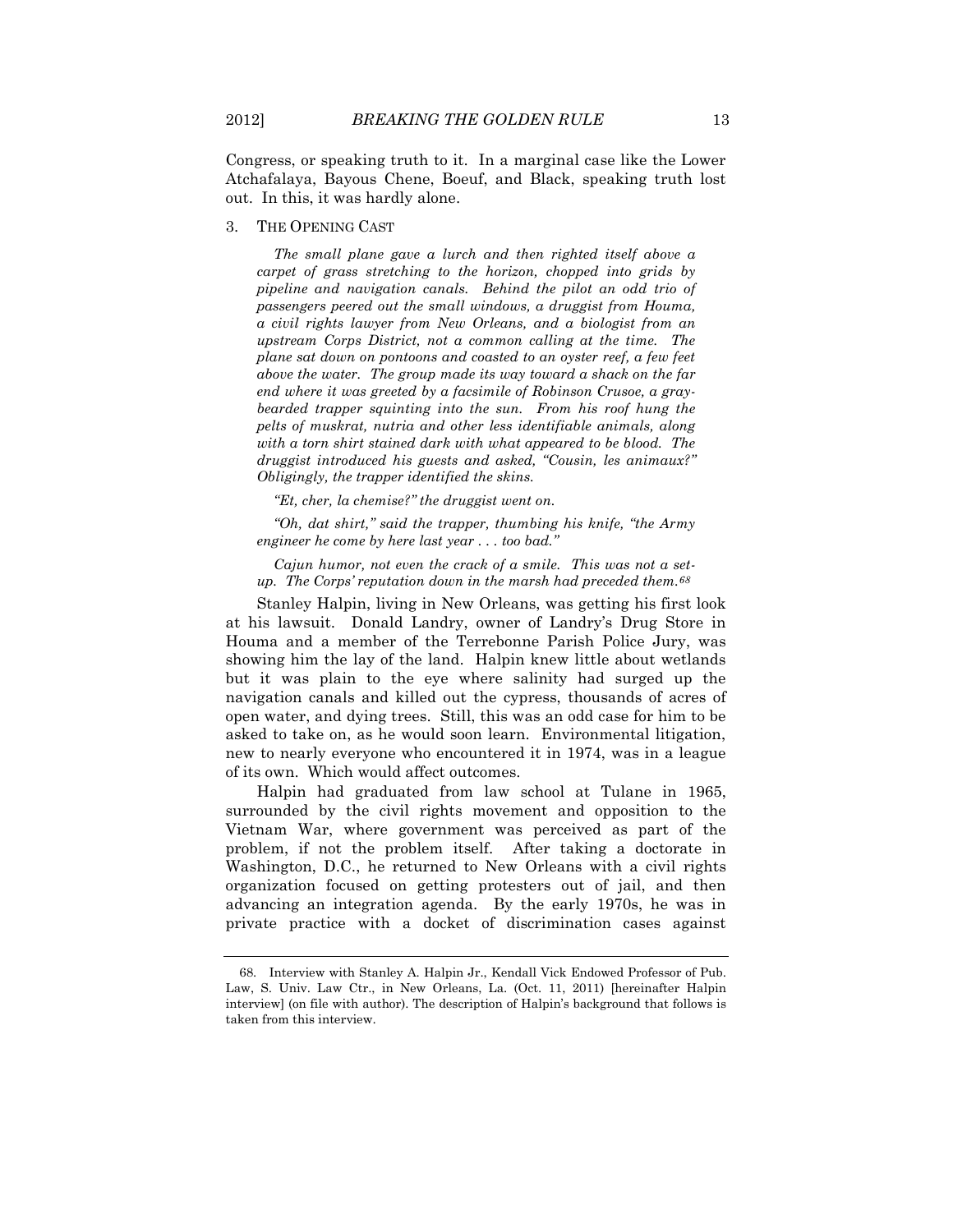restaurants, bowling alleys and, as fate would have it, several institutions in Terrebonne Parish, including the police jury itself. He happened to win these cases, which brought him to mind when Donald Landry, of the same jury, decided to take on the Lower Atchafalaya project. Halpin was used to trying federal lawsuits. This was a federal lawsuit. He seemed a natural.

Landry, like thousands of local politicians and entrepreneurs across coastal Louisiana, had one foot in the out-of-doors at all times.69 He was born to the marsh, spent time in the marsh, and when he was not out there, could usually be found thinking about being out there. As his daughter, now a biologist, explains, "He found his peace in nature, rather than in a church."70 Landry started a small group of like-minded people in the parish back when his children were young, calling it the South Louisiana Environmental Council. They held meetings, took kids out-of-doors, and collected petitions on local issues (which mortified his children); it was a genuine organization.71 According to a friend, he embraced facts, dug into them, and armed with them "took on the biggest assholes in the world."72 During one very hot controversy, he took his family out in "the middle of nowhere" for several days in order to keep them safe. But he wouldn't change his stance.<sup>73</sup>

Like the trapper on the oyster reef and an increasing number of South Louisiana outdoorsmen, Landry had come to regard Corps canals as an invading army destroying his heritage.74 The Lower Atchafalaya project, projecting south from Morgan City less than fifty miles away, was just one more attack from which his parish would suffer the consequences. Dynamic and popular, Landry would organize a coalition of Terrebonne powers to challenge it in court, but it would be led by the South Louisiana Environmental Council, in effect his offspring. He was about to meet a third party from a quite different background, however, who held the trumps in this matter— Judge Morey Sear.

Sear, like Halpin, was a Tulane law graduate, but from an

<sup>69</sup>*. Id.*; *see also* Telephone Interview with Jane-Clair Kerin, daughter of Donald Landry (Oct. 20, 2011) [hereinafter Kerin interview]; Telephone Interview with Jerry Hermann, friend of Donald Landry (Oct. 24, 2011) [hereinafter Hermann interview] (on file with author); Interview with Edgar Viellon, Exec. Comm. Member, La. Wildlife Fed'n, in New Orleans, La. (Oct. 5, 2011) [hereinafter Viellon interview] (on file with author). Viellon, who worked together with Landry in the Louisiana Wildlife Federation, described him as "smart, totally focused, totally honest . . . [with a] great sense of humor." Viellon interview, *supra*.

<sup>70.</sup> Kerin interview, *supra* note 69.

<sup>71</sup>*. Id.*

<sup>72.</sup> Hermann interview, *supra* note 69.

<sup>73</sup>*. Id.*

<sup>74.</sup> Halpin interview, *supra* note 68; Kerin interview, *supra* note 69.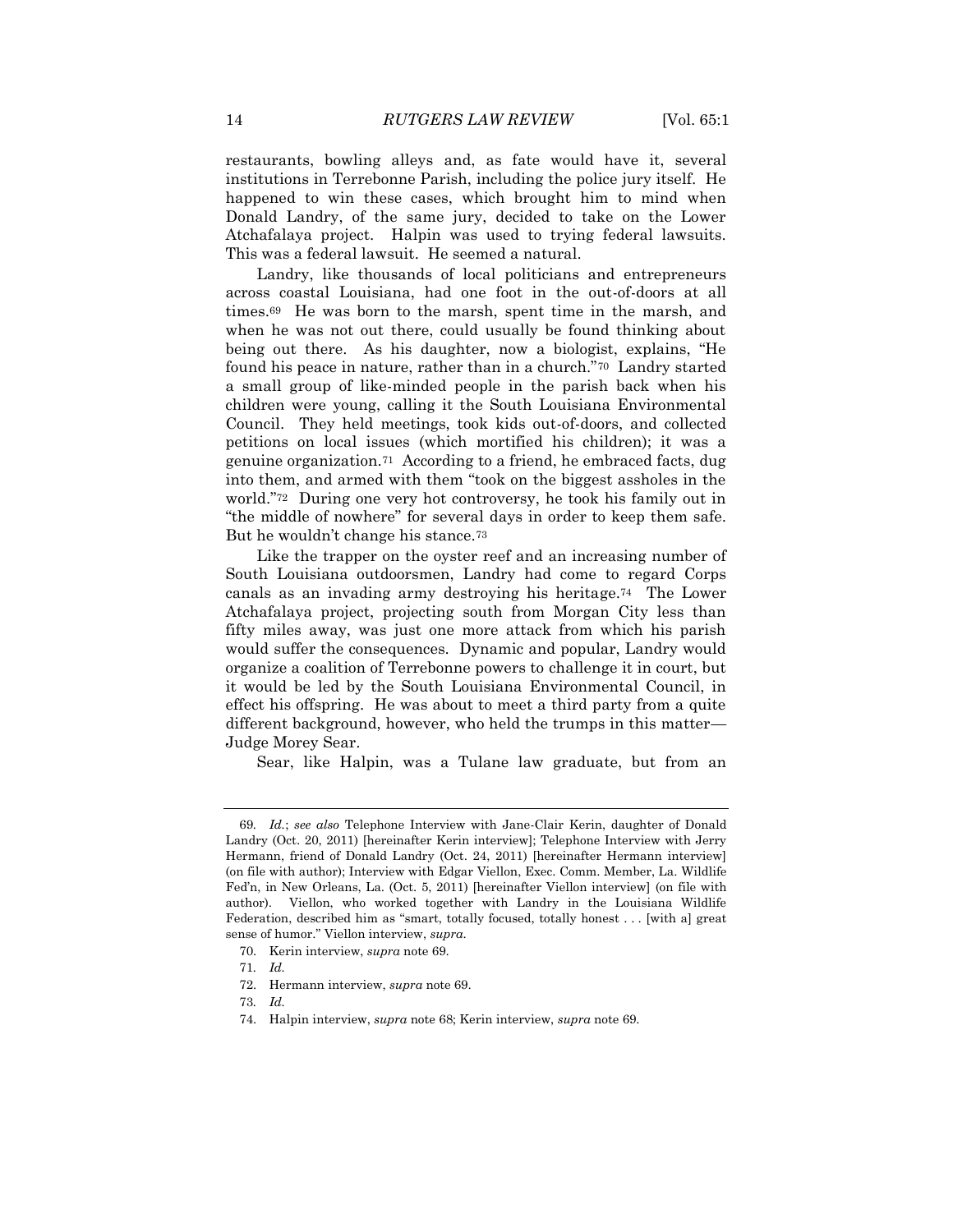earlier time, class of 1950, and what a difference a decade makes.<sup>75</sup> Government and industry back then had won the war together, were now winning the peace together, and were the answer, not the problem. To the affluent white community there were indeed few problems at all beyond advancing one's career and, more distantly, keeping Communism at bay. The notion of racial, environmental, gender, or other civil rights was not taught in law school nor practiced; the concepts themselves barely existed. The subject of suing the government was barely mentioned, except on behalf of private clients for monetary gain. This was the establishment generation, and it produced excellent establishment lawyers.

Sear's career was one of achievement; he wore his Marine Corps service pin proudly, rose quickly in the ranks of a legal community fueled by oil and gas development, included government institutions among his clients, counted conservative Chief Justice Rehnquist of the Supreme Court among his close acquaintances, and came to the federal bench first as magistrate, later as judge.76 He would later be appointed Chief Judge of the Panama Canal Zone, which had been the heartland of the Army Corps of Engineers for nearly a century.<sup>77</sup> Colleagues called him a "lawyer's lawyer"<sup>78</sup> and his work ethic "prodigious;" in the words of a fellow judge, "he insisted that no stone go unturned."<sup>79</sup> His written opinion in the Lower Atchafalaya case would reflect this diligence. Having "turned the stone," what he actually saw beneath it would be the question.

In March 1974, the Army Corps began work on the Lower Atchafalaya project, beginning at the bottom end, cutting through the delta forming in Atchafalaya Bay.80 From an environmental point of view, this was the most sensitive section of all, threatening both the delta and interior marshes.81 For this reason, Landry et al. filed suit immediately before Judge Mitchell in Terrebonne Parish, asking for a temporary restraining order and an expedited hearing on a preliminary injunction. This was, Halpin explains, standard fare in federal civil rights litigation; even were the restraining order

<sup>75.</sup> Phillip A. Wittmann, Remarks at the Memorial Service in Honor of Former Chief Judge Morey L. Sear, *in* ADVOCATE (Fed. Bar Ass'n, New Orleans Chapter, New Orleans, LA), Fall 2004, at 1, *available at* http://www.nofba.org/nofba/files/fall04.pdf.

<sup>76</sup>*. Id*. at 4.

<sup>77</sup>*. Id*.

<sup>78</sup>*. Id.*

<sup>79.</sup> Joseph C. Wilkinson, Jr., Magistrate Judge, Remarks at the Memorial Service in Honor of Former Chief Judge Morey L. Sear, *in* ADVOCATE, *supra* note 75, at 1, 3.

<sup>80.</sup> S. La. Envtl. Council, Inc. v. Rush, 12 Env't Rep. Cas. (BNA) 1844, 1845 (E.D. La. 1978); U.S. ARMY CORPS OF ENG'RS, ATCHAFALYA RIVER BASIN 59 (undated), *available at* http://www.mvn.usace.army.mil/pao/bro/wat\_res98/waterres98\_4of16.pdf.

<sup>81.</sup> Interview with Dr. Sherwood "Woody" Gagliano, CEO, Coastal Env'ts, Inc., in New Orleans, La. (Oct. 26, 2011) [hereinafter Gagliano interview] (on file with author).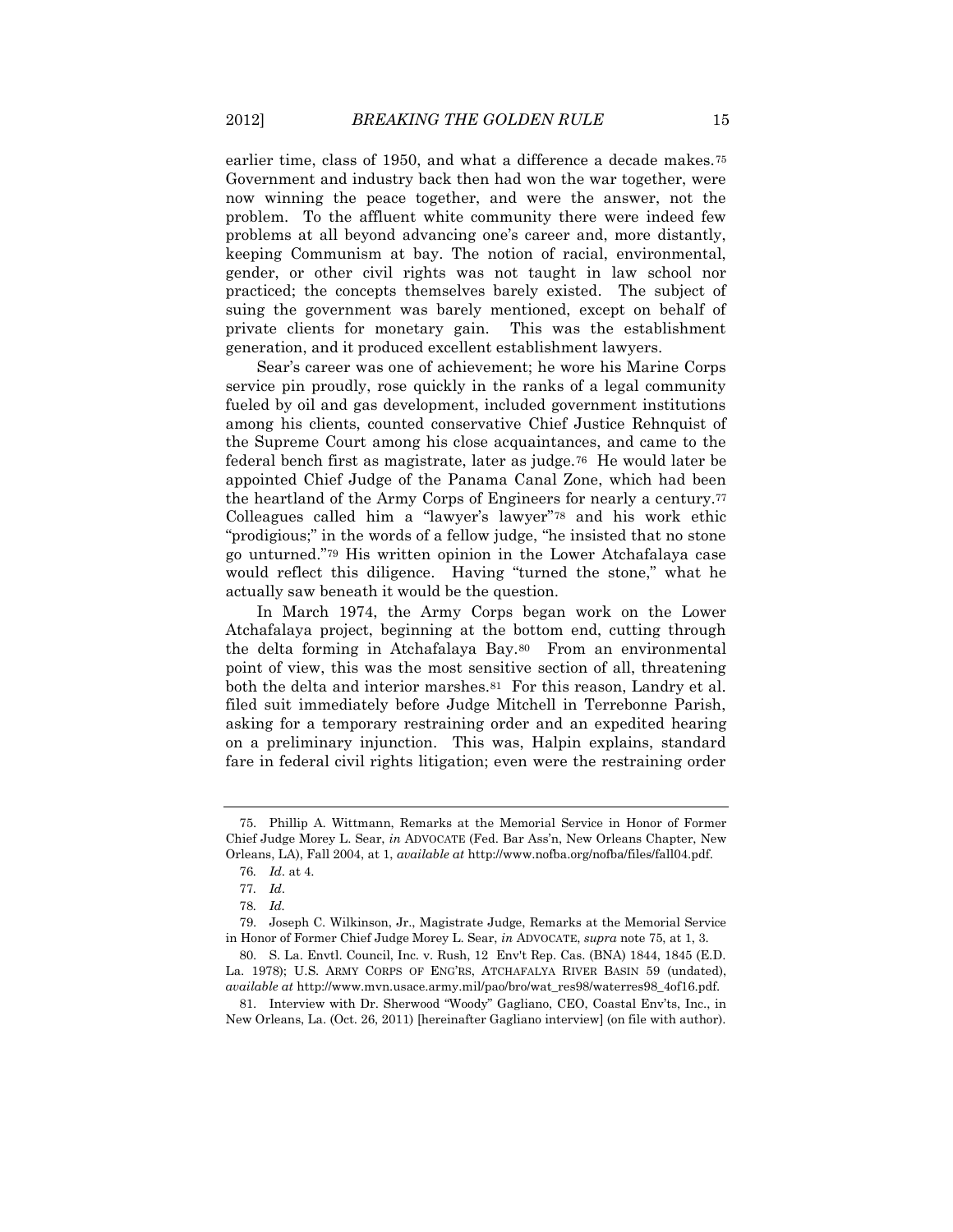denied one usually received an accelerated hearing on the injunction.82 Either way, he was, in his words, "jumping on them out of the trees," taking charge.<sup>83</sup>

After a brief meeting in chambers, the Judge did as expected, denying the temporary halt but scheduling an early hearing. He then took an unexpected turn. He proposed referring the hearing to a new magistrate, Judge Morey Sear, instead. Halpin knew Judge Mitchell and had tried cases before him. He found him a "careening cannon" at times, but ultimately fair, willing even to find against the government in local civil rights cases, which showed a certain independence of mind. One might speculate that, like many judges of the era, Mitchell felt uncomfortable with the newness and complexity of environmental cases and was looking for a way out. For his part, Halpin knew nothing about Sear, which was worrisome. In retrospect, he reflects he made "the mistake of [his] life" in agreeing to the referral. On the other hand, by opposing it, he could only offend Sear were Mitchell to order the transfer anyway. He felt boxed in either way.

In this posture, then, the principal players in the first phase of the Lower Atchafalaya litigation took the stage: a civil rights lawyer, a wetlands populist, and an establishment magistrate. Each spoke good English and lived in South Louisiana but, beyond that, they were from different worlds.

4. LIARS POKER

*Their basic position is that they have to cook the books for this boondoggle the same way they cook the books for all the other boondoggles. . . . It really makes you wonder about this agency.*

<span id="page-15-0"></span>*John Williams, Retired Engineer, Dupont Corporation, 200084*

The 1936 Act unleashed a flood of Corps activity.85 Over the next twenty years, however, the major works for which the Corps is known and credited—converting river systems the size of the Colorado, Columbia, and Missouri into staircases of dams, locks, and navigation canals—were well underway or completed.86 Meanwhile,

<sup>82.</sup> Halpin interview, *supra* note 68.

<sup>83</sup>*. Id.* The description of the TRO disposition and the transfer to Sear that follows is taken from this interview.

<sup>84.</sup> Michael Grunwald, *A Race to the Bottom*, WASH. POST, Sept. 12, 2000, at A1. Mr. Williams was part of a civilian team investigating the Chesapeake and Delaware Canal project.

<sup>85</sup>*. See* Robert W. Page, *Forward* to ARNOLD, *supra* note 40, at iii.

<sup>86</sup>*. See generally* LELAND R. JOHNSON, THE FALLS CITY ENGINGEERS: A HISTORY OF THE LOUISVILLE DISTRICT CORPS OF ENGINEERS UNITES STATES ARMY 255 (1974), *available at* http://publications.usace.army.mil/publications/misc/un22/c-15.pdf ("By 1956 the Louisville District had completed 43 local-protection projects and had 13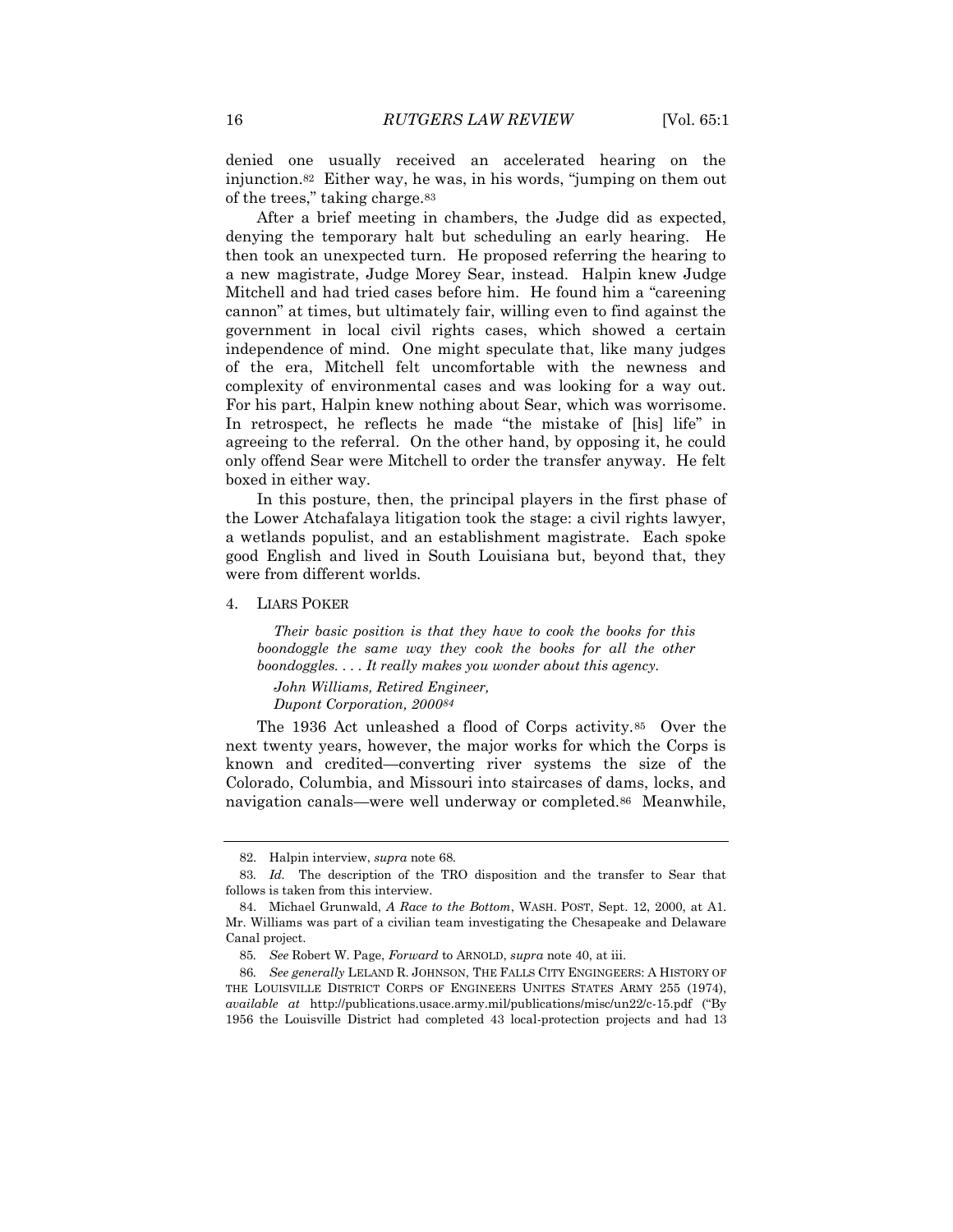the agency had boomed into the largest construction operation in the world, at which point it could continue to grow, or begin to die. The latter was as unthinkable to this proud organization as it was to many members of Congress, who had only begun to get their share of the pie. The only possible hitch was the Act's section 701a, which required that the benefits, to whomsoever they may accrue, exceed the costs.<sup>87</sup>

The rush to find benefits and beneficiaries was on. Within a very short time, the Corps was converted from an agency, basically in control of its own agenda, into a Queen Bee from whom everyone wanted an egg. Port directors, aspiring directors of nonexistent ports, dredging and construction companies, barge and shipping companies, waterway operators, waterside industries, wheat combines, corn cooperatives, soybean farmers, coal-fired power plants, nuclear plants, land speculators, real estate developers, irrigation, drainage, hydropower, beach nourishment, and municipal water schemes—all who fit within 701a's "whomsoever they may accrue"<sup>88</sup> category (indeed, anyone who stood to make a dollar fit the category)—beat a path to the Corps' door, boosted by watershed associations, the National Rivers, and Harbors Congress (of which all members of Congress were ex officio members), and lobby firms staffed by former congressmen and Corps officials.89 The District Office in New Orleans, commanding nearly half of the civil works budget, formalized the asking process in regal fashion by organizing biennial high-water and low-water Mississippi River cruises, to which all major water interests were invited to present their plans and aspirations, food and drinks on the house.90 When the Lower Atchafalaya project was cast in doubt, one of its chief boosters flew in by seaplane and taxied to the cruise barge to join the activities.<sup>91</sup>

under construction."); WILLIAM F. WILLINGHAM, ARMY ENGINEERS AND THE DEVELOPMENT OF OREGON: A HISTORY OF THE PORTLAND DISTRICT U.S. ARMY CORPS OF ENGINEERS 167 (1983), *available at* http://publications.usace.army.mil/publications/ misc/un24/c-12.pdf ("The Portland District completed Lookout Point and Dexter Dams in 1954 at a cost of \$88 million . . . .").

<sup>87.</sup> 33 U.S.C.A. § 701a (1936).

<sup>88</sup>*. Id.*

<sup>89</sup>*. See* Ann Pelham, *Water Policy: Battle Over Benefits*, 36 CONG. Q. 565, 573-74 (1978) (local interests); BEATRICE HORT HOLMES, U.S. DEP'T OF AGRIC., HISTORY OF FEDERAL WATER RESOURCES PROGRAMS AND POLICIES, 1961-1970, at 12 (1979) (local interests, Waterway Associations, and National Congress); Juliet Eilperin, *Ex-Lawmaker's Edge is Access; Flourishing Class of Lobbyists Capitalizing on Privileges*, WASH. POST, Sept. 13, 2003, at A1 (mentioning how a former congressman lobbied a current member for a water project in the House of Representatives gymnasium, which is off-limits to members of the public).

<sup>90</sup>*. See* JOHN MCPHEE, THE CONTROL OF NATURE 16-18 (1989) (describing one high-water excursion).

<sup>91.</sup> Personal observation by author, who was in attendance on the high-water excursion. The late-arriving guest was Ed Kyle of Morgan City, Louisiana, a major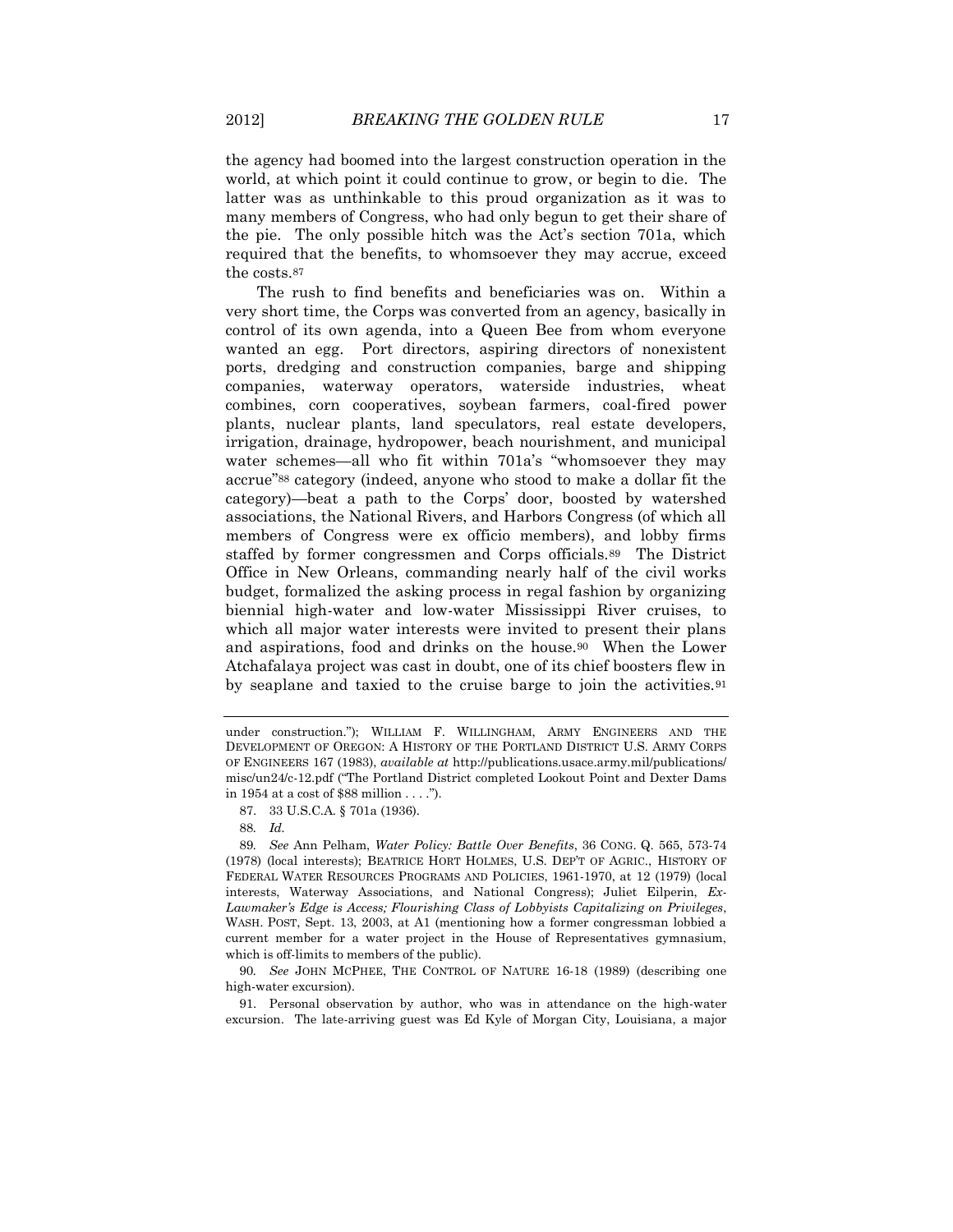The "whomsoevers" were at hand.

So was the Congress, for which each project was major campaign material, leaving well-heeled and grateful beneficiaries in its wake. Corps projects became the currency of congressional power in entire regions of the country, particularly in the South, and woe be to the member who questioned a project in the district of another.<sup>92</sup> Committee chairmen commanded a lion's share of the largesse,<sup>93</sup> and senior members might even get a lock, dam, or even a major waterway named in their honor.94 Presidents of both parties traded Corps water projects for votes on the budget, foreign aid, whatever was of pressing concern.95 Local newspapers like the New Orleans *Times-Picayune* trumpeted new projects and their expenditures as they came off the line, heaping praise on those who delivered them;<sup>96</sup> when its own congressman, then head of the House Appropriations Committee, resigned due to a sex scandal, the media neither

93. Michael Grunwald, *Big Projects Flow to Hill's Powers*, WASH. POST, Sept. 11, 2000, at A14 ("Congress has authorized nearly \$1 billion in projects—nearly half of them last year—with the vast majority in the districts of Capitol Hill power players.").

94*. See* Michael Grunwald, *Working to Please Hill Commanders; In Miss. and Elsewhere, Lawmakers Call Shots*, WASH. POST, Sept. 11, 2000, at A1; *see also infra* text accompanying notes 121-22.

95. For one high-profile example, see President Carter's trade on Tellico Dam for approval of his treaty ending American occupation of the Panama Canal Zone. REISNER, *supra* note 92, at 328-29.

96*. See* Assoc. Press*, Water Resources Bill Approved: La. Projects Ok'd*, TIMES-PICAYUNE (New Orleans), Oct. 18, 1986, at A1 (lead headline, front page); Gayle Ashton, *La. Leads in Water Projects*, TIMES-PICAYUNE (New Orleans), Jan. 5, 1987, at B1; Bruce Alpert, *House OK's Bill to Finance La. Water Projects*, TIMES-PICAYUNE (New Orleans), June 20, 1990, at B1; Bruce Alpert, *La. Water Projects Survive House Cuts*, TIMES-PICAYUNE (New Orleans), July 13, 1995, at A5 [hereinafter Alpert, *La. Water Projects Survive House Cuts*].

proponent of the Lower Atchafalaya project; indeed, the Morgan City Port Authority became the project's major voice in the Lower Atchafalaya litigation to come. *See* discussion *infra* accompanying notes 167-73.

<sup>92</sup>*. See* MARK REISNER, CADILLAC DESERT: THE AMERICAN WEST AND ITS DISAPPEARING WATER 309-20 (rev. ed. 1993) (describing "courtesy" or "buddy" system, and the revenge of one Committee Chairman to a dissenting member: "One guy had a good project—I thought it was good—in the 1978 appropriations bill, but Ray Roberts yanked it out because he was upset over a couple of votes the guy had cast. He had the poor Congressman crawling up to him on his hands and knees for a year . . . . Ray jerked him around like a beaten dog."). Congressmen who questioned Corps proposals were vilified on the House floor and a "Pinocchio" award was proposed for the member who stuck his nose unwontedly into another's project. Ward Sinclair, *Meddling Members of Congress Warned Off Others' Pet Projects*, WASH. POST, June 16, 1979, at A9. The system was so entrenched that the Chair of the Senate Appropriations Committee rationalized funding a dam in Oregon called a "sham" by its own Representative in the House, saying, "That's the way the system works . . . . I can't help it that I'm chairman of the Appropriations Committee." Howie Kurtz, *Congress' Budget Cutters Protect the Home Folks; Budget Cutting Doesn't Mean Saying 'Sorry' Back Home*, WASH. POST, Jan. 25, 1982, at A1.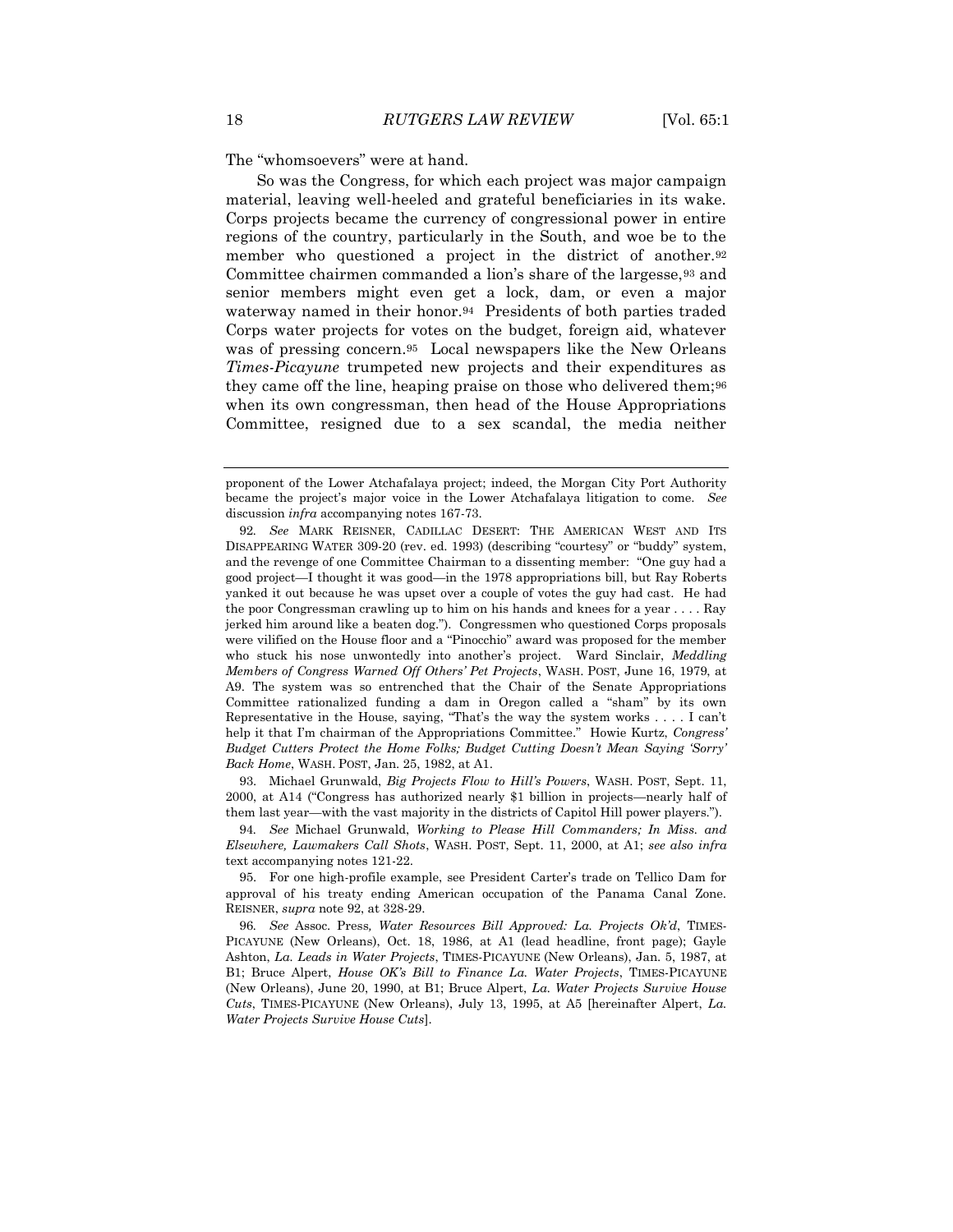lamented the affair nor the loss of a statesman but, rather, the loss of federal water money.97 There was no endpoint; the congressional pressure on the Corps to deliver yet more projects—although by the 1960s it had nearly 500 authorized and in the wings—intensified.<sup>98</sup> A *Washington Post* article describing this pressure was entitled, "What does the Army Corps of Engineers do in Mississippi?: Generally, whatever Senate Majority Leader Trent Lott and Senate Agriculture Committee Chairman Thad Cochran want it to do."<sup>99</sup> When they said "[j]ump," observed one state senator, the only question was "[h]ow high?"<sup>100</sup>

The answer is, very high. What transpired is, by now, the subject of political science texts, government studies, committee reports, and a running drumbeat of investigative journalism going back fifty years.101 In order to satisfy an appetite on Capitol Hill that

100*. Id*. (quoting Mississippi state Senator Debbie Dawkins). In the same article a former Corps official in Vicksburg, home of the powerful Mississippi Valley Division, described the Corps as "a congressional Tinkertoy." *Id*.

101*. See* Drew, *supra* note [24;](#page-5-0) *see also* Howie Kurtz, *In Lean Budget, Funds for Back Home*, WASH. POST, Jan. 24, 1982, at A1 (in the 1980s, the first of a multi-series reportage focused largely on projects of the Army Corps of Engineers.); Michael Grunwald, *An Agency of Unchecked Clout; Water Projects Roll Past Economic Environmental* Concerns, WASH. POST, Sept. 10, 2000, at A01 [hereinafter Grunwald, *Unchecked Clout*] (the first of a mammoth, five-part series exclusively on the politics, misrepresentations, and performance of Corps projects involving more than one thousand interviews and thousands of pages of documents); Interview with Michael Grunwald, Reporter, Washington PostOnline (Sept. 11, 2000)) (transcript on file with author); Michael Grunwald, *Par for the Corps; A Flood of Bad Projects*, WASH. POST, May 14 2006, at B1 [hereinafter Grunwald, *Par for the Corps*] (finding little had changed by 2005). For academic critiques, see ARTHUR MAASS, MUDDY WATERS: THE ARMY ENGINEERS AND THE NATION'S RIVERS (1951); FEREJOHN, *supra* note 63; John A. Hird, *The Political Economy of Pork: Project Selection at the U.S. Army Corps of Engineers*, 85 AM. POL. SCI. REV. 429 (1991). For other governmental and nongovernmental critiques, see the U.S. Government Accounting Office, Inspector General and National Academy of Sciences reports cited in *Experts Blast Corps Projects, Planning Process*, ENVTL. DEF. FUND (July 12, 2002) (on file with author) and Jeff Stein et al., TAXPAYERS FOR COMMON SENSE & NAT'L WILDLIFE FED'N, TROUBLED WATERS: CONGRESS, THE CORPS OF ENGINEERS, AND WASTEFUL WATER PROJECTS (Jeff Stein et al. eds., 2000) [hereinafter TROUBLED WATERS], *available at* http://www.water

<sup>97.</sup> Congressman Livingston, who had been spearheading the call for President Clinton's impeachment during the Monica Lewinski sex scandal, was then discovered to be conducting an affair with a Washington, D.C. lobbyist;. Livingston was, at the time, the Chair of the all-powerful House Appropriations Committee, which he directed towards heavy cost cutting except for Louisiana water projects. *See* Alpert, *La. Water Projects Survive House Cuts*, *supra* note 96; Deborah J. Paltrey, *Hustler Says it Revealed Senator's Link to Escort Service*, CNN.COM (July 10, 2007), http://www.cnn.com/2007/POLITICS/07/10/vitter.madam/index.html.

<sup>98.</sup> Letter from Major General Charles I. McGinnis, Dir. of Civil Works, U.S. Army Corps of Eng'rs, to Patrick A. Parenteau, Nat'l Wildlife Fed'n (Mar. 22, 1978) (on file with author) (indicating 445 authorized projects for which construction was not then complete).

<sup>99.</sup> Grunwald, *supra* note 94.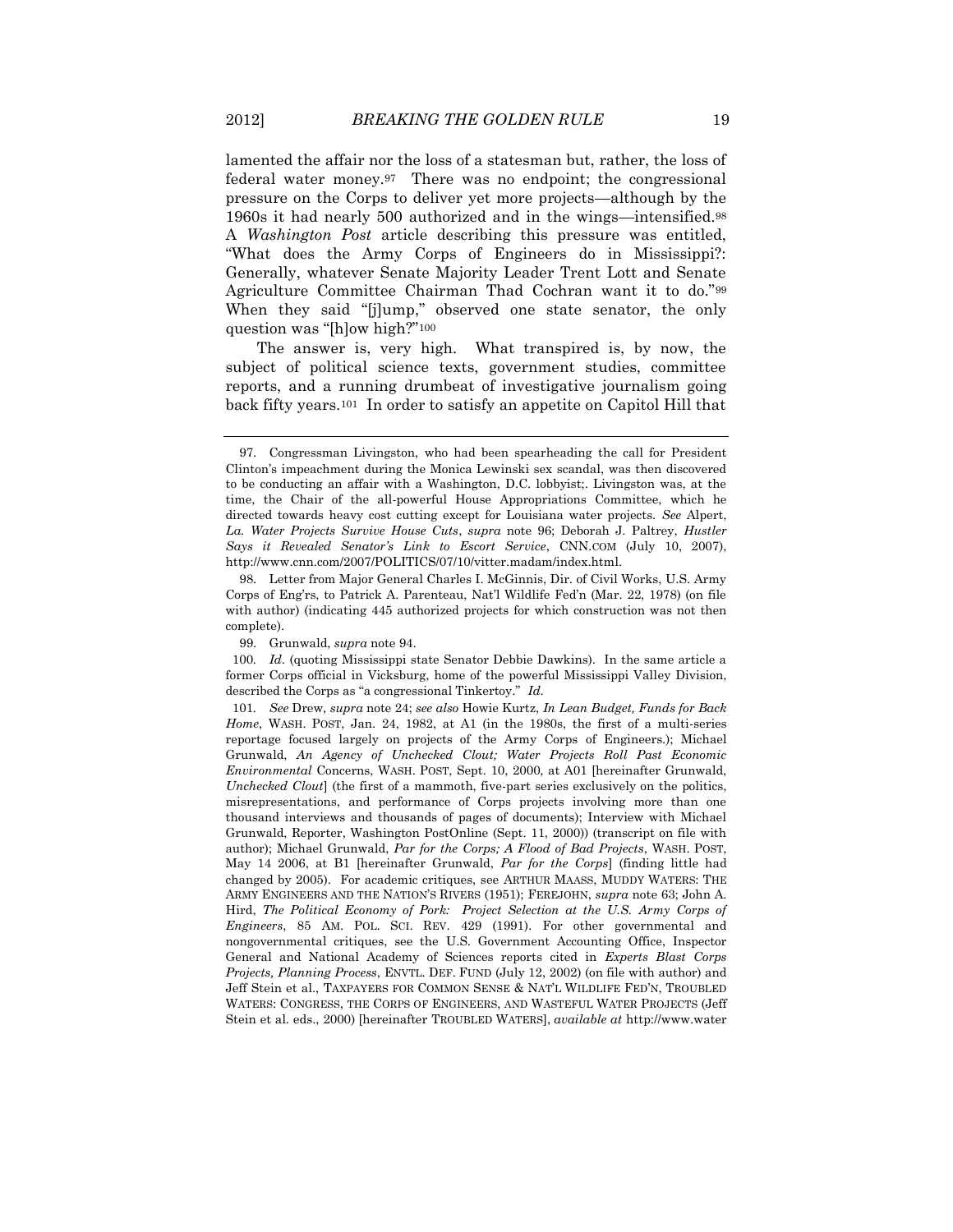<span id="page-19-0"></span>could be slaked but never sated, the Corps began to play with the data. Every account has its stories, and no summary can do them justice, but they include waterways to nowhere,<sup>102</sup> beach renewal projects that washed out in months,<sup>103</sup> dams that drowned as much productive farmland (belonging to Native Americans) as they purported to benefit (belonging to whites),<sup>104</sup> and drainage for crops the government was paying people not to produce;<sup>105</sup> they include dams justified by water recreation benefits,<sup>106</sup> by "scenic" benefits (which turned out to be guests at the visitors center),<sup>107</sup> and by the "aquaculture industry" (which turned out to be a catfish farm);<sup>108</sup> they include navigation to putative ports 400 miles inland,<sup>109</sup> on a canal that Congress had ordered closed,<sup>110</sup> to serve a single coal

109*. See* Drew, *supra* not[e 24,](#page-5-0) at 52.

protectionnetwork.org/sitepages/dwnloads/ToolsandResources-Reports/CRN-trRpt-

TroubledWaters.pdf. Other books and reports are cited throughout this article, see for example PORTER, *supra* note 63. Leading national and local newspapers have also lamented water project "pork." *See* Editorial, *Pork Power*, WASH. POST, Jan. 29, 1982; *Tenn-Tom's Problems,* TIMES-PICAYUNE (New Orleans), Apr. 10, 1986, at A18 (actual traffic using the waterway was less than five percent of that predicted).

<sup>102</sup>*. See* PEARL RIVER BASIN, *supra* note 36, at 96-98.

<sup>103</sup>*. See* TROUBLED WATERS, *supra* note 101, at 25-26 (the New Jersey project cost an estimated \$60 million per mile; the Long Island project, equally expensive, and an "interim" solution). For a poster child of expensive and "interim" solutions, see the description of Corps efforts on Grand Isle, Louisiana, spanning decades, in Oliver A. Houck, *More Unfinished Stories: Lucas, Atlanta Coalition, and Palila/Sweet Home*, 75 U. COLO. L. REV. 331, 361 n.200 (2004).

<sup>104</sup>*. See* REISNER, *supra* note 92, at 188, 191 (describing the Garrison Dam flooding: "All of the bottom lands and all of the bench lands on this [Native American] reservation," the resulting impoundment with "malevolent inspiration" to be called "Lake Sacajawea" (internal quotation marks omitted)); *id.* at 192 (describing the same project taking 220,000 acres of Indian lands for canals and reservoirs, to serve some 250,000 acres downstream). For a fuller and more heartbreaking description, see MORGAN, *supra* not[e 25,](#page-5-1) at 40-63.

<sup>105</sup>*. See* Bruce Hannon & Julie Cannon, *The Corps Out-Engineered*, *in* THE POLITICS OF ECOSUICIDE 220, 224 (Leslie L. Roos, Jr. ed., 1971) ("[T]he Corps' claim of flood damage on the lower Sangamon was exaggerated by about 5 to 1, that crop losses occur about one year in 20, and that much of the flooded farmland is now in the federal idle-acres program."); *see also* Envtl. Def. Fund, Inc. v. Hoffman, 566 F.2d 1060, 1067- 68 (8th Cir. 1977) (not finding "that the groundwater discussion in the [environmental impact statement] is fatally deficient because of its failure to consider cumulative secondary impacts on groundwater and because the Corps did not wait to include the U.S. Geological Survey study in the [environmental impact study]").

<sup>106</sup>*. See* Cape Henry Bird Club v. Laird, 359 F. Supp. 404, 415-17 (W.D. Va. 1973).

<sup>107</sup>*. See* Sierra Club v. Froehlke, 534 F.2d 1289, 1291 (8th Cir. 1976).

<sup>108</sup>*. See Carter-Opposed Water Bill Headed for a Veto*, WAS. RESOURCE REP., Sept. 1978, at 7 ("70 percent of [Lukfata Dam's] water supply would benefit a single catfish farm . . . ."). The Lukfata Dam in Oklahoma, projected at \$34 million. *Broomfield Calls Projects Wasteful*, S. LYON HERALD, Aug. 9, 1978, at 6D.

<sup>110.</sup> Holy Cross Neighborhood Ass'n v. U.S. Army Corps of Eng'rs, No. 03-370, 2011 WL 4015694, at \*9 (E.D. La. 2011) ("On its face this seems to be the proverbial bridge to nowhere; namely, constructing a deep-draft lock which will never be used by deep-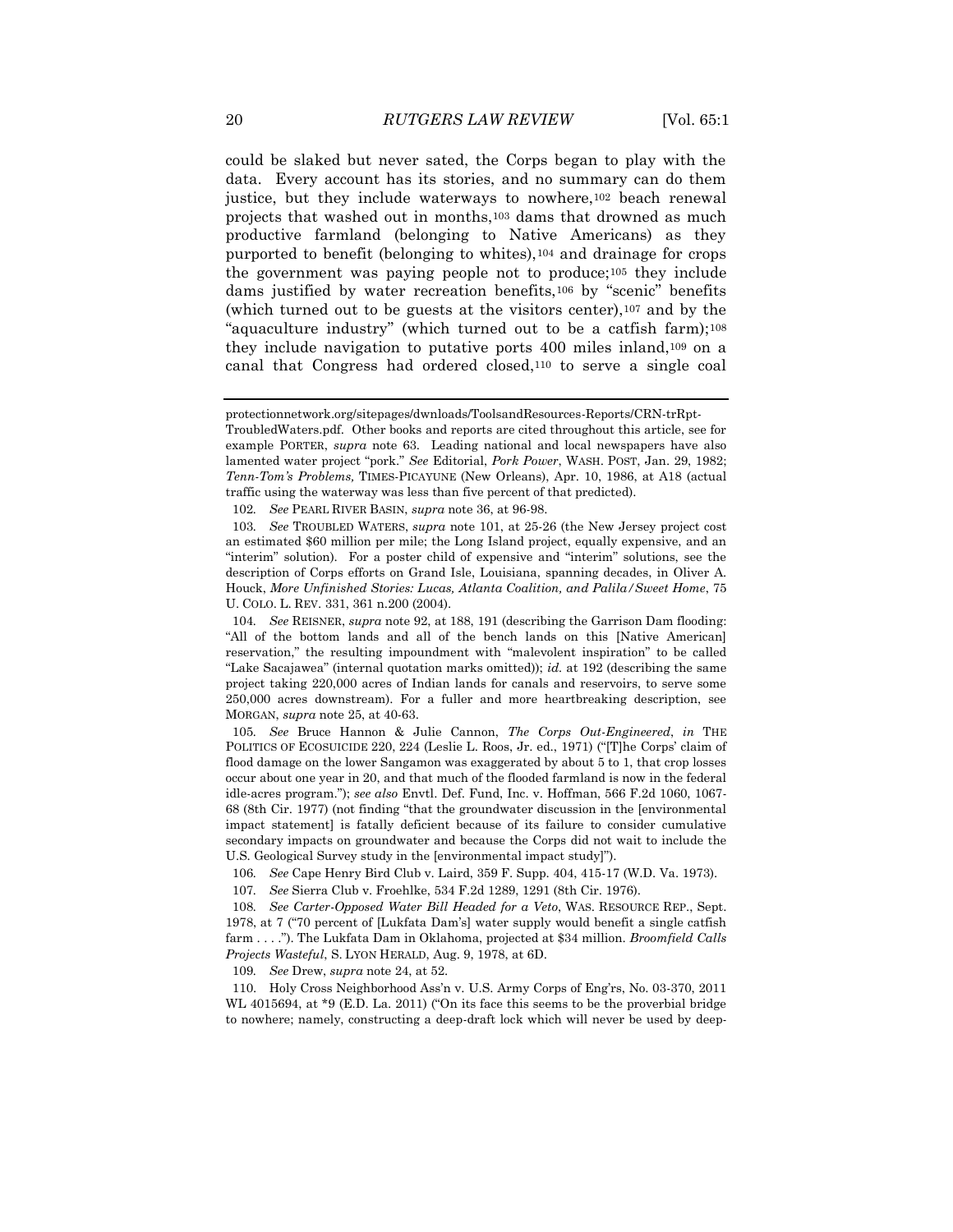company,<sup>111</sup> and in such dribbles that it failed to pay even maintenance costs;<sup>112</sup> they include cost overruns in the order of 184%, 185%, 359%, and 391%<sup>113</sup> before one even arrived at environmental costs, which were rarely quantified at all.

The manipulations were stunning. They began with a conscious understatement of the value of money, frozen by Congress at two and three percent when actual rates were three times that and higher, skewing both costs and benefits.114 Artificially low rates turned dogs into queens. From sixty to eighty percent of Corps authorizations for the year 1962 would have failed to reach parity using existing market rates at the time.115 Three years later, over half the projects in the 1965 bill would have suffered the same fate.116 And we have only begun.

Having opened with serious economic fiction, the Corps compounded the error by low-balling construction estimates so blatantly as to provoke the Chair of the House Appropriations Committee in 1959 into the following remarkable outburst:

The crowds of applicants for appropriations which came in such numbers that it was sometimes impossible to get them all in the committee room, was preceded by the Corps of Engineers, who were invariably in favor of the largest expenditures the committee could be prevailed upon to make. Much of their testimony was wholly unreliable. When they were consulted on the cost of a proposed

114. For a good summary of the role of discounting in benefit-cost calculations, see M. Michael Egan, Jr., Note, *Cost-Benefit Analysis in the Courts: Judicial Review Under NEPA*, 9 GA. L. REV. 417, 422-24 (1975) and sources cited therein. Basically, a low discount rate will benefit projects that have high front-end construction costs, and forecast long-term benefits—the very definition of Corps projects. *See also* Pelham, *supra* note 89, at 572.

115. David E. Gerard, *Federal Flood Policies: 150 Years of Environmental Mischief*, *in* DONALD LEAL AND ROGER E. MEINERS, GOVERNMENT VS ENVIRONMENT 59, 66-67 (2002) ("In the important sample examined by [economist] Krutilla, use of deliberately low rates during the period 1952-1964 overstated benefits from many projects.... Analyzing [the] 1962 authorizations, Fox and Herfindahl (1964) found that use of rates of 4, 6, and 8 percent (instead of the federal policy rate of 2 5/8 percent) would have produced failure to break even in 9, 64, and 80 percent of the projects respectively! In 1965 more than half of authorized projects would have failed with defensible rates . . . .").

116*. Id*. at 67.

draft traffic.").

<sup>111</sup>*. See* Bruce Ingersoll, *Barge Canal to Benefit Coal Firm: Engineers Wiping Out 52 Mi. of River*, CHI. SUN-TIMES, Apr. 25, 1972, at 4 (describing a \$116.7 million canal for barges to serve Peabody Coal in Southern Illinois).

<sup>112</sup>*. See* Grunwald, *supra* note 92; *see also* PEARL RIVER BASIN, *supra* note 36; *In re* Katrina Canal Breaches Consol. Litig.*,* 647 F. Supp. 2d 644, 671 (E.D. La. 2009).

<sup>113.</sup> Drew, *supra* note [24,](#page-5-0) at 57. One Southern California flood control project was to deliver 200-year flood protection at a price tag of \$28 million; it ended up costing \$140 million and providing only twenty-year flood protection. *See* Grunwald, *Unchecked Clout*, *supra* note 101 (listing five other projects as well).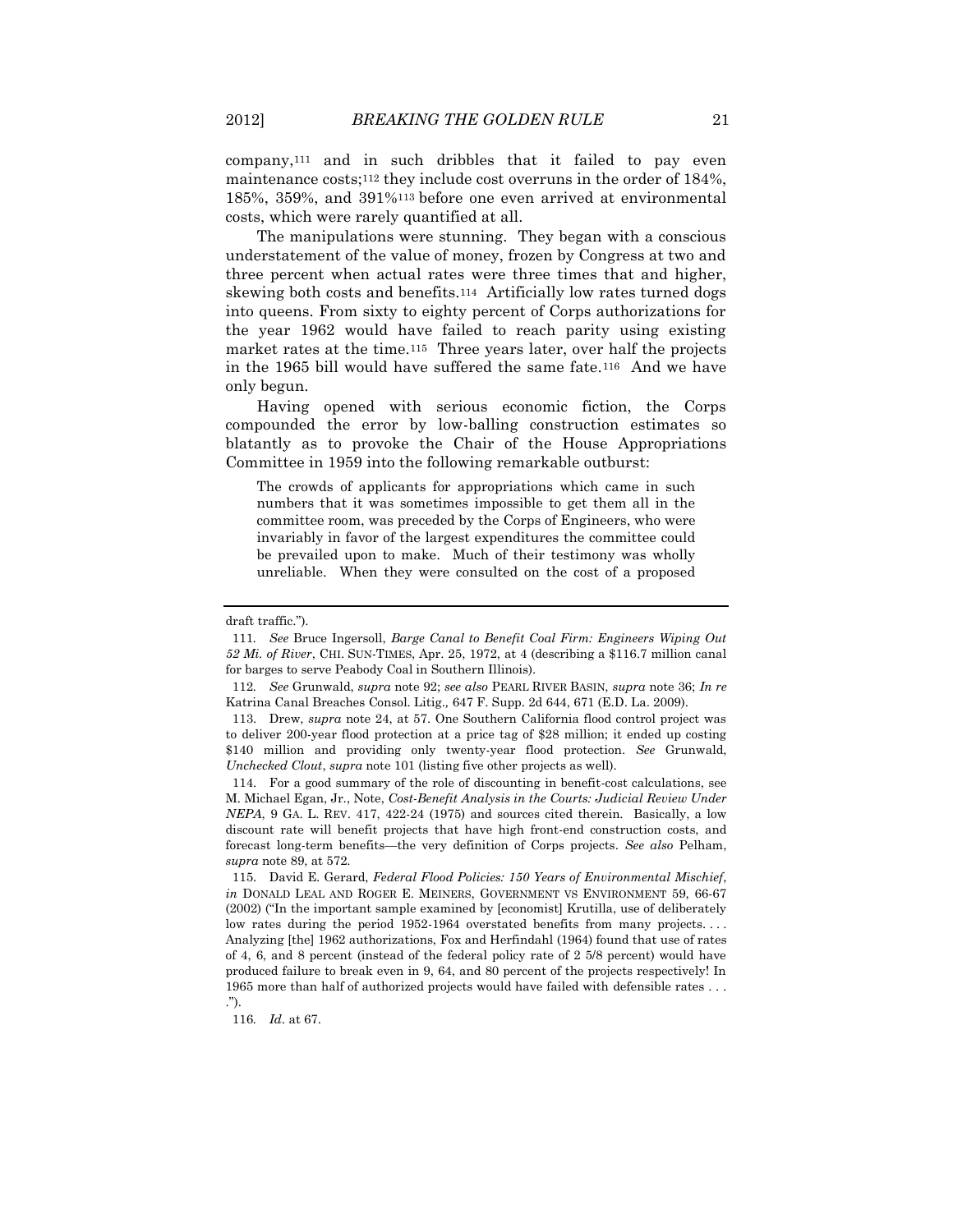project they invariably underestimated the cost. In no single instance in the last several years have they given us a true figure on estimated costs. . . . It is impossible to escape the conclusion that they either were incompetent or deliberately misleading.117

Then came the manipulations of benefits. Two high-end projects in Chesapeake Bay had the same water flowing in opposite directions, in order to boost the ratios of each.<sup>118</sup> A proposal on Louisiana's Pearl River projected the instant increase in cargo from near zero to 1.5 million tons, and over two million tons within five years;<sup>119</sup> as noted above, a project to carry the same predicted cargo had been abandoned for lack of traffic.<sup>120</sup> So it went for nearly every major navigation work undertaken since the 1960s, including the Tennessee-Tombigbee (with its Senator Tom Bevil lock) (projected cost, \$300 million, actual cost, \$2 billion; projected cargo twenty-eight million tons, actual 1.4 million)<sup>121</sup> and the Red River Waterway (renamed Senator J. Bennett Johnston Waterway) (\$2 billion and equally unproductive), delivering pennies on the dollar.122 A deputy staff director of the Senate Energy and Natural Resources Committee mused, "I've computed my share, and I've faked my share, too.... I know how to do it without breaking the rules." $123$ 

Even then, benefit problems arose. A cherished billion-dollar project on the Upper Mississippi turned out to be so unmarketable that the Corps manager (after removing an economist who would not tweak the data) finally wrote:

If the demand curves, traffic growth projects and associated variables . . . do not capture the need for navigation improvements, then we have to figure out some other way to do it. . . . We need to develop a rationale for taking this relatively more subjective approach to our analytical process. . . . The rationale should err on

<sup>117.</sup> MORGAN, *supra* not[e 25,](#page-5-1) at 33 (quoting 123 CONG. REC. 9,049 (1959) (statement of Rep. Clarence Cannon).

<sup>118</sup>*. See* Grunwald, *supra* note 84.

<sup>119.</sup> HUGH PENN & MICHAEL ROLLAND, CORPS' ADMIN. RECORD, PROJECTED BENEFITS FOR THE PEARL RIVER DREDGING PROJECT (on file with author); *see also* Editorial, *West Pearl Dredging Necessary?*, TIMES-PICAYUNE (New Orleans), Mar. 21, 1993, at B6 ("The Corps has also been known to get carried away with its cost-benefit analyses, resulting in such monuments of overstated value as the Mississippi-River Gulf Outlet and the Tennessee-Tombigbee Waterway. To the list might be added the original West Pearl barge canal itself. It was supposed to have been a great idea to begin with, a sure-fire catalyst for a river bustling with commerce from Bogalusa to the Gulf. And yet it was abandoned 20 years ago.").

<sup>120</sup>*. See supra* text accompanying note 36.

<sup>121.</sup> Grunwald, *Par for the Corps, supra* note 101.

<sup>122</sup>*. See* Michael Grunwald, *A River in the Red: Channel was Tamed for Barges that Never Came*, WASH. POST, Jan. 9, 2000, at A1.

<sup>123</sup>*. See* Pelham, *supra* note 89, at 572 (quoting Dan Dreyfus, Deputy Staff Director, Senate Energy and Natural Resources Committee).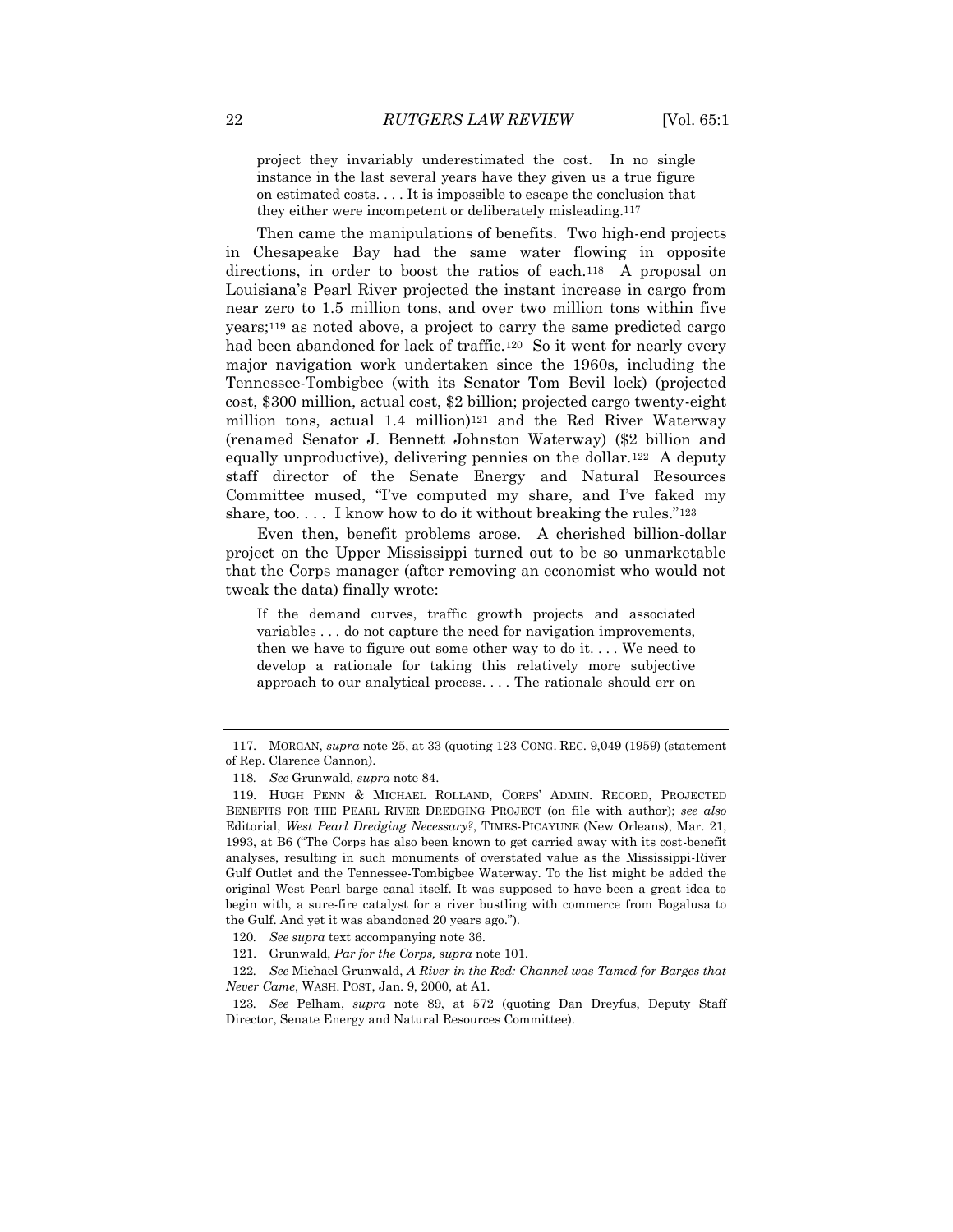the high side.124

Asked if "a basic math error" boosting one Delaware project's benefit-cost ratio just over the bar was just "a typo," a Corps economist replied, "Oh, you know how the system works."125 The system, apparently, worked many ways. When a project languished below par, explained a retired chief of the agency's Hydraulics and Hydrology Branch, and "the Congressman wants it real bad," you might ask the economists to boost the "flood damage analysis" or come to his shop to raise the flood frequency (and thereby the number of times property would be saved).<sup>126</sup> "Maybe the frequency curve could be adjusted," he said, "if . . . 'it's for the good of the country.'"<sup>127</sup>

To be sure, Corps personnel put up brave resistance from time to time, but they were often overruled by their superiors or by Congress itself.<sup>128</sup> Lamented one official, "In a lot of cases, we're not permitted to do what we'd like to do, or what's right."129 On the other hand, there is abundant evidence that the Corps took the lead in the shell game behind even the most unjustifiable projects.130 "[A]gency emails revealed that Corps officials . . . ordered all study managers to . . . 'not take no for an answer' and 'look for ways to get to yes as fast as possible'"131 The Corps Divisions and Districts, in effect, were competing with each other for pieces of the pie, and in turn, bleeding

<sup>124.</sup> Michael Grunwald, *How Corps Turned Doubt Into a Lock: In Agency Where the Answer is 'Grow,' A Questionable Project Finds Support*, WASH. POST, Feb. 13, 2000, at A01. Independent-thinking economists are not the only ones to suffer the consequences; biologists run the same risks with Corps water resources projects. *See* Bill Lambrecht, *Government Replaces Biologists Involved in Missouri River Talks*, ST. LOUIS POST-DISPATCH, Nov. 6, 2003, at A1. Conservationists expressed dismay that scientists "who have studied the river for as long as 15 years were being removed at a critical stage in the process." *Id*.

<sup>125.</sup> Grunwald, *supra* note 84.

<sup>126.</sup> Martin A. Reuss, *Probability Analysis and the Search for Hydrologic Order in the United States, 1885-1945,* 4 WATER RESOURCES IMPACT 7, 12 (2002), *available at* http://www.awra.org/impact/issues/0205impact.pdf.

<sup>127</sup>*. Id*.

<sup>128.</sup> Michael Grunwald, *Money Flowed to Questionable Projects; State Leads in Army Corps Spending, but Millions Had Nothing to do with Floods*, WASH. POST, Sept. 8, 2005, at A1 (remanding Corps, negative findings on New Iberia canal with instructions to find more benefits). Additionally, there can be no doubt that where the Corps has stuck with a negative analysis it has saved the taxpayer (and the environment). *See* Hird, *supra* note 99, at 448.

<sup>129</sup>*. Lessons*, 4 COMMON GROUND 6, 6 (1993) (on file with author).

<sup>130</sup>*. See, e.g.*, Grunwald, *supra* note [84](#page-15-0) (quoting memorandum of the Mississippi Valley Division).

<sup>131</sup>*. Id.*; *see also* Hird, *supra* note 99, at 448 ("Given a fixed water resource budget, since each of the corps's geographic divisions is vying for a greater share of the available funds, each has an incentive to artificially inflate its own projects' benefit/cost ratio . . . .").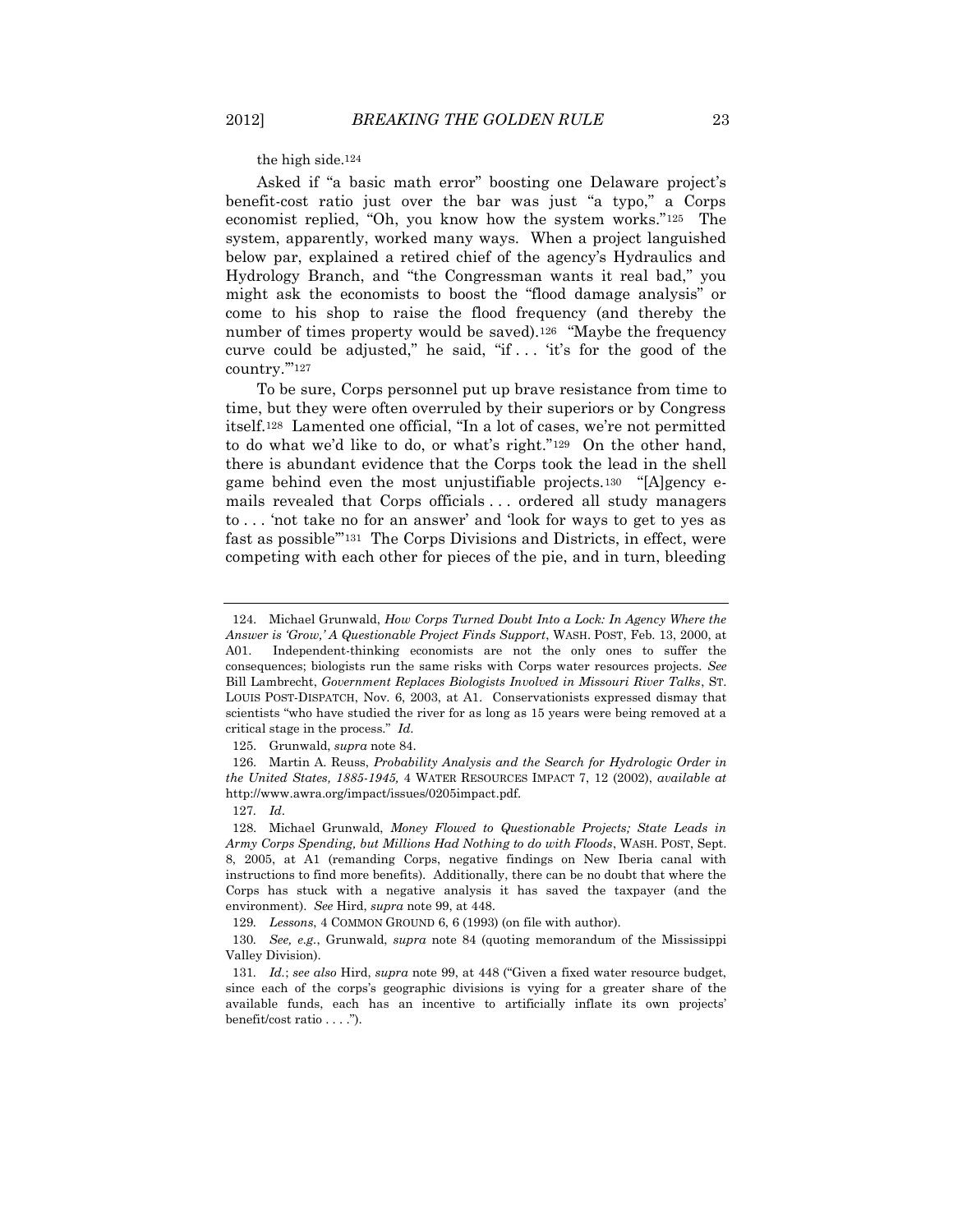money from the most needed and beneficial projects.132 Classic among these in Louisiana were the trumped-up Red River Waterway, a canal to the inland "port" of New Iberia, and the ill-fated Mississippi Gulf Outlet, which sapped out vital money from hurricane levees around New Orleans.133 For which the region later paid a terrible price.

The benefit-cost manipulations would have mattered less, but for the fact that they implemented the only existing standard for water project authorization. It became, in the words of one observer, an "instant cliché."134 If the cost-benefit ratio was said to be positive, that closed the question. It did for the Congress, and for everyone else.<sup>135</sup> For its part, Congress could be "dazzlingly uninquisitive" and deferential so long as the ratio was said to be positive.<sup>136</sup> "The Corps says this is a worthwhile project," said the head of a local Chamber of Commerce of the Yazoo Pump project in Mississippi (described privately by a Corps lobbyist as "an economic dud with huge environmental consequences"),<sup>137</sup> "[w]hat else is there to say?"<sup>138</sup>

Something had gone wrong. The 701a standard, enacted in 1936 as a check on wasteful, whimsical, and political decisions, had turned into a wasteful, whimsical, and political shield. Resource economists, sister agencies, state legislators, investigative journalists, fiscal conservatives, environmental groups, nearly all exposed to these shenanigans came away shaking their heads as if they had passed a moment in a UFO. The water resources director of Taxpayers for Common Sense spoke for many when he quipped: "The Corps has less credibility than a French figure-skating judge."139 And for exactly the same reason. This was their kid on the ice.

138. Grunwald, *Unchecked Clout*, *supra* note 101.

<sup>132.</sup> Corps districts were squeezed for money, which led to sloppy calculations and engineering decisions. *See* Bruce Ingersoll, *How Engineers Erred on 2 Dams*, CHI. SUN-TIMES, Apr. 24, 1972 ("'It's very simple,' Decker said. 'They (the St. Louis District) were broke. They got a chance to put Carlyle and Shelbyville on the line and they didn't spend the engineering money they should have spent to do the engineering they should have done.'").

<sup>133.</sup> Grunwald, *Par for the Corps*, *supra* note 101 (documenting these and other diversions of money).

<sup>134.</sup> PORTER, *supra* note 63, at 156.

<sup>135</sup>*. See Hearings on H.R. 8455*, *supra* notes 59, at 190-213; *see also* PORTER, *supra*  note 63, at 56 ("'We never report a project to Congress,' announced [Senator] Whittington in 1943, 'until it has been recommended by the Board of Engineers and the Chief of Engineers stating that . . . the benefits of the project will exceed the cost.' He added that 'the ability of this committee to secure annual flood-control authorizations . . . is due largely to the fact that this yardstick has been adhered to.'").

<sup>136.</sup> PORTER, *supra* note 63, at 56.

<sup>137.</sup> Grunwald, *Par for the Corps*, *supra* note 101.

<sup>139.</sup> Michael Grunwald, *Corps Speedily Clears Way for 118 Projects: Review, Announced 3 Weeks Ago in Response to Critics, Called Window-Dressing*, WASH. POST, May 18, 2002, at A08.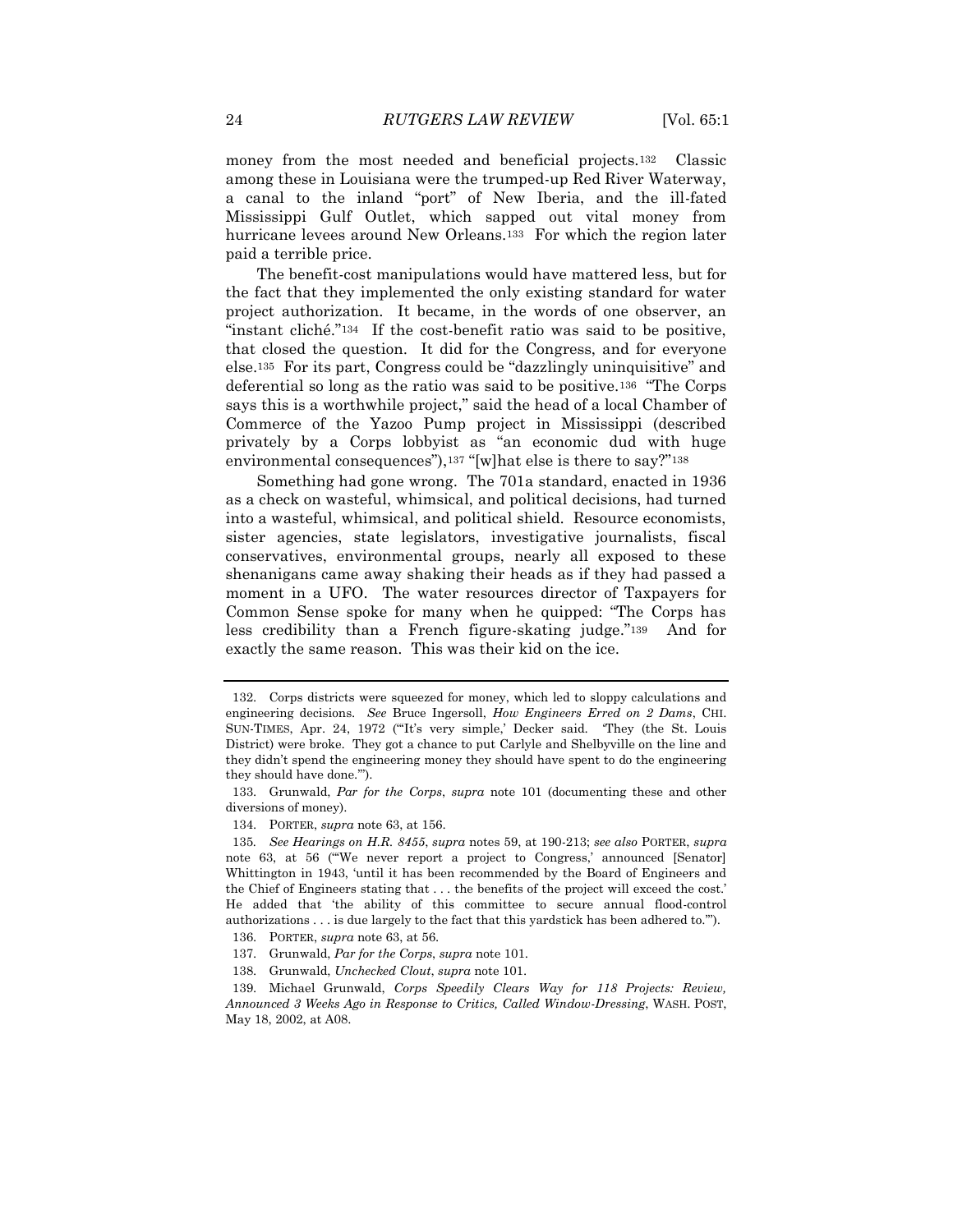Their kid, and that of the Congress. Everyone else was in the grandstands, looking on. The question was whether anyone else could get into the act, including a Governor from Georgia who had experienced a rude shock over one Corps project, which would not be novel except that he was then elected President of the United States.

#### 5. PRELIMINARY HEARING

According to Dr. Sherwood Gagliano, Jim Tripp showed up at his door with a briefcase in his hand and a toothbrush in his pocket.<sup>140</sup> This was standard traveling fare for Tripp, who had already embarked on a zig-zag of litigation across the South against Corps projects and who would wind up consumed by the Louisiana coastal zone.141 Tripp was counsel for the Environmental Defense Fund ("EDF"), then located in a small farmhouse at Stony Point, Long Island. He remembers receiving a telephone call from Halpin about the Lower Atchafalaya project and being shocked by a single statistic: the Corps was proposing to cover 8,000 acres of wetlands with dredged spoil, which seemed a significant amount. The Corps had apparently dismissed these impacts because the Louisiana marshes were themselves so large. Neither made much sense to him. He decided to accept Halpin's invitation and come down. The hearing was set a few days hence.

Halpin's principal witness would be Gagliano, who lived in Baton Rouge. Tripp called Gagliano, whom he had never met, out of the blue; could he stay the night and then go down together? It was a transformative evening. "After several hours of talking to him," Tripp recalls, "I was stunned by what was happening in the delta, fascinated by delta geology, and hooked on the problem."142 He had also lucked onto the de facto dean of coastal science in Louisiana.

In the predawn of awareness that all might not be well along the Gulf of Mexico, Gagliano was the messenger. Soft-spoken and fact driven, his office (and house) sprouted stacks of technical studies and reports, of which a growing number were his own.143 Born in St. Bernard Parish south of New Orleans and passionate about local cultures, Gagliano was doing graduate work at the LSU Center for Wetlands Resources in 1969 when the Corps suddenly announced a

<sup>140</sup>*. See* Gagliano interview, *supra* note 81.

<sup>141</sup>*. See* Interview with James T.B. Tripp, Senior Counsel, Envtl. Def. Fund, Inc., in New Orleans, La. (Oct. 7, 2011) [hereinafter Tripp interview](on file with author). The discussion of Tripp's experience that follows is taken from this interview.

<sup>142</sup>*. Id*.

<sup>143</sup>*. See generally* SHERWOOD M. GAGLIANO, CANALS, DREDGING, AND LAND RECLAMATION IN THE LOUISIANA COASTAL ZONE (1973); SHERWOOD M. GAGLIANO, PHILLIP LIGHT & RONALD E. BECKER, CONTROLLED DIVERSIONS IN THE MISSISSIPPI DELTA SYSTEM: AN APPROACH TO ENVIRONMENTAL MANAGEMENT (1973); *see also*  sources cited *infra* notes 152-53, 171.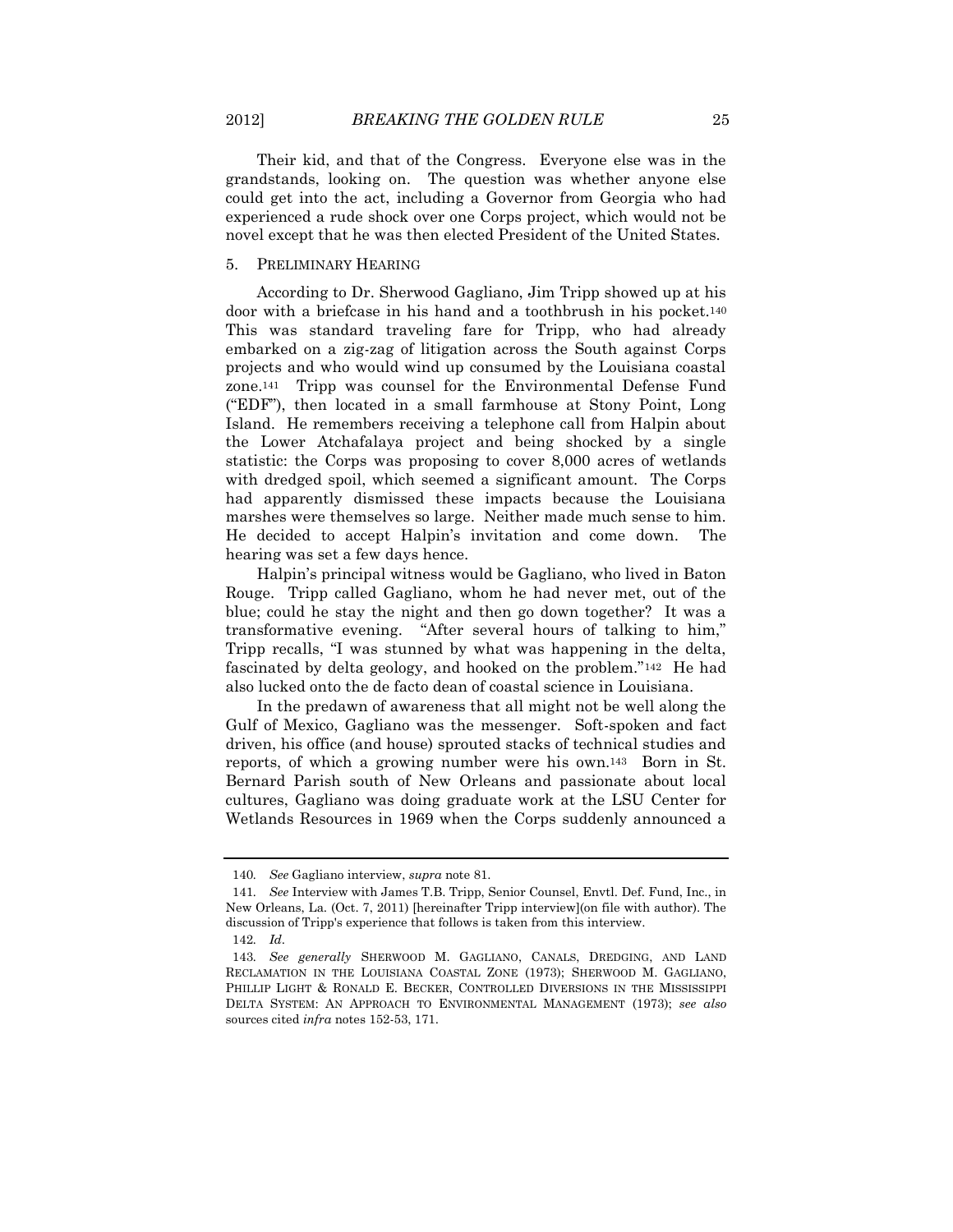proposal to ship one-third of the flow of the Lower Mississippi to water-hungry Texas.144 Might this have an impact on the coast?

The Corps contracted the Center to investigate, and went one better; it joined Gagliano with one of its sharpest minds, Fred Chatry, who ran the New Orleans District planning division at the time, and later the all-dominant engineering division. Ever a "company man," in Gagliano's words, and not one to gainsay a Corps project in public, Chatry gave the young scientist his head and, together, they conducted the first study measuring land loss in South Louisiana. "It was like I was his conscience," Gagliano later said of Chatry, "I could do and say things that he couldn't, but that he knew were correct."145 Their results were unexpected, and astonishing: 16.5 square miles of coast were disappearing each year. Within a few years, when those rates were doubled and still growing, the estimate would seem conservative.<sup>146</sup>

Gagliano joined an interagency task force that published the first plan to address coastal land loss in 1974.147 It identified canals and their adjoining levees as among the principal culprits.148 It identified delta building as the principal remedy.149 Along the way, Gagliano and Van Beck provided methods for quantifying sediment loads and distribution, the heart of the plan.150 As it happened, the best opportunity for delta building in Louisiana was at mouth of Atchafalaya River where it joined the Gulf of Mexico, precisely where the Corps proposed to dig the Lower Atchafalaya channel.<sup>151</sup>

As it also happened, Gagliano was particularly deep into the Atchafalaya River and Terrebonne wetlands as well. He had just completed a study with the Environmental Protection Agency on the Atchafalaya Basin, including the lower river to the Gulf.152 At the request of Landry and the Terrebonne Police Jury, he had also just finished a conservation plan for the enormous spread of wetlands east of the river that dominated the geography of the parish.153 They

153. COASTAL ENV'TS, INC., ENVIRONMENTAL PLANNING BASE, TERREBONNE PARISH, LOUISIANA: PRELIMINARY REPORT (1974). The plan summary made four criticisms of the Lower Atchafalaya project, all based on hydrology, biology and delta building.

<sup>144.</sup> Gagliano interview, *supra* note 81. The description of Gagliano's early coastal work that follows, and the quotations, are taken from this interview.

<sup>145</sup>*. Id.*

<sup>146.</sup> Houck, *supra* note 11, at 68-69.

<sup>147</sup>*. See* Sherwood M. Gagliano & Johannes L. van Beek, *An Approach to Multiuse Management in the Mississippi Delta System*, *in* DELTAS, MODELS FOR EXPLORATION 223, 233 (Martha Lou Broussard ed., 2d prtg. 1981).

<sup>148</sup>*. Id.* at 227.

<sup>149</sup>*. Id.* at 235.

<sup>150</sup>*. Id.* at 230, 237.

<sup>151</sup>*. Id.* at 232.

<sup>152.</sup> SHERWOOD M. GAGLIANO & JOHANNES L. VAN BEEK, EPA-600/5-75-006, ENVIRONMENTAL BASE AND MANAGEMENT STUDY, ATCHAFALAYA BASIN, LA. (1975).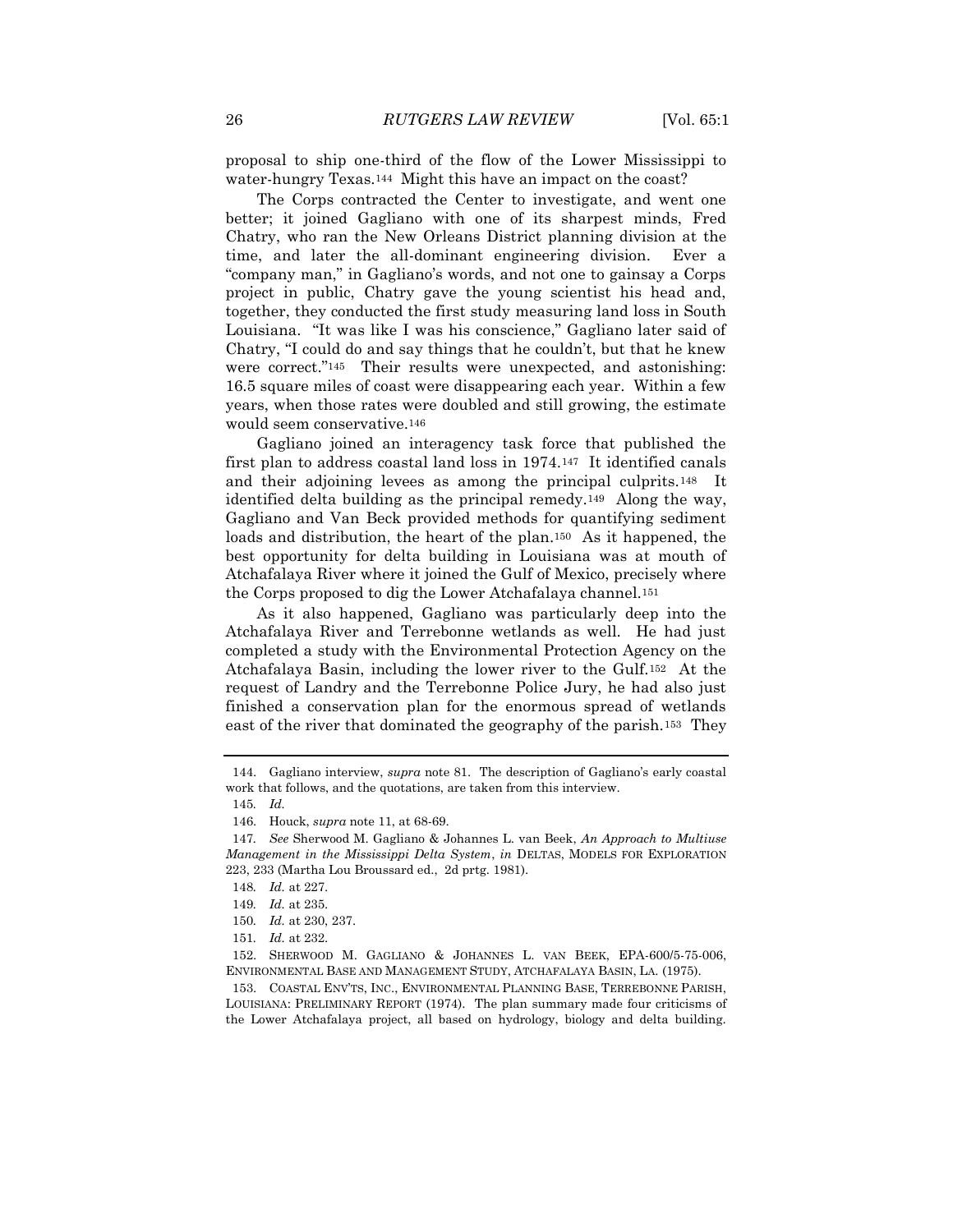were at especially high risk because they were composed of rootmass and vegetation, what locals called "flotant," highly sensitive to salinity and water frequency.154 Like a garden of flowers, if salt levels intruded, or if water levels remained high for too long, or ran off too quickly, these wetlands begin to die, their root systems unravel, and layers of flotant, accumulated like reefs over millennia, disintegrate and wash away. Pockets of water appeared, then ponds, then miles of open water; it was like the spread of cancer. Understanding these mechanics and understanding what Gagliano knew about them would be the crux of the preliminary hearing. Like many environmental cases that deal with new science and emerging issues, the hearing would depend on who educated whom.

The preliminary injunction hearing did not begin well for the Landry team. The question was whether the channel's impacts were sufficiently severe to hold up construction until they could be further developed at trial. One might think that the loss of some 15,000 acres of wetlands to the project, as the Corps' own environmental impact statement ("EIS") acknowledged,<sup>155</sup> would seem severe to anyone, but in the eye of the law the only impacts before this hearing were those of the particular piece underway, the lower channel. These impacts, per Gagliano, were also severe, and virtually unrecognized in the Corps' EIS: interruption of the forming delta, saltwater intrusion into the interior marshes, and backwater flooding up the canal during Gulf storms.156 Although these phenomena have since been documented in detail,<sup>157</sup> some accompanied by great human loss,<sup>158</sup> outside of Gagliano's work there was little published at the time.159 Compounding its newness was its apparent

Letter from Dr. Sherwood Gagliano to Terrebonne Police Jury (June 18, 1974) (on file with author).

<sup>154.</sup> Gagliano interview, *supra* note 81. The description of salinity and water frequency that follows is taken from this interview.

<sup>155.</sup> S. La. Envtl. Council v. Rush, 12 Env't Rep. Cas. (BNA) 1844, 1847 (E.D. La. 1978).

<sup>156</sup>*. Id*.; Gagliano interview, *supra* note 81; S. La. Envtl. Council v. Hunt, No. 74- 698, 18-19 (E.D. La. May 17, 1974) (denying plaintiff's application for preliminary injunction).

<sup>157</sup>*. See* NAT'L RESEARCH COUNCIL OF THE NAT'L ACADS., DRAWING LOUISIANA'S NEW MAP: ADDRESSING LAND LOSS IN COASTAL LOUISIANA 13-17 (2006).

<sup>158</sup>*. See In re* Katrina Canal Breaches Consol. Litig., 471 F. Supp. 2d 684, 687, 694- 96 (E.D. La. 2007), 577 F. Supp. 2d 802, 806-11 (E.D. La. 2008), 647 F. Supp. 2d 644, 678-80 (E.D. La. 2009) (containing allegations of failure of hurricane protection system to the impacts of this canal); St. Bernard Parish v. United States, 88 Fed. Cl. 528, 532- 42 (2009) (same).

<sup>159.</sup> With one significant exception: at the same time the Corps was acknowledging canal impacts where they would *support* other Corps projects. *See* U.S. DEP'T OF ARMY, NEW ORLEANS DIST. CORPS OF ENG'RS, LOUISIANA COASTAL AREA, LOUISIANA, FEASIBILITY REPORT ON FRESHWATER DIVERSION TO BARATARIA AND BRETON SOUND BASIN 13 (1984) ("Land loss has been accelerated by construction of numerous leveed,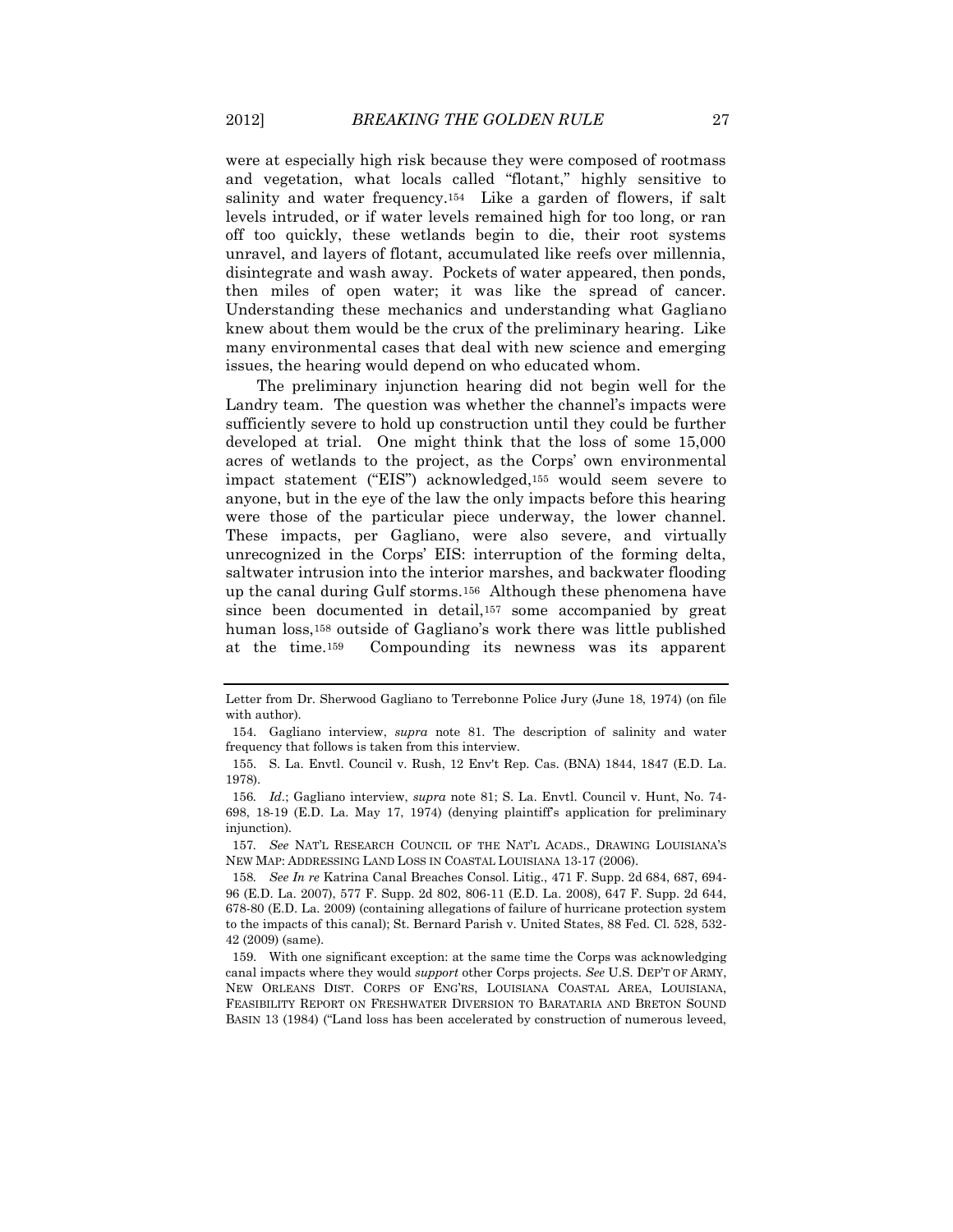complexity, always a challenge to plaintiffs. Good plaintiff lawyers make the complex simple, anyone can see what went wrong; good defense lawyers make the simple complex, no one can say what went wrong. Gagliano was a persuasive witness, but he needed to be guided through his testimony in a way that educated the judge, which is where the wheels began to come off.

Halpin faced several handicaps. He was as new to environmental science as he was to environmental law, and this case was turning very technical, very quickly. He was also confronted with a new opponent, the Morgan City Harbor and Terminal District, which had been granted permission to intervene in the case on the side of the Corps.160 Morgan City was represented by Walter Conrad out of Houston, who had already tried several environmental cases and, like all good defense litigators, was skilled in flooding his opponent with objections that would derail the flow of proof. In this, he found a soul mate with Morey Sear, who had a passion for rules of procedure and was a stickler for their application.161 Halpin, on a steep learning curve with Gagliano's work to begin with, was buffeted by a barrage of motions and objections that seemed to entertain the judge but frustrate his witnesses as well.<sup>162</sup> "We were just floundering," Gagliano later recalls, "we just couldn't get to the point."163

Tripp, attending the hearing, was in a bind of his own.164 He had filed to intervene even before Morgan City's application, but Sear, while granting leave to the defense, had made no ruling for the environmental groups, which made Tripp, in law, no more than a bystander. On the other hand, watching the hearing unfold, he felt impelled to act. He left the hearing room in search of a telephone and called a member of his board of directors in New York, a law professor and authority on civil practice. Tripp had not yet been admitted to the case; could he question the witness anyway? "Go ahead," he was told, "and if it gets sticky we'll back you up."<sup>165</sup>

And so Tripp, hesitantly, not sure how Sear might react or what

163. Gagliano interview, *supra* note 81.

forced drainage systems and canals for navigation, drainage, and mineral exploration.").

<sup>160.</sup> S. La. Envtl. Council, Inc. v. Sand, 629 F.2d 1005, 1009 (5th Cir. 1980).

<sup>161</sup>*. See* Wilkinson, *supra* note 79, at 3. For many years Sear was an Adjunct Professor of Law at Tulane Law School, teaching Federal Civil Procedure. *See id.*  Based on personal discussions by author with Tulane law students during the 1990s, he clearly enjoyed teaching Civil Procedure, but was noted for his presentation in a highly regimented fashion ("Today we will discuss Rule 7. Rule 7 says . . .").

<sup>162.</sup> Halpin interview, *supra* note 64 ("They buried me in paper.").

<sup>164.</sup> Tripp interview, *supra* note 141. The discussion of Tripp's entry and participation in the injunction hearing that follows is taken from this source.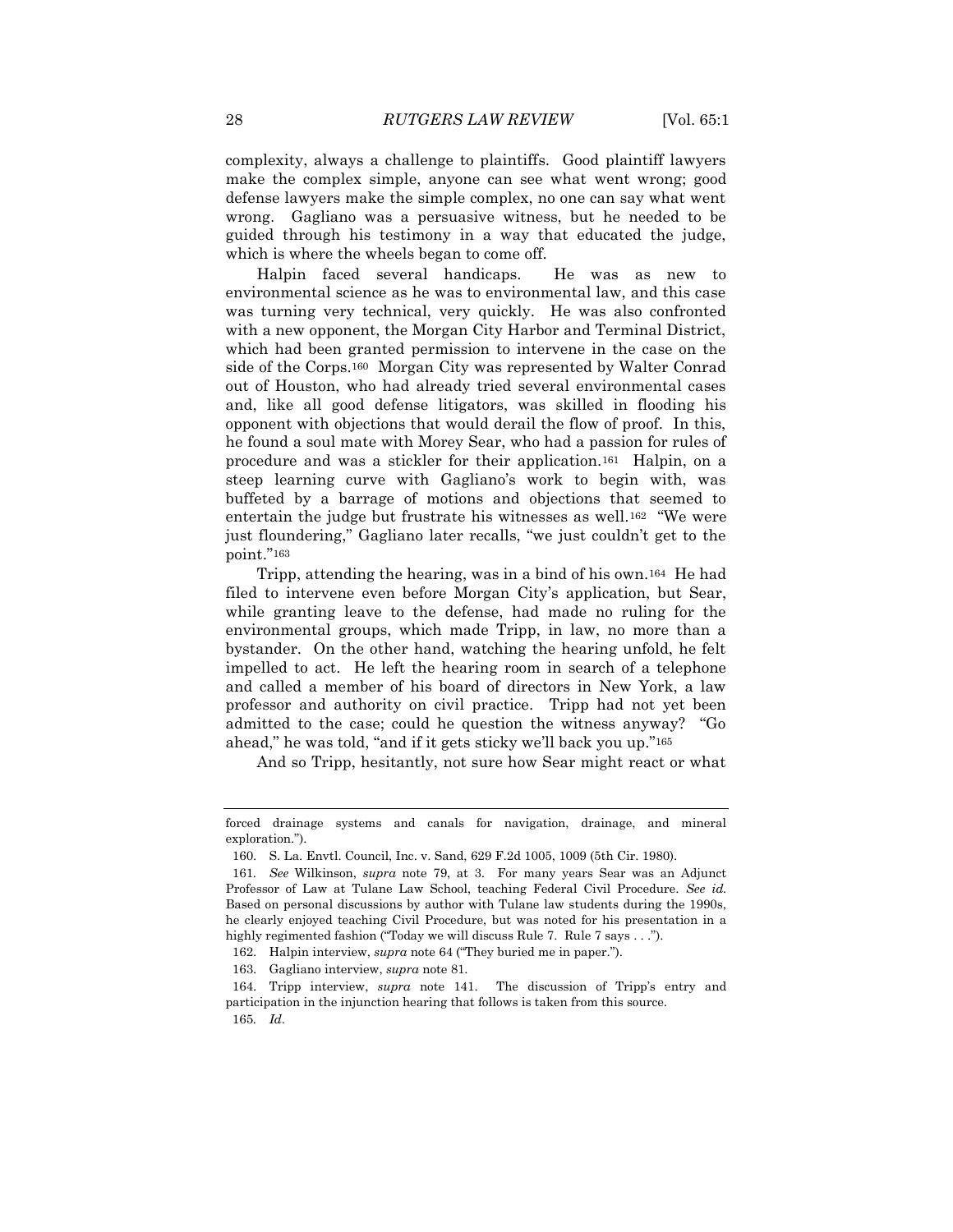sanctions might be in store, began to question Gagliano, taking over the witness as his own. He tried to go back to the basics of delta formation, marsh formation, even Gagliano's credentials, laying the groundwork for the scientist's conclusions: that this was a critical area for delta formation, that the canal instead whisked the sediments away, and that it would also change salinity and water flows in the interior marshes. There was a lot here to explain, Tripp had only begun to learn it himself the night before, and he was before the same magistrate and opposing counsel that Halpin had been. "It felt like I had one hand tied behind my back," he later recalled.<sup>166</sup>

The Corps and Morgan City, which had as a practical matter taken over the litigation for the agency, presented one witness to the contrary, a young hydrologist at the New Orleans District, William Garrett. Garrett testified that the new channel would simply move sediments farther off shore, building the delta in a different place.<sup>167</sup> Neither Halpin, new to the material, nor Tripp, new to the case and indeed not yet admitted as counsel, had prepared for this. Gagliano wanted to reply that the water was deeper farther off shore and thus less able to build delta, and further that the near-shore delta buffered the more freshwater, inland marshes.168 The inland effects of the channel worried him every bit as much as the deepening itself.169 As one can see, it was technical and the temptation to see it simply as one expert's word versus another would be strong. Due deference would go to the agency.

Judge Sear went beyond mere deference however. He seemed to listen attentively with one ear. None of the plaintiff's detailed contentions about environmental impacts found favor. Indeed, they were rather a nuisance. His opening sentence on the merits begins: "Plaintiffs fire an unchoked shotgun blast across the marsh of Terrebonne Parish at the CORPS and FES not unlike the hunter who fires without aim from the duck blind in the hope of hitting something that may, by chance, be flying past."<sup>170</sup>

Setting aside his obvious joy in the metaphor, this is hardly the language of respect. Judge Sear dismissed Gagliano's credentials—

<sup>166.</sup> Tripp felt a sense of futility throughout the litigation, much as Halpin had. It seemed clear that Sear viewed the oil business as trumping, and Tripp's intervention as a mild form of carpet bagging. At one point in the extended pretrial proceedings, which lasted several years, Sear called a status conference of the lawyers, which Tripp left in the hands of his co-counsel, a New Orleans lawyer. Sear, incensed, stated, "Mr. Tripp, then, will not appear before me." Tripp had to call and "beg" his way back into the case, which Sear ultimately granted with the admonition "let that be a lesson to you." The vibrations were never good. *Id.*

<sup>167</sup>*. Id.*

<sup>168.</sup> Gagliano interview, *supra* note 81.

<sup>169</sup>*. Id*.

<sup>170.</sup> S. La. Envtl. Council v. Hunt, No. 74-698, 18 (E.D. La. May 17, 1974).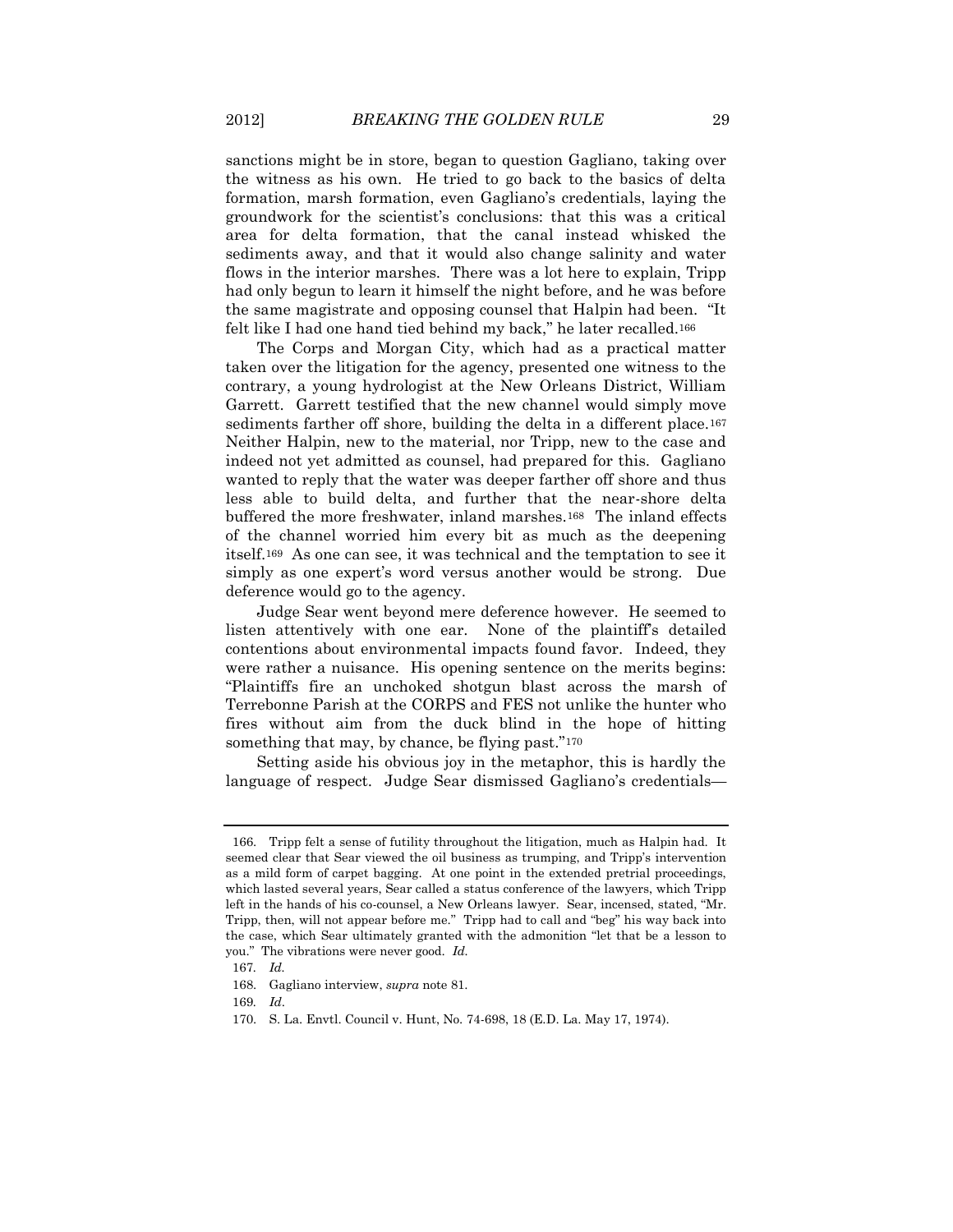which included a Ph.D., over forty publications in "geology, geography, archaeology, hydrology and regional planning," leading work on the delta for nearly a decade, positions as scientific counsel to several coastal committees, research with the Corps itself on land loss and sediment transport, detailed studies for EPA and Terrebonne Parish on the very ecosystem in play, and a list of publications that established his leadership in the field at a time when very few were even aware of the processes involved<sup>171—because</sup> he did not have degrees in hydrology or engineering.172 Instead, Sear found favor with Garrett, who had a bachelor's degree in "agricultural engineering" and "had special instruction in hydrology."<sup>173</sup> He dismissed Halpin's estimates of marsh values (up to \$81,000 per acre) from LSU economist Dr. Donald Pope as "theoretical" and "unaccepted in any market place";<sup>174</sup> within a few years, the State would be charging that much for wetland mitigation and paying up to three times as much for restoration projects.<sup>175</sup> Preliminary injunction was denied.

Thus ended, for all practical purposes, the environmental aspects of the Lower Atchafalaya litigation. When trial on the merits finally took place, four years later, Sear, by this time a full judge, wrote that he had already ruled the project to have "no significant effect" on saltwater intrusion, deltaic formation, or backwater flooding.<sup>176</sup> Because that ruling had not been appealed, he went on, "I have considered those issues closed."177 In the meantime, environmental and economic issues were rising in other forums, returning again to

*Id.*

<sup>171</sup>*. See* Gagliano affidavit, *supra* not[e 10](#page-3-0). Gagliano's affidavit begins:

I have conducted environmental studies of the proposed Louisiana Superport for the Louisiana Superport Task Force Group in 1972; was environmental consultant for the Greater New Orleans Bridge Study Group in 1972; was Project Director for the Ecological Baseline Study of St. Bernard Parish and Impact Study of Proposed Mississippi River and Mississippi River Gulf Outlet Canal and Lock in 1972; and was technical advisor for the Louisiana Committee on Coastal and Marine Resources; and was Project Director for Environmental Base and Management Study of the Atchafalaya Basin, Louisiana in 1973 (sponsored by the U.S. Environmental Protection Agency).

<sup>172</sup>*. Hunt*, No. 74-698, at 18.

<sup>173</sup>*. Id*. at 19.

<sup>174</sup>*. Id*. at 22-23.

<sup>175</sup>*. See* R.E. Turner & M.E. Boyer, *Mississippi River Diversions, Coastal Wetland Restoration/Creation and an Economy of Scale*, 8 ECOLOGICAL ENGINEERING 117, 117 (1997) ("[T]he larger river diversion projects and most other local wetland restoration/creation projects funded by state/federal sponsored programs (\$1000 to \$100000/ha) on this coast.").

<sup>176.</sup> S. La. Envtl. Council, Inc. v. Rush, 12 Env't Rep. Cas. (BNA) 1844, 1846 (E.D. La. 1978).

<sup>177</sup>*. Id*.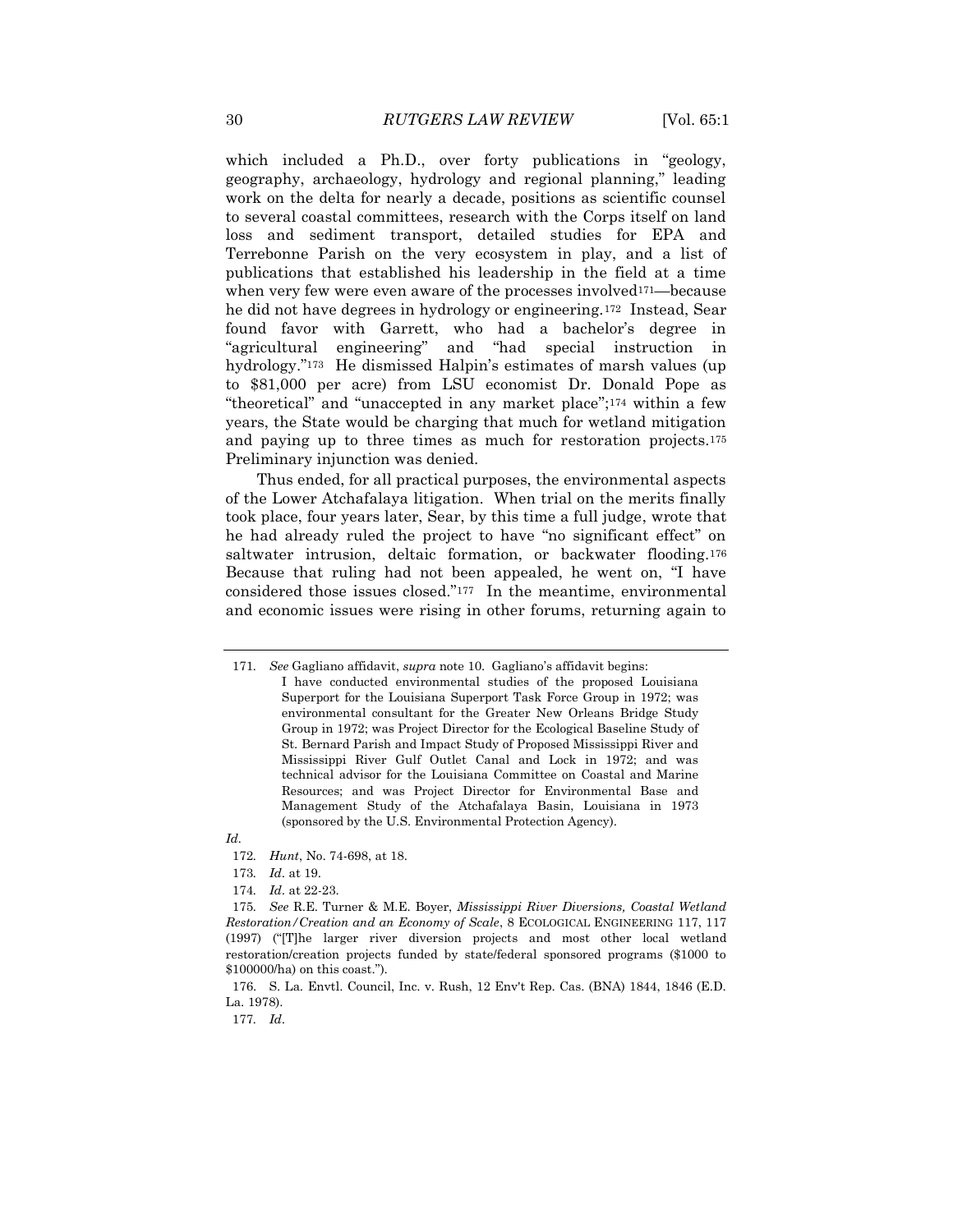this court only after their own tortuous journeys.

### 6. THE PRESIDENT

# *The Corps of Engineers lied to me.*

## *Governor Jimmy Carter, 1974178*

President Carter was a military man, a businessman, and a man of faith. A successful farmer and a graduate of the Naval Academy at Annapolis, he was trained in the truth of numbers and data and undaunted by detail. Shortly after his gubernatorial election in Georgia, the Corps had announced its intention to build a \$133 million dam on one of the state's longest and most scenic rivers.<sup>179</sup> Lobbied by its boosters on the one hand and its critics in the environmental community on the other, Carter decided to take his own look.180 He ordered a copy of the Corps plan, sequestered himself, read it through, and then vetted its assumptions and conclusions with academics and other experts. He was appalled. In a white-hot, eighteen-page letter to the Engineers he accused them of "computational manipulation,"<sup>181</sup> and went on to exercise his political prerogative to veto the dam.182 The experience left its mark. It would go on to shape—and some would say destroy—his presidency. In one of his first acts at the White House, he took on the Corps.<sup>183</sup>

Carter's anger was not unique, nor uniquely environmental. In recent decades Corps projects had flooded Native American reservations, destroyed prime farmland, eliminated entire fisheries, obliterated small communities and towns, converted public resources to private ones, and transferred wealth from one state to another, from one industrial sector to another, and in many cases to a small number of individuals and corporations, many of whom made killings in the process.184 At ever rising public cost. As Carter assumed

<sup>178.</sup> REISNER, *supra* note 92, at 308.

<sup>179</sup>*. Id.*, at 307 (Sprewrell dam on the scenic Flint River was at issue).

<sup>180.</sup> The description of Carter's involvement that follows is taken from *id.*, at 307- 08, 316-318, and from REUSS, *supra* note [20,](#page-4-1) at 48.

<sup>181.</sup> REISNER, *supra* note 92, at 307-08. The President would later write, "[N]one of the [Corps'] claims was true. The report was primarily promotional literature supporting construction." REUSS, *supra* note [20,](#page-4-1) at 49 (alteration in original) (internal quotation marks and citation omitted).

<sup>182.</sup> REISNER, *supra* note 92, at 308.

<sup>183</sup>*. See id.* at 308 (discussing Carter's intention to eliminate funding for dams once President); REUSS, *supra* note 20, at 49 (detailing Carter's plan to investigate and eliminate dam projects).

<sup>184</sup>*. See supra* note 95 and accompanying text (listing various Corps projects); *see also* Pelham, *supra* note 89, at 566 (critique section). For fisheries impacts, see Oliver A. Houck, *Promises, Promises: Has Mitigation Failed?*, WATER SPECTRUM MAGAZINE, Spring 1978, at 35. For Native American impacts, see *supra* note [104](#page-19-0) and accompanying text.. For local community impacts see *infra* text accompanying notes 232-35.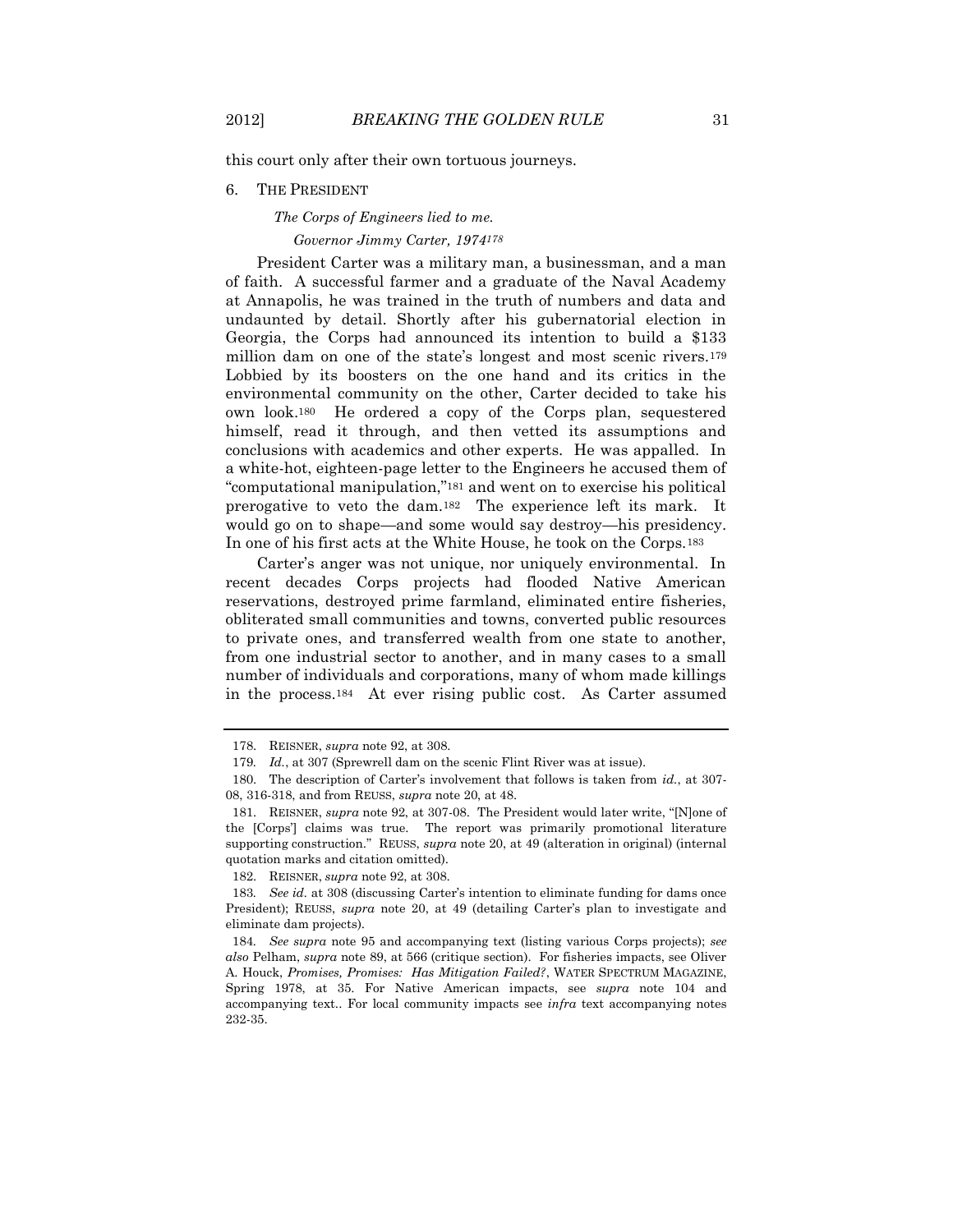office, the cumulative federal deficit was reaching an unprecedented "trillion dollars and inflation" was into double digits, while the Corps and its sister water agencies were burning through \$5 billion a year.<sup>185</sup>

But it was also environmental. Carter was raised in the out-ofdoors, ran a farm, and came to love rivers.186 Symbolically green, on the day of his inauguration he shunned the traditional limousine and walked from the Capitol Rotunda to the White House.<sup>187</sup> Environmentalists, in turn, had learned to distrust and even hate the Corps, which no lesser a figure than Justice William O. Douglas came to call "public enemy number one."188 Environmental anger, in turn, was fueled by old-line conservationists, hunters, and fishers prominent among them, who saw ecosystems the size of the Lower Mississippi bottomlands turned into soybeans, the destruction of salmon runs in the Pacific Northwest, and the wall-to-wall drainage of Florida.189 Emboldened by new environmental laws such as NEPA and the Clean Water Act, newly formed environmental organizations began challenging Corps projects outright. EDF, for its part, brought a series of seminal cases.190 When Carter assumed the presidency, EDF's staff analyst for water projects, Katherine Fletcher, joined his domestic policy staff.191 During the transition period she had already been working up a report on the least justified and most harmful

<sup>185.</sup> REISNER, *supra* note 92, at 308.

<sup>186</sup>*. Id.* at 307; *see also* JIMMY CARTER, AN OUTDOOR JOURNAL 3-61 (1988) (discussing Carter's childhood, influences, values, and outdoor activities).

<sup>187.</sup> Haynes Johnson, *Carter Is Sworn In as President, Asks 'Fresh Faith in Old Dream,'* WASH. POST, Jan. 21, 1977, at A1.

<sup>188.</sup> MICHAEL GRUNWALD, THE SWAMP: THE EVERGLADES, FLORIDA, AND THE POLITICS OF PARADISE 243 (2006) (citing William O. Douglas, *The Public Be Dammed*, PLAYBOY, July 1969, at 143). Douglas was not alone. *See* GEORGE FISHER, U.S. CORPS OF ENGINEERS COLORING BOOK (1973) (on file with author) (lampooning the Corps with cartoons, one of which depicts a Corps employee wearing a "keep busy" button gutting a fish labeled "The Beautiful Buffalo [River]" with a knife).

<sup>189.</sup> Grunwald, *supra* note 94; Houck, *supra* note 184, at 34-35 (backlog of Corps mitigation obligations along the Lower Mississippi river alone totaling nearly one million acres; uncompensated wildlife habitat loss along the Colorado River totaling another over 120,000 acres). Corps mitigation proposals have done little to halt the spectacular decline of wild salmon. *See* Michael C. Blumm, *Saving Idaho's Salmon: A History of Failure and a Dubious Future*, 28 IDAHO L. REV. 667 (1992); Clay J. Landry, *Who Drained the Everglades? The Same Folks Who Are Restoring Them*, 20 PERC REP. 3 (2002), *available at* http://www.perc.org/pdf/mar02.pdf (discussing the drainage of the Florida Everglades and the recent federal projects to restore these wetlands).

<sup>190</sup>*. See, e.g.*, Envtl. Def. Fund, Inc. v. U.S. Army Corps of Eng'rs, 324 F. Supp 878 (D.D.C. 1971) (Cross-Florida Barge Canal); Envtl. Def. Fund, Inc. v. U.S. Army Corps of Eng'rs*,* 325 F. Supp. 728 (E.D. Ark. 1971) (granting injunction in Gillham Dam Project), *modified*, 325 F. Supp. 749, *vacated*, 342 F. Supp. 1211 (E.D. Ark. 1972); Envtl. Def. Fund, Inc. v. Hoffman, 566 F.2d 1060 (8th Cir. 1977) (Cache River Project).

<sup>191.</sup> REISNER, *supra* note 92, at 313. The description of Fletcher's list and supporting memorandum that follows is taken from this source.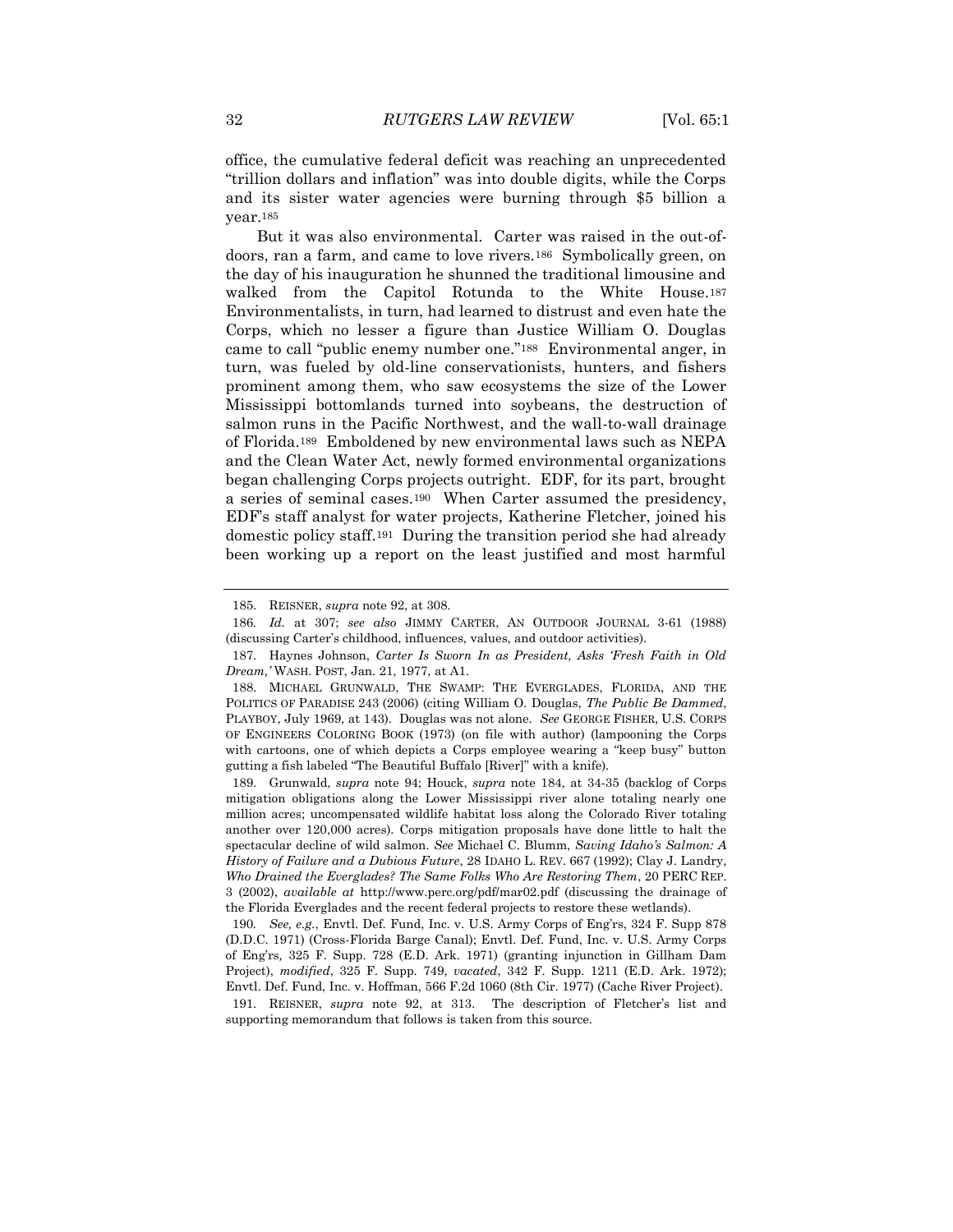Corps projects, and a proposal to kill them. There were sixty-one of them, and some were huge.<sup>192</sup>

Her efforts landed on receptive ears. Too receptive, as it turned out. After reading the report—without consulting his legislative staff, without consulting his incoming Secretary of Interior, Cecil Andrus, whom he was appointing to oversee the process, without consulting the governors of states in which these projects were located, and most fatally without even consulting the leaders of his own party on Capitol Hill—the President informed congressional leaders that he would kill funding for nineteen water projects, including the Lower Atchafalaya, Bayou Boeuf, Chene, and Black Channel.<sup>193</sup>

The blowback was horrific. "We're not going to be satisfied ... until we get our projects back," howled Governor Lamm of Colorado,<sup>194</sup> prompting Governor Brown of California to up the ante another notch: "We want to build more dams."195 This, from democratic Governors who were ex-governor Carter's most natural allies. Reactions on Capitol Hill were equally virulent... Representative Udall of Arizona, one of the strongest environmentalists ever to sit in that chamber, called Carter's proposal "George Washington's Birthday Massacre," overlooking a letter he had authored to the President only days earlier supporting the President's intention to "halt the construction of unnecessary and environmentally destructive dams."196 Which of course, Carter was now proposing to do. Udall was left to explain that "one man's vital [water] project" was another's "boondoggle."197 As it turned out, when push came to shove, Congress saw no boondoggles at all.

What followed was a protracted, high-stakes game of chicken, a contest of power and will. Battered by outrage from all legislative quarters against his "dastardly," "infamous" and "mind-boggling" proposals,<sup>198</sup> the President, undeterred, ordered the Corps to conduct its own review of the identified projects.199 At the same time, his domestic staff, simply by applying the then-existing value of money,

<sup>192.</sup> REUSS, *supra* note 20, at 49-50.

<sup>193.</sup> REISNER, supra note 92, at 317-18. Carter vested the administration of this initiative in the Secretary of Interior, Cecil Andrus, who was taken completely by surprise. *Id.* at 313-14. The following year Andrus would tell the press, "I'm not stupid . . . . If you think I'm going to walk up to the Hill with another hit list and go through the agony and heartburn I went through last year, I can only say, 'I'm not stupid.'" Pelham, *supra* note 89, at 565.

<sup>194.</sup> REISNER, *supra* note 92, at 315 (internal quotation marks omitted).

<sup>195</sup>*. Id*.

<sup>196</sup>*. Id*.

<sup>197</sup>*. Id.* 

<sup>198</sup>*. Id.*

<sup>199.</sup> REUSS, *supra* note [20,](#page-4-1) at 49.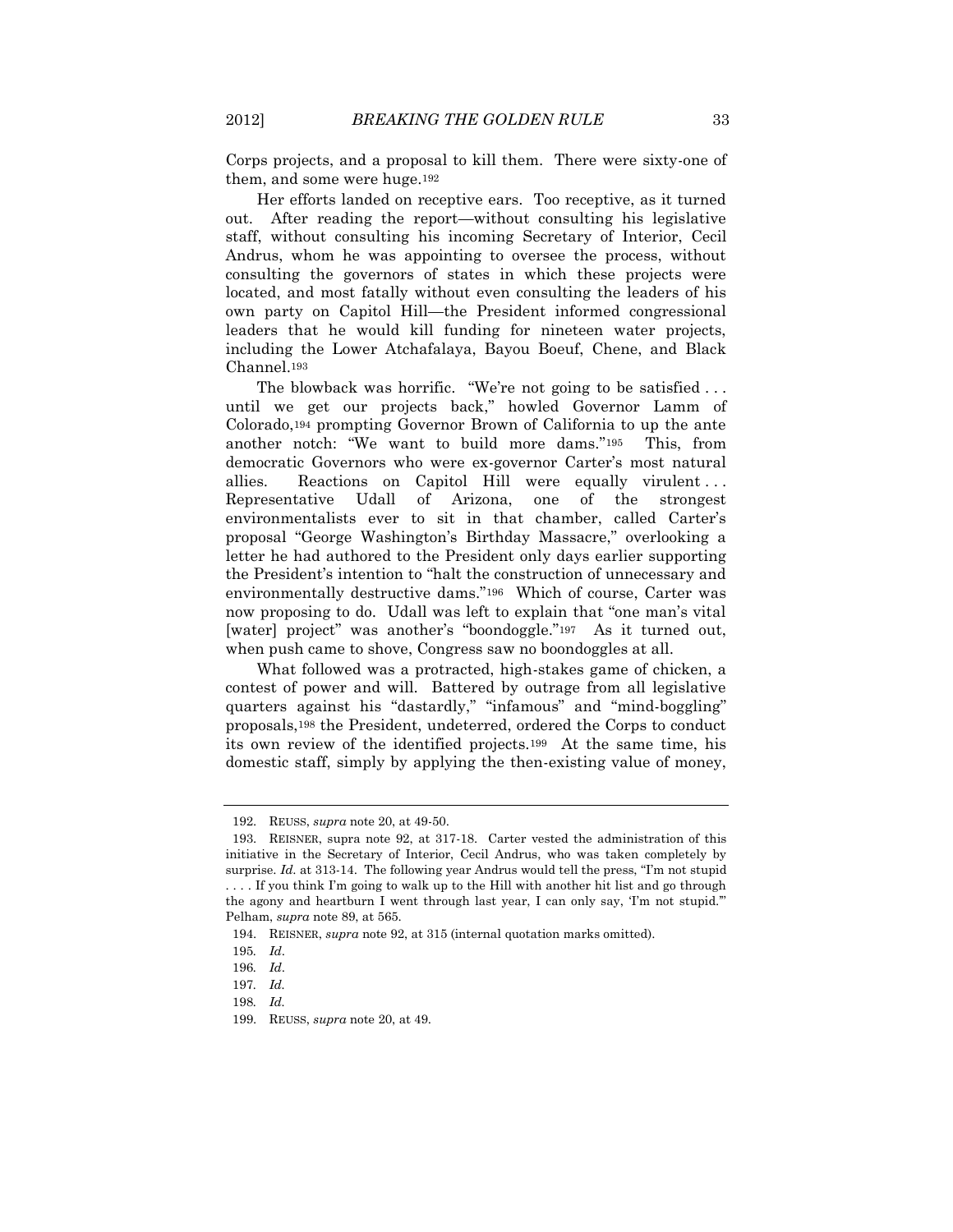identified nearly eighty more projects that failed the benefit-cost test,<sup>200</sup> boosting the blowback meter to yet new heights.201 After more back and forth, the number dropped to eighteen, the absolute dogs, the Lower Atchafalaya project still among them.202 By the time the congressional appropriations committees were done, in a last minute compromise, nine of the eighteen were defunded for the next fiscal year, including Lower Atchafalaya, subject to further Corps review.<sup>203</sup>

The next year, however, Congress was back again, restoring funding for all nine of the suspended projects, at which point Carter saw no option and "vetoed the entire appropriations bill."204 In a "Perils of Pauline" moment that went down to the wire—rescued by an insurgent, budget-cutting movement in California that was sweeping the news—the veto was upheld.205 But this only lasted for another year. In the end, against a backdrop of more than one hundred projects that, environmental effects aside, could not even pass rudimentary economics, only a few minor projects (including the catfish farm no one was willing to own up to) were canceled.206 The rest, including navigation projects of landscape-altering impact, were cleared to go.<sup>207</sup>

President Carter's great experiment, challenging the least justified of the water project lineup, failed. He did succeed in making the infirmities of the water project empires widely known, but that exposure cost him dearly for the rest of his term.208 His related

<sup>200.</sup> REISNER, *supra* note 92, at 317.

<sup>201</sup>*. Id.* Vice President Mondale apparently told the President that "a stand against eighty projects would be his last." *Id.* The "hit list" then vacillated between as many as sixty-one and as few as eighteen projects. REUSS, *supra* not[e 20,](#page-4-1) at 49-50.

<sup>202.</sup> REISNER, *supra* note 92, at 317; REUSS, *supra* note [20,](#page-4-1) at 50.

<sup>203.</sup> REISNER, *supra* note 92, at 317-21; REUSS, *supra* not[e 20,](#page-4-1) at 51-52.

<sup>204.</sup> REISNER, *supra* note 90, at 322.

<sup>205</sup>*. Id*. at 322-23. The taxpayer revolt in California was Proposition 19, led by Howard Jarvis, who on the eve of the vote in Congress took out a full page advertisement in the *Washington Post* against the water bill entitled *End the Waste Now*, condemning "brazen boondoggles" for "Public Works Committee members," "favors for fat cats," and the Army Corps "whose scramble-brained commandants have line[d] our shores with 'erosion control' monuments to folly." Advertisement, *Howard Jarvis: The State of the Union*, WASH. POST, Jan. 23, 1980, at A7.

<sup>206.</sup> REUSS, *supra* note [20,](#page-4-1) at 57, 64. In the end, six projects died. *Id*. at 57.

<sup>207</sup>*. Id.* at 64.

<sup>208.</sup> The exposure did have some impact, even on Congress. The Chief of Staff of the House Interior Subcommittee on Water Resources later opined, "Ten years ago they would have doubled the funds . . . just to show him . . . ." Pelham, *supra* note 89, at 574 (quoting Jim Casey). Carter's Assistant Secretary of the Interior, Guy Martin, who soldiered much of the controversy for Secretary Andrus, later reflected, "Garrison and Oahe were awful [projects]. The farmers didn't even *want* Oahe. The Tug Fork Project is so ridiculous it strains belief. I can't help believing that if Carter had focused on a few he could have eliminated them." REISNER, *supra* note 92, at 330.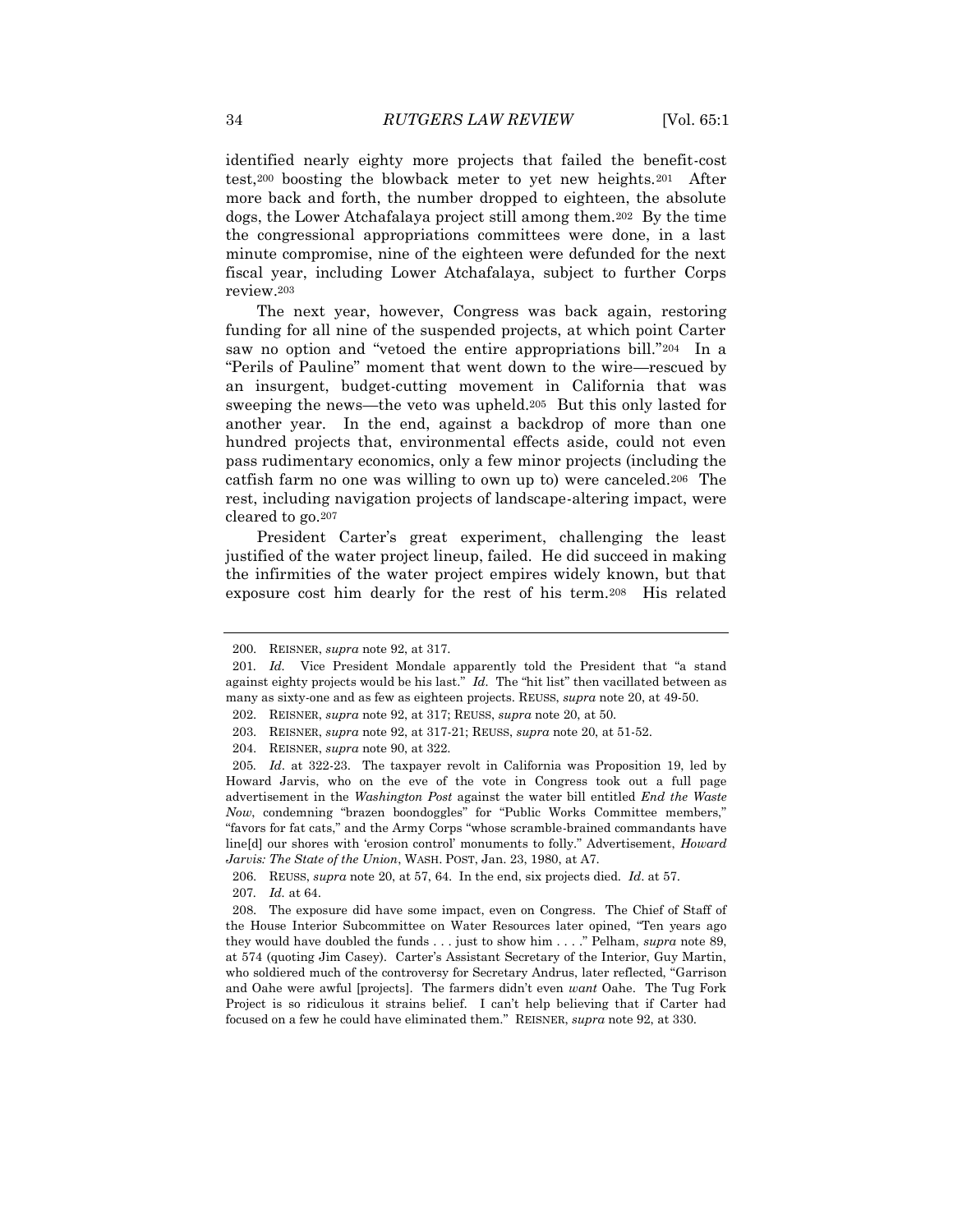initiatives to insert independent review over water projects and require beneficiaries to begin paying at least part of their costs, like those of Presidents before him, also failed.209 But not completely. President Reagan who followed, likewise no fan of these expenditures, managed to get at least modest cost-sharing and user fees through Congress, although at the price of yet more new and dubious projects.210 The real lesson from both Carter and Reagan was that, when it came to individual water projects, no matter how provocative their abuses of the benefit-cost standard, the President was effectively outside of the chain of command.

In the meantime, Carter's initiative, however, put the Lower Atchafalaya project on hold.

#### 7. CHECKPOINTS

*I am at home one Sunday when I receive a telephone call from someone in the White House. Apparently there is going to be a hit list for Corps water projects. All I can think of saying is, "really?" The caller names some of the most controversial projects in the country: the Tennessee-Tombigbee Waterway, Auburn Dam, legends in their own time for environmental harm and fiscal manipulation. At the end I hear, "Atchafalaya Floodway." I say again, "really?", adding that this project, poorly designed as it is, will save New Orleans when the next flood comes; there is no way to cancel it. Maybe, I suggest, they mean the Lower Atchafalaya project instead? That one is all dog.211*

After the ruling on the preliminary injunction, the Lower Atchafalaya case disappeared into a morass of motions, pleadings, and discovery notices; many of them contested, some leading to briefs and further hearings . . . the full trappings of a scorched-earth defense when someone else is footing the bill.212 Meanwhile, however, dredging on the project was stalled by unexpected developments: first, newly-enacted amendments to the Federal Water Pollution Control Act;<sup>213</sup> the second was the Carter hit list that, to the end, had the Lower Atchafalaya channel in its sights.

Section 404 of the amendments addressed pollution from

<sup>209</sup>*. See* REUSS, *supra* not[e 20,](#page-4-1) at 59-64, 67.

<sup>210.</sup> President Reagan's actions did not happen without a prolonged fight. *See id.* at 67-92 (discussing user fees and cost-sharing).

<sup>211.</sup> Personal recollection from January 1977.

<sup>212</sup>*. See generally* Docket of S. La. Envtl. Council v. Rush, 12 Env't Rep. Cas. (BNA) 1844 (E.D. La. 1978) (No. 74-698).

<sup>213.</sup> Federal Water Pollution Control Act, Pub. L. No. 80-845, 62 Stat. 1155 (1948). The Act was amended five times before the overhaul of 1972. *See* 2 WILLIAM H. RODGERS, JR., ENVIRONMENTAL LAW: AIR AND WATER § 4.1, at 10 (1986). The Act is generally referred to as the Clean Water Act. *History of the Clean Water Act*, U.S. ENVTL. PROTECTION AGENCY, http://www.epa.gov/lawsregs/laws/cwahistory.html (last updated Aug. 23, 2012).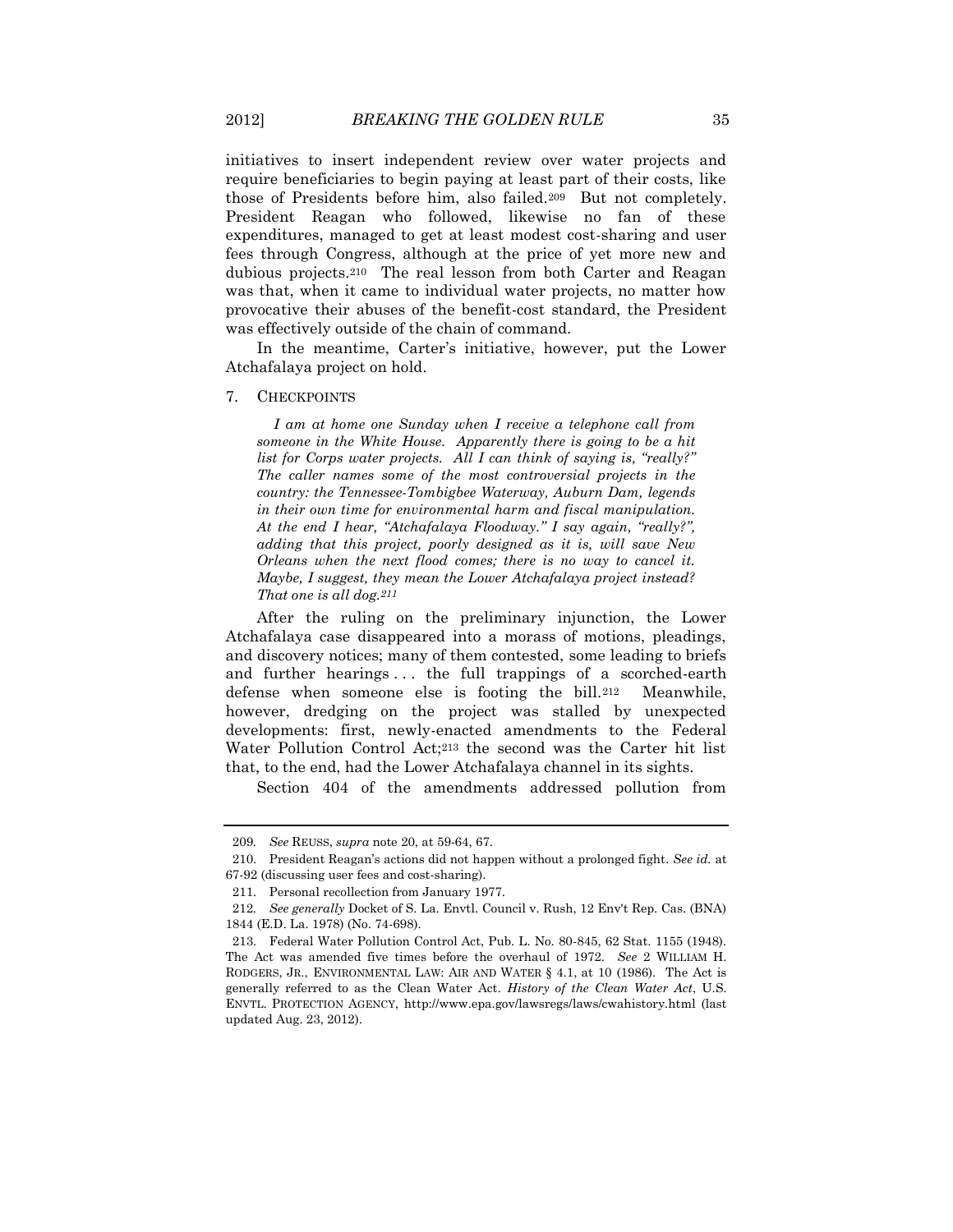dredging in a new way. Basically, the Corps would permit it, which may seem odd since the Corps was the leading dredging company in the world.214 EPA would provide guidelines for the Corps permits,<sup>215</sup> and could even veto particularly bad ones that slipped through the screen.<sup>216</sup> Clearly a shotgun marriage of two unlike agencies, it seemed limited to private activities until, to the surprise of many, a federal court in Rhode Island ruled that it applied to Corps projects as well.217 The Corps duly incorporated this ruling in its regulations, which became the law of the land.<sup>218</sup> Anomalously, the engineers would now be permitting their own projects, even those that Congress had already authorized to go forward. By regulation, they would also hold public hearings on them.<sup>219</sup>

The chances of Corps engineers ruling against their own dredging seemed to lie somewhere between fanciful and nil, but section 404 did not stop there. The Corps had to apply EPA standards, which emphasized wetland values and required the selection of least harmful alternatives.220 Here came the Lower Atchafalaya project proposing, among other things, to cover nearly 8,000 acres of wetlands with piles of dredged spoil.221 There was more than gross impacts to consider here; more damage than necessary ran the risk of an EPA veto. All of a sudden for McDermott and Avondale, the two shipyards behind this project from the start, their Morgan City enthusiasts, and the Corps itself, 404 compliance became a very big deal.

Acknowledging two different public views of the project, the Corps scheduled two hearings, one in Houma and the other in Morgan City. The Houma meeting was a tame affair; the Corps described its project at length with charts and slides, proponents touted its benefits at equal length, and by the time Landry et al. presented their criticisms, late in the evening, the media and public officials had gone home.222 It was a typical Corps hearing of the time; the public was there to hear. After protests from environmentalists

220. For EPA guidelines see 40 C.F.R. § 230.10(a) (2011) detailing the impacts, and § 230.10(b) detailing the alternatives.

<sup>214</sup>*. See* 33 U.S.C. § 1344(a) (1976).

<sup>215</sup>*. See id.* § 1344(b).

<sup>216</sup>*. See id.* § 1344(c).

<sup>217</sup>*. See* Save Our Sound Fisheries Ass'n v. Callaway, 387 F. Supp. 292, 303 (D.R.I. 1974).

<sup>218</sup>*. See* 33 C.F.R. § 209.145(f), (g) (1975); *see also* S. La. Envtl. Council v. Rush, 12 Env't Rep. Cas. (BNA) 1844, 1847 (E.D. La. 1978). In the 1977 Amendments, Congress ratified this process exempting only Corps projects reviewed under EPA guidelines and accompanied by full environmental impact statements. 33 U.S.C. § 1344(r) (1982). 219*. Rush*, 12 Env't Rep. Cas. (BNA) at 1861.

<sup>221.</sup> FES, *supra* not[e 2,](#page-1-0) at 18-19.

<sup>222.</sup> Tripp interview, *supra* note 141.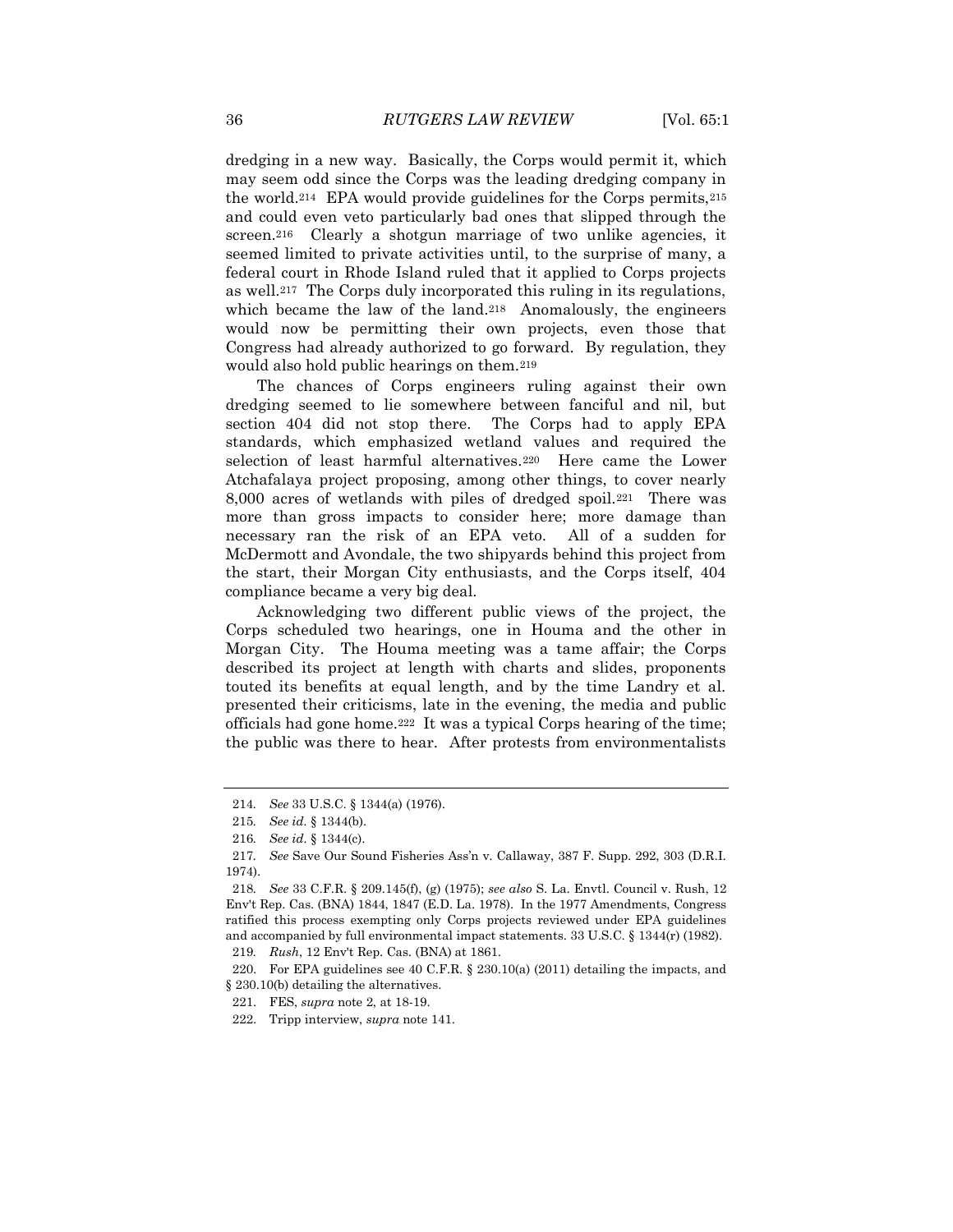about coming in last, the District agreed to "shuffle the deck" for the second hearing, mixing proponents and opponents together, which became a bazaar.<sup>223</sup>

The Morgan City Auditorium had not seen a show this lively in years. Inside, the crowd waited expectantly, row upon row of hard hats and coveralls. Avondale and McDermott had bussed them in, and they were not expected to be quiet. A hush fell as a local priest led an invocation, asking all to pray for the project. The flashpoint came from two women with quite different belief systems. One shed a shoe as she took the podium and pounded it on the lectern, shouting, "When God made environmentalists he should have had an abortion!" The house roared its approval. Next up was a botanist from Tulane who began, "I am Ann Bradburn of the Audubon Society," which was as far as she got. The noise meter spiked with boos and catcalls. Bradburn paused, looked around the room, and then said, as if talking to a truant child, "I thought this was *America.*"Instant silence. She read her statement and sat down. Two speakers later came Jim Tripp.

The issue Tripp had come down to raise was the 8,000 acres of marsh about to be buried under project spoil.224 There had to be better alternatives, he suggested, looking directly at the EPA attorney on the dais. If a less harmful site were feasible, he continued, as if in a lecture, section 404 required it be chosen. He had reduced the hearing from shout-fest to legal challenge. As it turned out, the EPA did not have to exercise its veto authority; it simply needed to nod and the search for an alternative was on. Nor was one hard to find. The engineers could simply dump the mud in open water on the other side of the channel where it might support new wetlands instead. Glimpsing a silver lining, the Corps was quick to agree. It could even claim the new dump as offset to other losses from the project.225 As far as Judge Sear would see, the Lower Atchafalaya project actually enhanced the environment.<sup>226</sup>

By late 1975, the section 404 hurdle cleared, the project was again all systems go when the second unpredictable event happened: a directive to stop the project under the President's review.227 For Avondale, McDermott, and other sponsors, it must have seemed like one of those adventure games where goblins leap from every bend. They had paid their dues, cultivated their congressmen, prodded the Corps, brought in the lawyers, dodged a preliminary injunction, even

<sup>223</sup>*. Id.* The description of the hearing that follows is taken from the Tripp interview and from the personal observations of the author, who attended the hearing. 224. Tripp interview, *supra* note 141.

<sup>225.</sup> S. La. Envtl. Council v. Rush, 12 Env't Rep. Cas. (BNA) 1844, 1855 (E.D. La. 1978).

<sup>226</sup>*. Id.* at 1859, 1864.

<sup>227</sup>*. See supra* text accompanying notes 192-203; REISNER, *supra* note 92, at 317-18.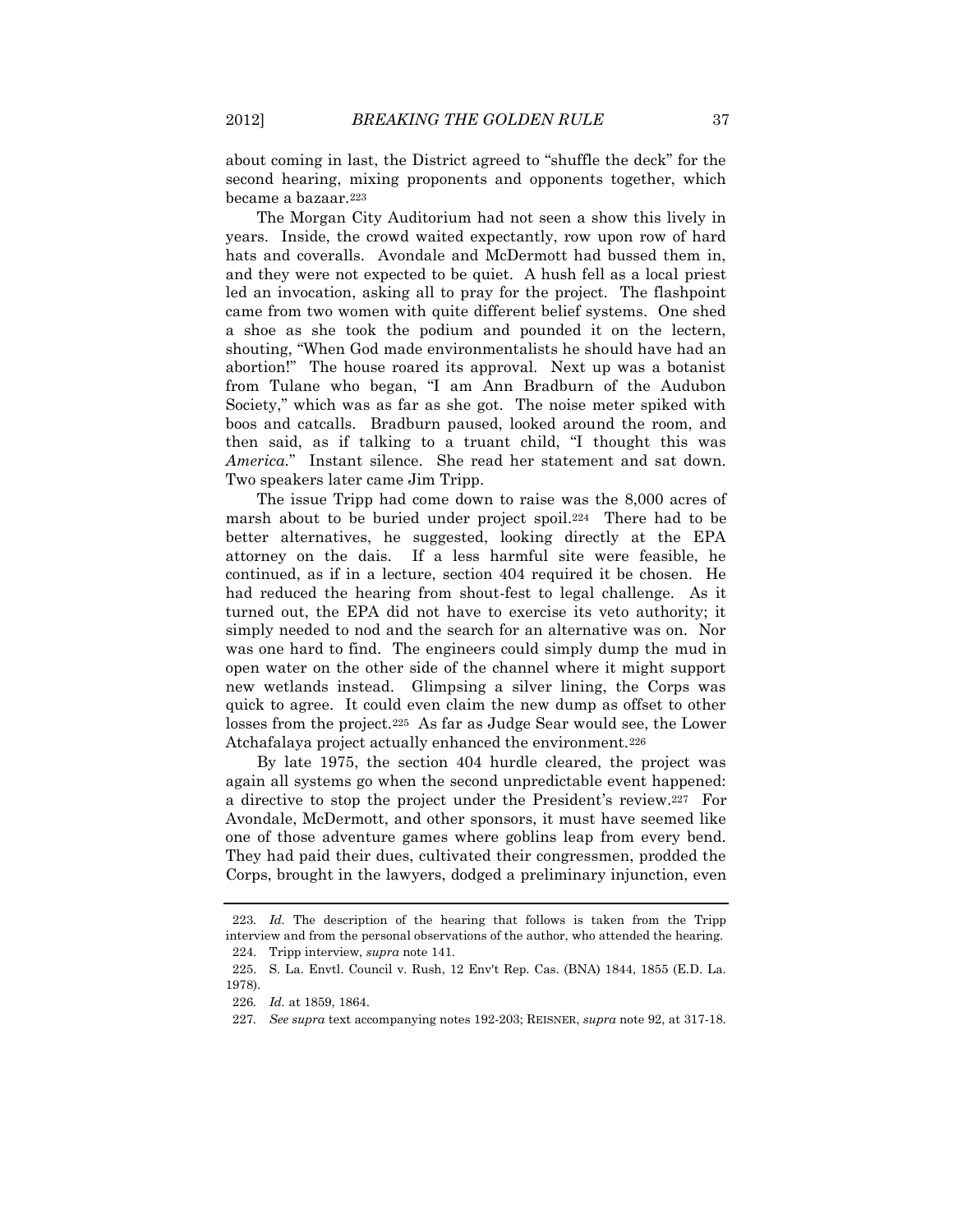created some wetlands, and now came this assault, which was largely out of their hands. When the dust had last settled, the Corps itself was to review a handful of projects with the least national importance, and the least merit.228 Under these criteria, however, they still included the Lower Atchafalaya.

The review would be cursory. As with the section 404 review just completed, the Corps itself would be conducting it, but without the check of an EPA veto, and the Corps was not in the business of eating its own children. The task of the review would fall on Colonel Thomas Sands, newly arrived to lead the New Orleans District.229 A good soldier and a pragmatist, Sands saw the Lower Atchafalaya as a fait accompli. The most critical portion into the Gulf had been dredged three years ago, and a second piece since. Only the upper stretch remained. The decision seemed a no-brainer. He assumed that his mission was to assure that the benefits exceeded the costs, and he routed it to his staff economists for their calculations. Burned in the Carter process by the revelation that the benefits were scanty, they came up with an array of new numbers jumping the ratio from 1.2 to 2.2:1.230 Without a qualm, Sands sent the review on to headquarters. It drew no questions. Case closed.<sup>231</sup>

Closed with it were the two administrative possibilities for derailing the Lower Atchafalaya project. The only recourse left was before Judge Sear in the Eastern District of New Orleans, which did not look promising; except for one good issue left to try: the benefitcost ratio.

## 8. THE PRECEDENT

The Supreme Court was not encouraging. Back in the 1930s, emboldened by the Flood Control Act's great leap from navigation to flood control, the Corps had proposed a dam on the Red River bordering Oklahoma and Texas that had Texas fingerprints all over it.<sup>232</sup> From Oklahoma's point of view it was a raw deal. Two-thirds of the 150,000 acres inundated by the dam were on its side, occupied by small towns, schools, highways, bridges, a prison farm, and 50,000

<sup>228</sup>*. See supra* text accompanying note 4199, 203.

<sup>229.</sup> Interview with Major Gen. Thomas Sands (retired), in New Orleans, La. (Sept. 19, 2011) [hereinafter Sands interview]. The description of the review that follows is taken from this interview.

<sup>230</sup>*. Rush*, 12 Env't Rep. Cas. (BNA) at 1851-52.

<sup>231.</sup> Asked about the authorization process more generally, Sands stated that the benefit-to-cost ratio had attained unwarranted influence, and that the numbers used relied largely on industry data. That "bad" projects emerged he ascribed to "politics," and to the lack of a full review mechanism within the Corps. Sands interview, *supra*  note 229.

<sup>232</sup>*. See* Oklahoma *ex rel.* Phillips v. Guy F. Atkinson Co., 313 U.S. 508, 511 (1941).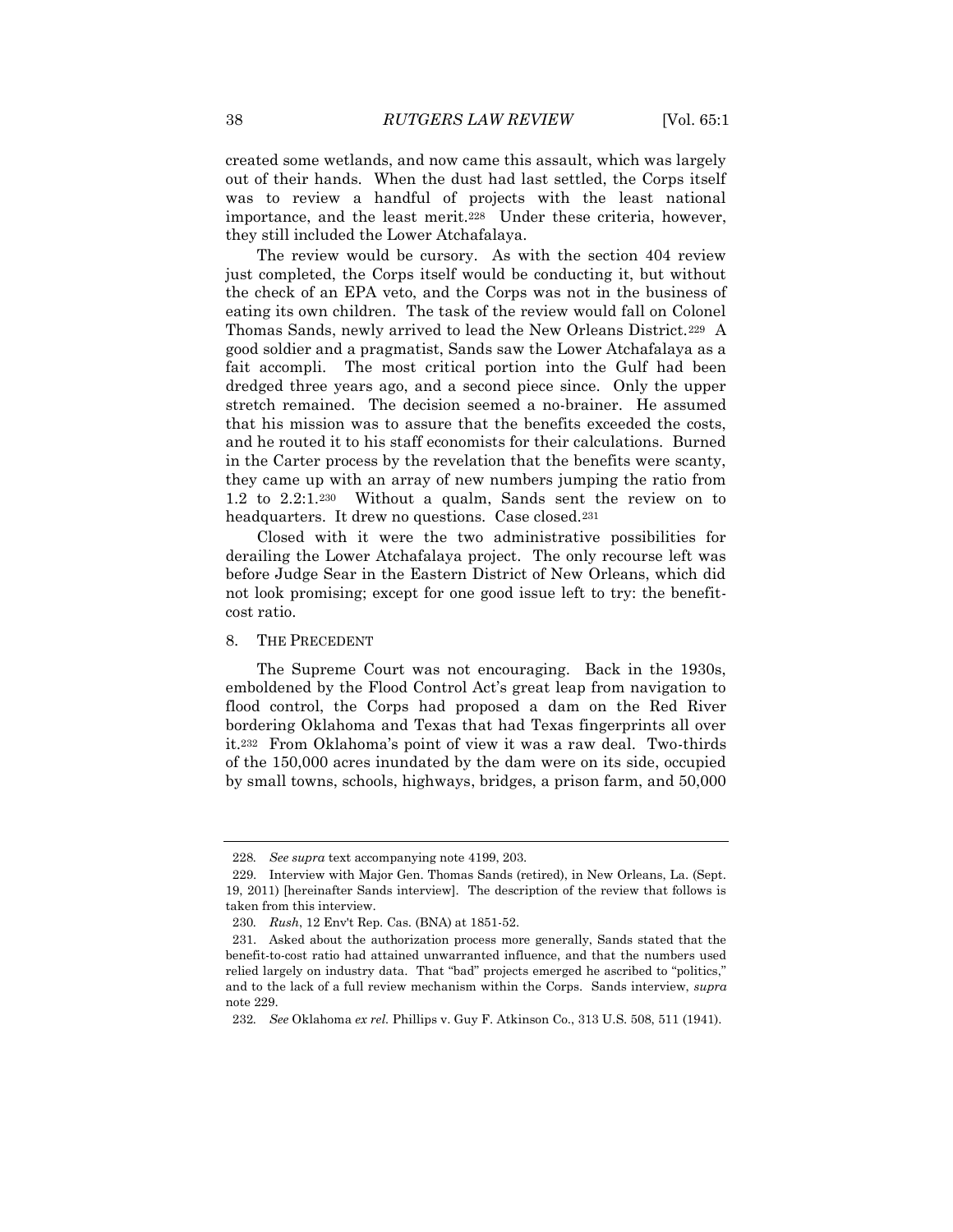acres of oil and gas reserves.233 The losses in ad valorem taxes would jeopardize county bonds and funding for thirty-nine school districts.234 Some 8,000 Oklahomans resided there, the majority of them on dependably fertile soils. According to Oklahoma's complaint, the river would be diverted to "turbines located in Texas for the generation of power for sale principally in Texas."235 None of which had anything to do with navigation *or* flood control purposes.

Oklahoma based its challenge on the Constitution, claiming a lack of interstate commerce power for the venture.236 In effect, it claimed the project a fraud, a hydroelectric scheme in disguise.<sup>237</sup> Indeed, as the Court acknowledged, rather charitably, the claimed flood protections were "somewhat conjectural," leading to a 0.15 foot reduction of peak stage on the Mississippi at the latitude of New Orleans.238 About an inch and a half. Further, Oklahoma argued, whatever flood control benefits the project could muster were outweighed by the real and present burdens it would cause; on Oklahoma in particular.<sup>239</sup>

In *Oklahoma ex rel. Phillips v. Guy F. Atkinson Co.*, a 1941 opinion, still dazzled perhaps by the promise of Progressive Era construction, Justice Douglas rejected the State's claims. "Such matters raise not constitutional issues but questions of policy," he wrote.<sup>240</sup> It was "for Congress alone to decide whether a particular project... will have such a beneficial effect on the arteries of interstate commerce as to warrant it."241 Nor was it for the courts, he added, "to determine whether the resulting benefits to commerce . . . outweigh the costs of the undertaking."<sup>242</sup>

Whether the Justice Douglas of a later day, viewing the same

Reply Brief of Appellant at \*5-6, Oklahoma *ex rel.* Phillips v. Guy F. Atkinson Co., 313 U.S. 508 (1941) (No. 832) (internal quotation marks omitted).

<sup>233</sup>*. Id.* at 511-12.

<sup>234</sup>*. Id.* at 512.

<sup>235</sup>*. Id.* at 511-13.

<sup>236</sup>*. Id.* at 515.

<sup>237.</sup> The amended complaint read:

That the sole and only purposes of said project are those set forth in the Authorization Act and described in the statutory scheme aforesaid for flood control and hydroelectric power, neither of which has any real or substantial relation to the improvement of navigation ... such inconsequential and intangible benefits to navigation as may result from said project, would flow from the flood control feature thereof and not the hydroelectric feature thereof.

<sup>238</sup>*. See Guy F. Atkinson Co.*, 313 U.S. at 526.

<sup>239</sup>*. See id.* at 512.

<sup>240</sup>*. Id.* at 527.

<sup>241</sup>*. Id.*

<sup>242</sup>*. Id*. at 528.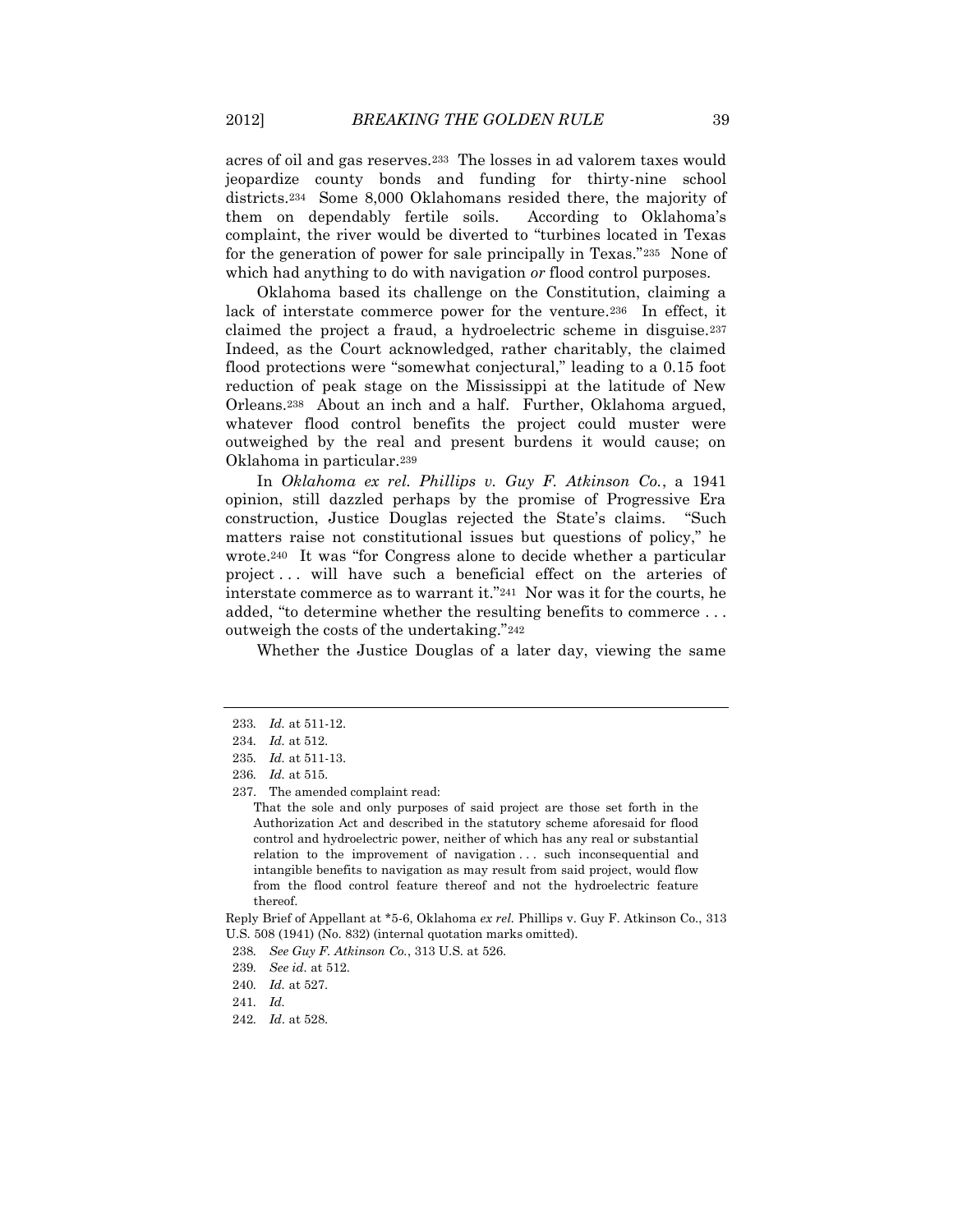Corps and same projects as public enemy number one,<sup>243</sup> would have ruled in the same fashion we will never know. What seems clear is that the case arose in an unusual way, not as a challenge to an agency benefit-cost decision under 701a, but more broadly, on Congress' power to authorize such a project at all. No mention was made of the 1936 Act's standard, only that *some* flood control and navigation benefits, however measured, were sufficient to support federal action.244 From this narrow holding, *Oklahoma v. Atkinson* soldiered forward to shut down further judicial inquiry into alleged benefits and costs for the next three decades,<sup>245</sup> during which, as we have seen, the benefit-cost ratio grew to dominant importance and widespread excesses, all seemingly beyond reach.<sup>246</sup>

The Corps would not question them; it was performing them. Congress would not question them; it had no mechanism to examine them, no history or practice of examining them, no expertise to examine them (indeed, it had often disavowed its competence to do so),<sup>247</sup> nor the time, even if it had the expertise, to investigate some 200 new projects per cycle. It had, instead, an omnibus process that deflected attempts to question them, a culture that vilified any member of Congress that questioned them, and, at bottom, no institutional interest in the facts. The last thing in the world members wanted to learn was that a project they were promoting had flaws or, worse, was economically unsound. Case in point: its response to the Carter initiative.248 Following *Oklahoma v. Atkinson* the courts would not reach them either. Then came a new law, in fact, two: the Administrative Procedure Act ("APA") and NEPA.<sup>249</sup>

By the 1950s, it had become clear that federal agencies created in response to an increasingly complex society had become, in fact, governments of their own, running their own agendas with minimal democratic controls.250 The answer was the dry-sounding APA, which did several revolutionary things. It required all agencies to make their proposals open to public comment,<sup>251</sup> something short of a popular vote but powerfully disclosing, and it allowed any person

<sup>243</sup>*. See supra* text accompanying note 188.

<sup>244</sup>*. See Guy F. Atkinson Co.*, 313 U.S. 508.

<sup>245</sup>*. See, e.g.*, United States v. W. Va. Power Co., 122 F.2d 733, 738 (4th Cir. 1941); Yalobusha Cnty. v. Crawford, 165 F.2d 867 (5th Cir. 1947).

<sup>246</sup>*. See W. Va. Power Co.*, 122 F.2d at 738; *Crawford*, 165 F.2d at 868.

<sup>247</sup>*. See supra* text accompanying notes 61-63.

<sup>248</sup>*. See* REISNER, *supra* note 92, at 314-15 (outlining Carter's initiative to stop funding of nineteen water projects and Congress's strong opposition).

<sup>249.</sup> 5 U.S.C. §§ 551-59 (2006); National Environmental Policy Act of 1969, 42 U.S.C. §§ 4321-4370f (2006).

<sup>250</sup>*. See* GLEN O. ROBINSON ET AL., THE ADMINISTRATIVE PROCESS 36-37 (4th ed. 1993).

<sup>251.</sup> §§ 553(b)-(c).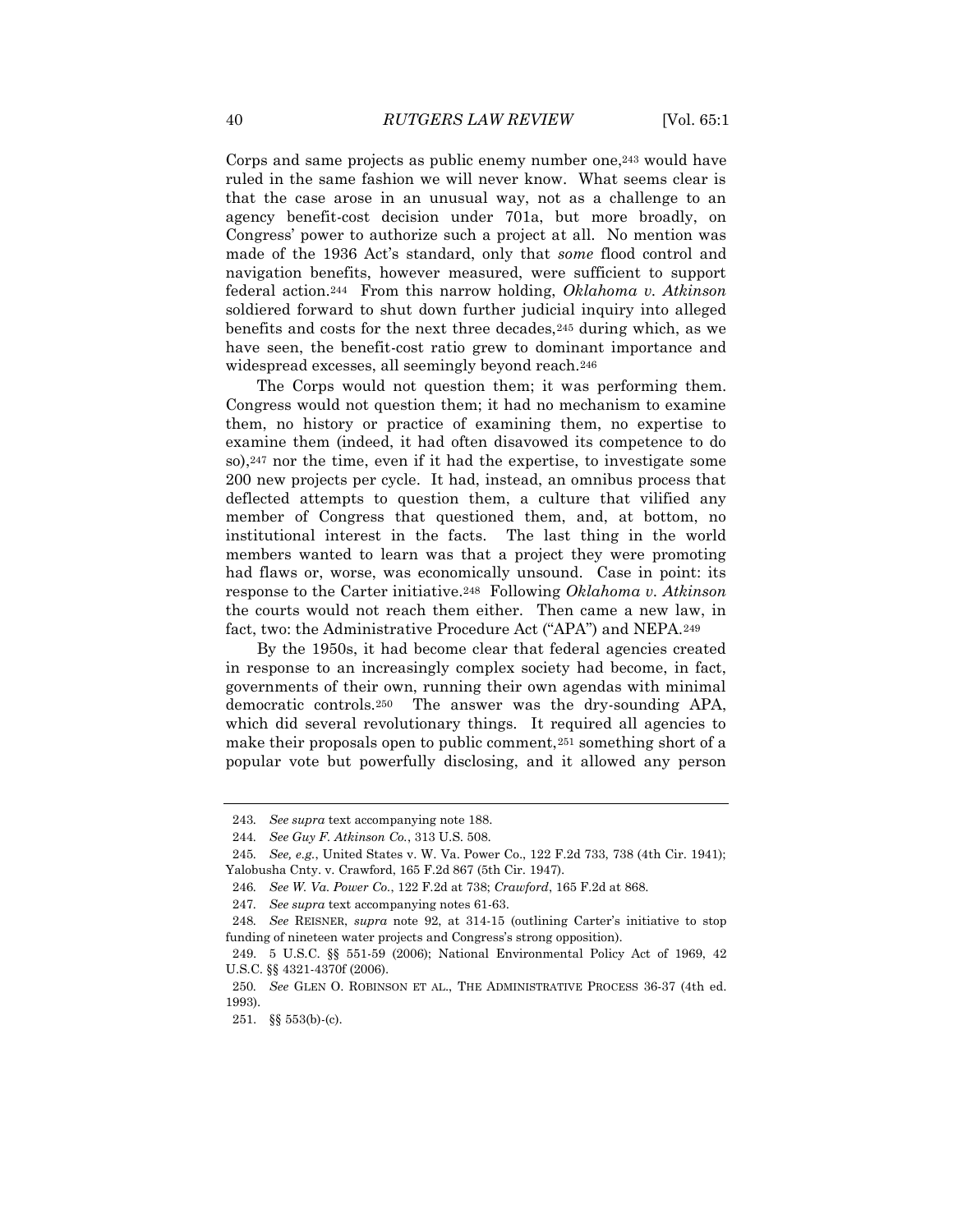harmed by these proposals to sue for violations of public law,<sup>252</sup> turning the courts into traffic cops on the federal speedways. When, in 1972, the Supreme Court held that ordinary citizens could sue for violations harming their environmental, even aesthetic, interests, the door flew open to a new thing: environmental litigation.253 Still, one needed a legal violation, an environmental law, and in the early days there were few around. Save one that had come into force on January 1, 1970, and would rock the federal world.

NEPA was enacted with little fanfare. It set forth a number of environmental policies and several obligations, one of which was that environmental amenities be quantified to give them adequate weight in decision making, and another that decision makers would prepare an EIS on their proposals.254 Nothing here looked very threatening, nor, in the Corps' mind, even affected its program. After all, its projects were authorized by Congress, which entitled them to a pass. Everything in the Corps' legislative and juridical history encouraged it to believe in its exempt, indeed exalted, status. Everything in their West Point training encouraged Corps officers to put their heads down and drive forward. On the books and in motion were projects as America-altering as the Cross-Florida Barge Canal, a channel literally dividing the state, directly through the Everglades. Essayons!

NEPA unleashed decades of frustration over federal resource decisions of all kinds—highways through neighborhoods, wildcat mining, forest clear-cuts, a jetport in the Everglades—but the most immediate impact was on water projects of the Corps.255 As one Senate staffer observed only a few years following NEPA's passage, "If Congress had appreciated what the law would do, it would not have passed. They would have seen it as screwing public

<sup>252.</sup> §§ 701-06.

<sup>253</sup>*. See* Sierra Club v. Morton, 405 U.S. 727, 739-40 (1972) (holding that administrative agencies are not insulated from judicial review designed to protect public interest). The U.S. Department of Justice reported a rise in citizen environmental suits from zero in 1968 to twenty-three in 1971, accounting for twentynine percent of all cases cited in the Division report. *See* RICHARD A. LIROFF, A NATIONAL POLICY FOR THE ENVIRONMENT: NEPA AND ITS AFTERMATH 32-33 (1976).

<sup>254.</sup> NEPA'S policies are set forth in 42 U.S.C. § 4331 (2006); its quantification requirements in 42 U.S.C. § 4332(2)(B) (2006) ("methods . . . which will insure that presently unquanitified environmental amenities and values may be given appropriate consideration in decision-making along with economic and technical considerations"); its impact statement for "major federal actions" in 42 U.S.C. § 4332(2)(C) (2006). The latter sections provided the foothold for challenges to Corps benefit-cost calculations.

<sup>255.</sup> As of December 31, 1977, the Council on Environmental Quality ("CEQ") tallied seventy-two citizen suits against the Army Corps of Engineers over NEPA compliance, behind only the Department of Housing and Urban Development and the Federal Highway Administration. EXEC. OFFICE OF THE PRESIDENT, COUNCIL ON ENVIRONMENTAL QUALITY, ENVIRONMENTAL QUALITY: THE NINTH ANNUAL REPORT OF THE COUNCIL ON ENVIRONMENTAL QUALITY 410-12 (9th ed. 1978).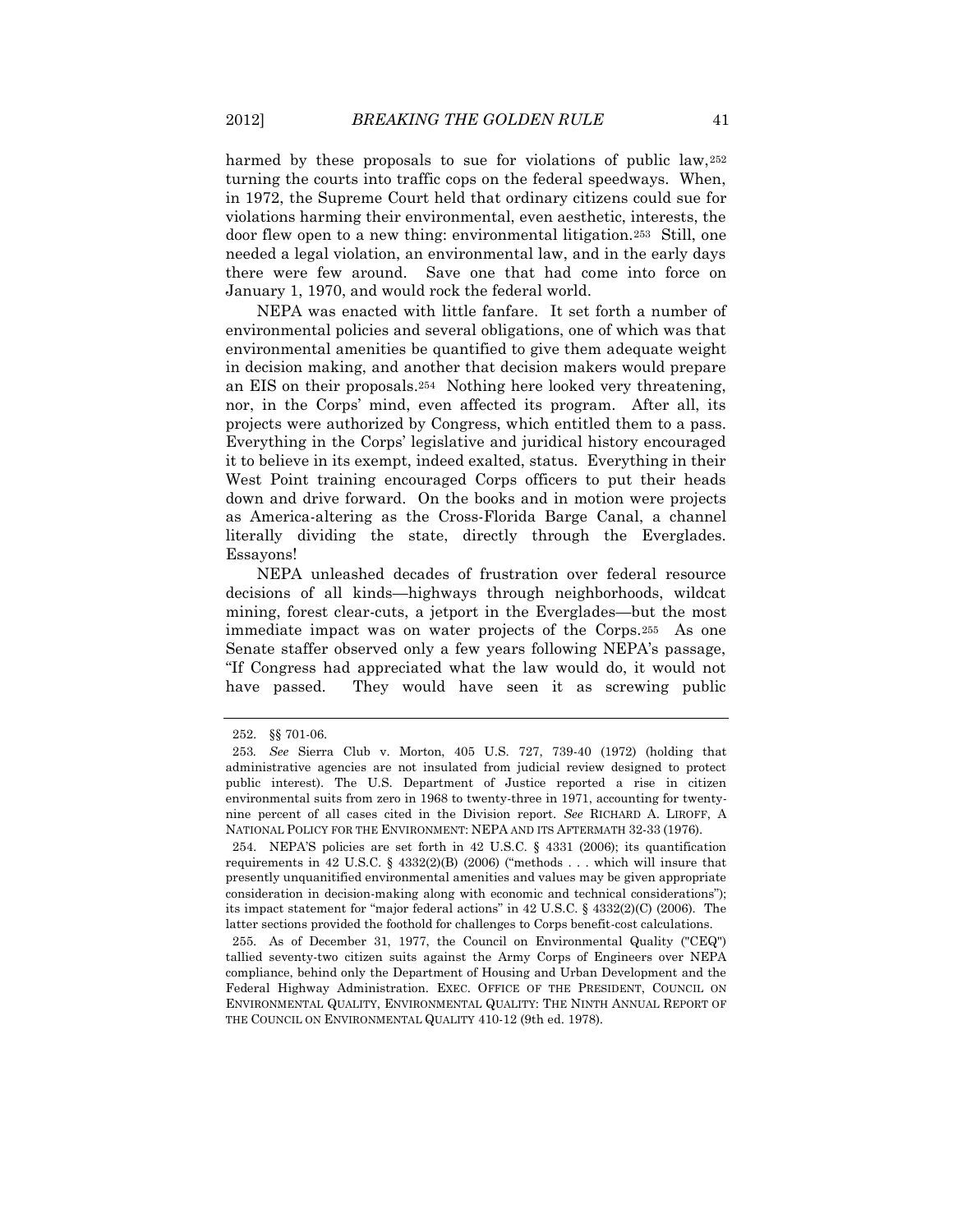works . . . ."256 Within the first year, an EDF lawsuit stopped the Cross-Florida Barge Canal, one of the most indefensible Corps ventures in the country.<sup>257</sup> The court did not buy the Corps' claim of a NEPA pass; it was the agency proposing the project, it would prepare an EIS.<sup>258</sup> The damage of this opinion was limited, however, because all the Engineers seemed required to do is write a statement and resume their march. The actual decisions they were making, and in particular their economic determinations, still seemed secure from review.

Then, this citadel too began to tremble. A series of cases challenged Corps projects in which environmental costs had been grossly underestimated, if estimated at all. In *Alabama ex rel. Baxley v. U.S. Army Corps of Engineers*, the state Attorney General challenged a channelization project, one of many leading into the Tombigbee River.259 Like all such projects, it would degrade water quality while pushing more floods downstream—the sad history of watershed development in America—but Alabama focused on hunting and fishing losses, a root concern of its citizens. The Corps took the position that NEPA did not compel it to put these losses in dollar terms, and, even if it did, this had been done by ascribing a \$500 loss in fur trapping;<sup>260</sup> besides, it asserted, per *Oklahoma v. Atkinson*, the benefit-cost ratio was off limits to judicial review.<sup>261</sup> Not so fast, said the court. NEPA, by its very language, required these losses to be quantified, and, while *Oklahoma* might have put the Flood Control Act off limits,<sup>262</sup> NEPA independently required a balancing analysis of benefits and harms discovered in the EIS process.263 The Corps was thus obliged to include the environmental costs, and the court to review their adequacy. *Alabama ex rel. Baxley* and subsequent opinions were here doing half of the hitherto unthinkable: judicial review of at least the environmental part of the benefit-cost equation.

*Alabama ex rel. Baxley* went only so far. While environmental losses had a strong emotional impact on many people, they had only

<sup>256.</sup> LIROFF, *supra* note 253, at 35 (internal quotation marks omitted).

<sup>257</sup>*. See* Envtl. Def. Fund, Inc. v. U.S. Army Corps of Eng'rs, 324 F. Supp. 878 (D.D.C. 1971). Some sense of the opposition to this project can be found in a contemporary MAD Magazine spoof, "A.C.E. Comics" featuring "Sergeant Silt" in "Ordeal at Okeechobee," in which the Sergeant himself is on the cover attacking a swamp rabbit with the blade of his bulldozer. SERGEANT SILT, U.S. CORPS OF ENG'RS, 'ORDEAL AT OKEECHOBEE!' (undated) (on file with author).

<sup>258</sup>*. See U.S. Army Corps of Eng'rs*, 324 F. Supp. at 880-81.

<sup>259.</sup> 411 F. Supp. 1261, 1264 (N.D. Ala. 1976).

<sup>260</sup>*. See id*. at 1269.

<sup>261</sup>*. See id*. at 1268 (holding that it is not for court to "determine whether the resulting benefits to commerce [will] outweigh the costs of the [project]").

<sup>262</sup>*. See supra* notes 240-42 and accompanying text.

<sup>263</sup>*. See supra* note 254 and accompanying text.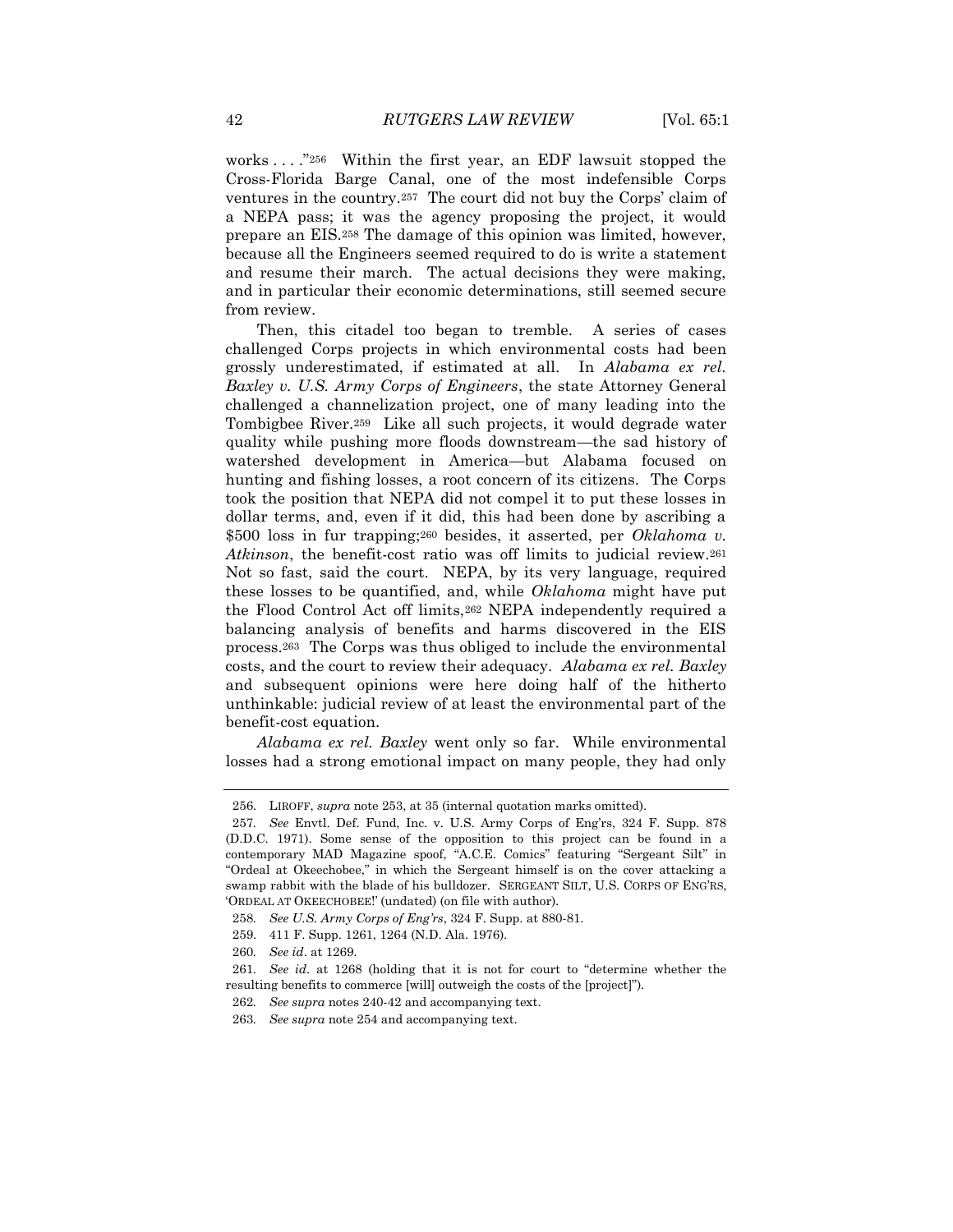a small impact on Corps benefit-cost calculations.264 Corps engineers (like all humans) were reluctant to admit to any adverse consequences, and quick to minimize them when they were too obvious to ignore. More fatally though, most environmental losses were not easily, and never fully, translated to dollars. Hence the reduction of marsh values in the Lower Atchafalaya case to the price of muskrats and nutria.265 There was no textbook for doing more, which was fine with the Corps, and so these costs remained largely on the sidelines. As we have also seen, however, the real vulnerability of the Tennessee-Tombigbee Waterway, the Red River Waterway, the Delaware Harbor Deepening, and dozens of projects like them, was that their calculation of *economic* benefits and costs was questionable, skewed, or flatly bogus.266 The question became whether, in a NEPA challenge to such a project, the economics could be reviewed as well. Review before an independent federal judge. No process more threatened the empire.

Again EDF pushed the envelope. In the early 1970s it made two challenges to Corps projects in the South, a dam on the Cossatot River and a 140-mile channelization of the Cache River and Bayou DeVieu, both in Arkansas.267 Among other claims were the allegation that, as a matter of simple economics, the alleged benefits did not in fact exceed the costs, violating both 701a and NEPA. Both trial courts and the Eighth Circuit Court of Appeals tread carefully around the issue. Seemingly bound by *Oklahoma v. Atkinson*, 701a review was unattainable. "We point out, however," the Eighth Circuit continued, "that the relief requested by the plaintiffs under § 701a is partially available under NEPA."268 As following circuits would hold, NEPA required an overall balancing of costs and benefits and that determination, 701a-like, was indeed a proper judicial inquiry.269 It was a limited inquiry to be sure, ensuring that all factors had been fully and rationally considered, but it was a beachhead on the final front, the economic manipulations behind the Golden Rule.<sup>270</sup>

<sup>264</sup>*. See* Grunwald, *supra* note 128, at A1.

<sup>265</sup>*. See infra* note 301 and accompanying text.

<sup>266</sup>*. See* Drew, *supra* note 24, at 56; *see also* Grunwald, *supra* note 122.

<sup>267.</sup> Envtl. Def. Fund, Inc. v. U.S. Army Corps of Eng'rs, 325 F. Supp. 749, 753 (E.D. Ark. 1971), *aff'd*, 470 F.2d 289 (8th Cir. 1972); Envtl. Def. Fund, Inc. v. Froehlke, 473 F.2d 346, 348 (8th Cir. 1972).

<sup>268</sup>*. Froehlke*, 473 F.2d at 356; Oklahoma *ex rel.* Phillips v. Guy F. Atkinson Co., 313 U.S. 508, 526 (1941) ("[T]he exercise of the granted power of Congress to regulate interstate commerce may be aided by appropriate and needful control of activities and agencies which, though intrastate, affect that commerce.").

<sup>269.</sup> NEPA's "balancing analysis" requirement was first derived from 42 U.S.C. § 4332(2)(B) (2006) by the D.C. Circuit in *Calvert Cliffs' Coordinating Comm., Inc. v. U.S. Atomic Energy Comm'n*, 449 F.2d 1109, 1113 (D.C. Cir. 1971), and widely followed. *See* Egan, *supra* note 114, at 429-42.

<sup>270.</sup> CEQ assisted this interpretation in its 1977 NEPA regulations stating that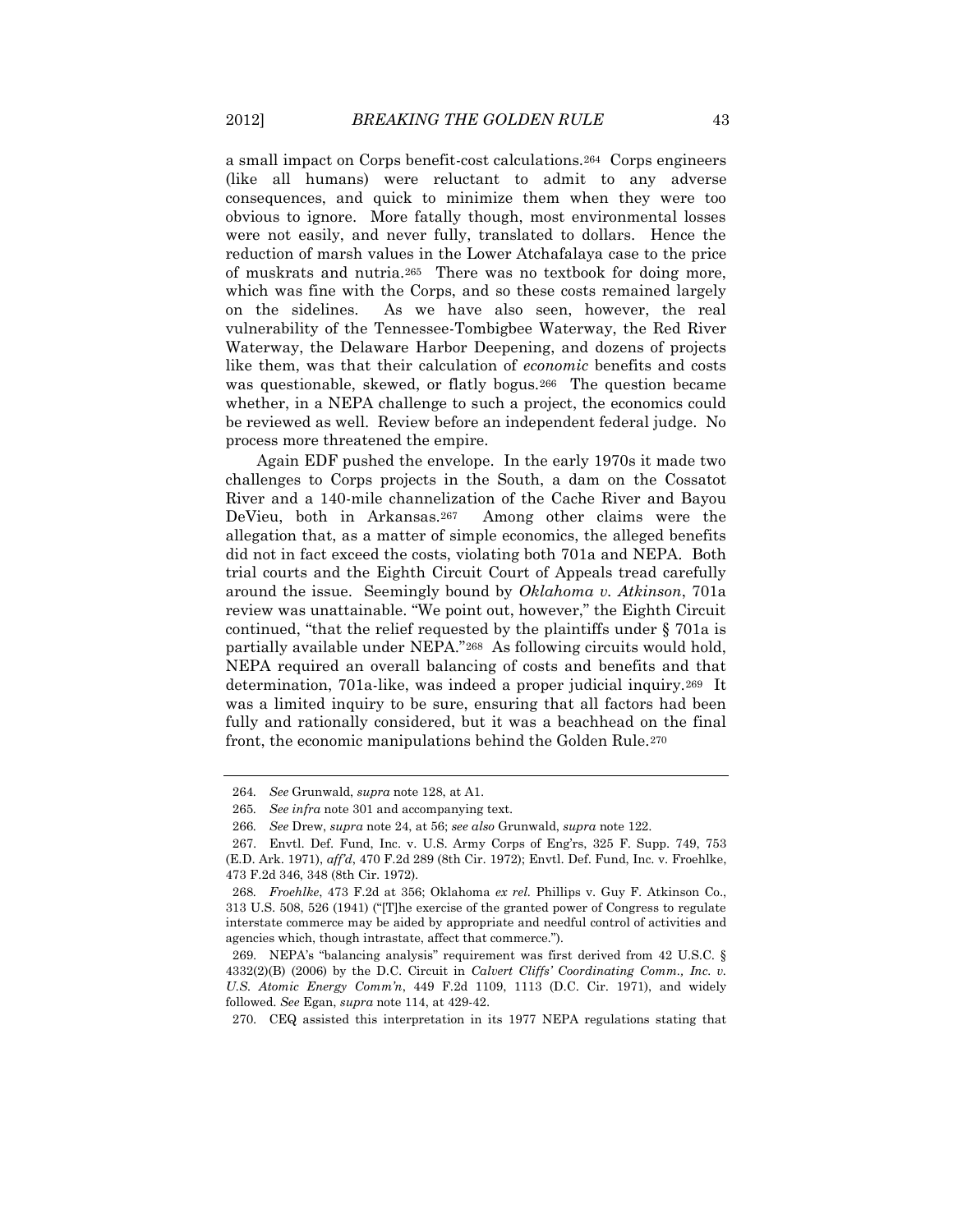In 1973, one year before the Lower Atchafalaya litigation began, the Cape Henry Bird Club and national environmental organizations sued to stop a dam in southern Virginia that, although adorned with flood control and recreational benefits (motor boating on the lake), intended to "augment stream flow," i.e., flush industrial pollution downstream.271 The benefit-cost ratio was a supposedly never-to-beseen, 1.1:1.272 No slighter margin is imaginable. Moreover, recent amendments to the Federal Water Pollution Control Act flatly prohibited the use of dams as "a substitute for adequate treatment or other methods of controlling waste at the source."273 Were not this language adequately clear, early in 1973 the EPA Administrator wrote to the Chief of Engineers to state that "no downstream water quality benefits [should] be assigned to [this particular] project."<sup>274</sup> Which, one would think, ended the matter, but this was the Corps, and it did not agree. It could not afford to. The pollution flushing constituted forty percent of the dam's benefits,<sup>275</sup> and with a benefitcost ratio virtually at parity, the hit would sink the project. So, one might think. The lawsuit followed.

The court began where *Alabama ex rel. Baxley* left off. The Corps had, not unexpectedly, low-balled environmental costs, which included drowning a state-purchased wildlife area managed for highly regarded wild turkey and deer. That disclosure alone required the Corps to recalculate its ratio.276 The flushing benefits, however, were the key to the case and pitted two agencies, the EPA and the Corps, against each other over whether the new water act prohibition applied to ongoing projects. On this pivotal question, the court punted the ball. The Corps was within its competence to decide the applicability of the flushing ban, it held, but NEPA obligated it "to set forth opposing views," i.e., those of the EPA.277 While the Corps' EIS had noted the EPA's position, it failed to note its effect on the benefit-cost ratio. Hence a second calculation without low flow benefits was called for.<sup>278</sup>

It seemed like a win for the plaintiffs, but such was not to be.

<sup>&</sup>quot;when a cost-benefit analysis is prepared, [agencies shall] discuss the relationship between that analysis and any analyses of unquantified environmental impacts, values, and amenities." 40 C.F.R. § 1502.23 (2011).

<sup>271.</sup> Cape Henry Bird Club v. Laird, 359 F. Supp. 404, 407-20 (W.D. Va. 1973).

<sup>272</sup>*. Id*. at 413, 418-19. For the Corps' stated policy in this regard see *supra* not[e 3.](#page-2-0)

<sup>273.</sup> 33 U.S.C. § 1252(b)(1) (2006).

<sup>274</sup>*. Laird*, 359 F. Supp. at 418.

<sup>275</sup>*. See id*.

<sup>276</sup>*. See id*. at 419.

<sup>277</sup>*. Id.* The Court's deference to the Corps was incorrect; this was a matter of law, not Corps discretion and, further, the EPA, not the Corps, was charged with administration of the program.

<sup>278</sup>*. Id.* at 419-20.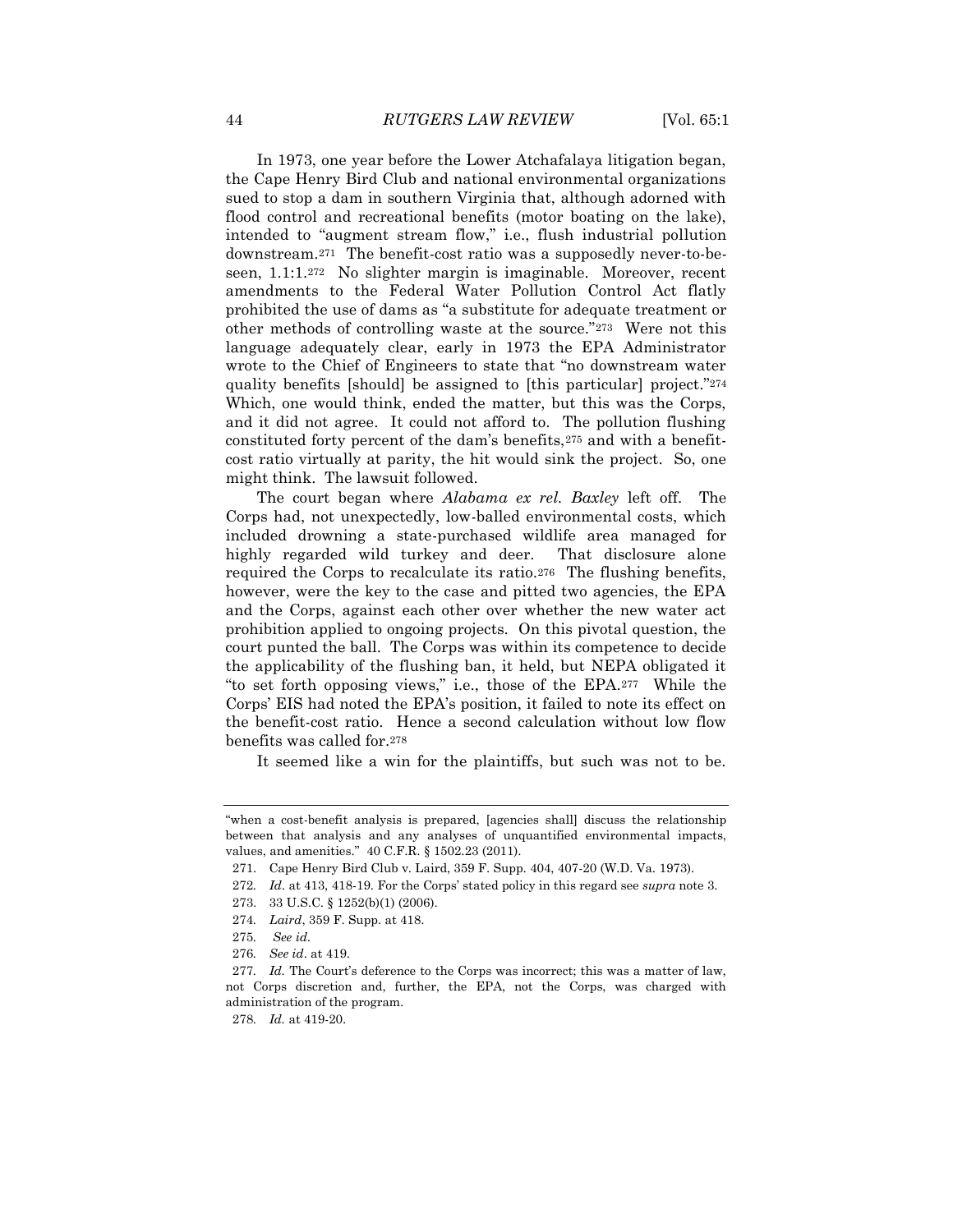Finding the Corps to have been acting "in good faith,"<sup>279</sup> no injunction was issued and the construction continued, tipping the economic and political balance in its favor more each day. By the time the ratio was recalculated, with these "sunk" costs taken off the ledger and yet new benefits discovered, the final numbers, even without the flow, soared above par.280 Environmentalists had won the right to review both benefits and costs but, fighting both time and an obdurate bureaucracy, they lost the battle.

The next venue would appear a few months later in the Eastern District of Louisiana.

#### 9. THE ACCOUNTING

In January 1978, nearly four years after the lawsuit had been filed and more than 230 docket entries later, the Lower Atchafalaya finally came on for trial.281 It was like trying the Civil War after Gettysburg. Judge Sear had already ruled that the project would not have significant environmental impacts.<sup>282</sup> The Terrebonne Parish plaintiffs had dropped out, and the matter now rested with the national interveners.283 Worse still, the project was nearly completed, which gave the litigation a somewhat hypothetical air. The central question was a serious one, however, and Judge Sear, though not sympathetic to it, gave it his attention.284 It was the issue environmental plaintiffs had been asking courts to rule on throughout the 1970s: the benefits did not exceed the costs.

It was not an idle claim. The Lower Atchafalaya project had a deep flaw. As earlier described, it had been authorized a decade before with the wafer-thin benefit-to-cost ratio of 1.2:1.285 Unable to claim anywhere close to sufficient savings for the rig manufacturers behind the project, the Corps squeezed forty percent of the benefit total from the assumption that, in times of impending storms, Gulf rigs would be uncoupled from their moorings and towed "to the safety of inland waters."286 Even when made, the proposition was highly imaginative. Further, rig technology had since advanced to the point that large rigs could withstand hurricanes at sea.287 As the court itself would note, "The greatest single cause of drilling structure loss

<sup>279</sup>*. Id.* at 421.

<sup>280</sup>*. See id*. at 419.

<sup>281.</sup> Docket of S. La. Envtl. Council v. Rush, *supra* note 212.

<sup>282</sup>*. See* S. La. Envtl. Council, Inc. v. Rush, 12 Env't Rep. Cas. (BNA) 1844, 1846 (E.D. La. 1978).

<sup>283</sup>*. See* S. La. Envtl. Council v. Sand, 629 F.2d 1005, 1009 (5th Cir. 1980).

<sup>284</sup>*. See Rush*, 12 Env't Rep. Cas. (BNA) at 1845.

<sup>285</sup>*. See id.* at 1851.

<sup>286</sup>*. Id.* at 1850.

<sup>287</sup>*. See id*. at 1851.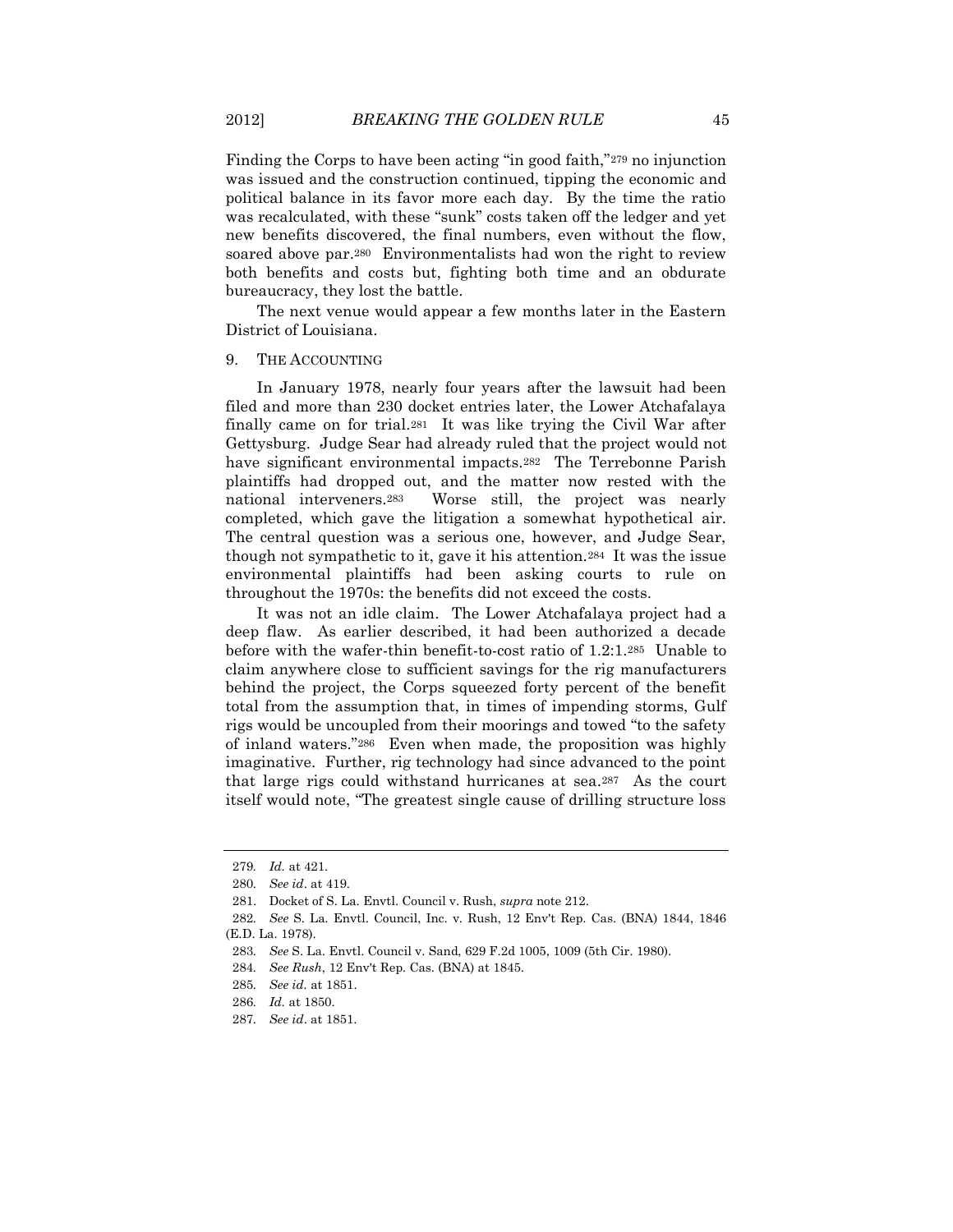is capsize, not hurricane loss."288 Towing, in short, was the last thing a prudent operator would want to do.

There was yet more. A Corps economist had become "suspicious" of these benefit claims and sought authority to examine them.289 His request was denied, ostensibly because of "insufficient funds and time,"<sup>290</sup> although one who actually believed these reasons would have to be rather gullible. As the court pointed out, the Corps was quite ready to provide funds and time for studies jacking up project benefits.291 As seen throughout this history, the Corps was not in seek-the-truth mode; it was in save-the-project mode.

Still other shortcomings were revealed. The Corps had cherrypicked conclusions from separate studies, the high end from each, the low end from neither, to raise the number of rigs served.292 It had gleaned benefits from another project that was itself controversial and not yet proposed for authorization.293 It had even obfuscated the fact that the Lower Atchafalaya project was designed to serve two local enterprises, stating instead that it benefited "companies engaged in the offshore oil and gas industry."<sup>294</sup>

On the other hand, the Corps had calculated virtually no environmental costs beyond minimal losses to hunting and trapping (dramatically low balled to some 350 acres), amounting to \$29.84 an acre.295 As we have seen, however, Judge Sear had already ruled testimony on higher values to be "unrealistic."296 On the other hand, however, not adjusting for greater environmental losses in any way, the court had to acknowledge that forty-two percent of the project benefits were chimerical.297 This would reduce a 1.2:1 benefit-cost ratio to less than 0.8:1. Now what?

On this matter, too, Judge Sear was diligent with the law, if somewhat tone deaf to its application. He began by accepting the *Alabama ex rel. Baxley* line of cases challenging the ingredients of Corps cost-benefit ratios.298 The distinction they drew between review under the Flood Control Act Section (verboten) and NEPA

<sup>288</sup>*. Id*. at 1850 n.32.

<sup>289</sup>*. Id.* at 1851.

<sup>290</sup>*. Id*.

<sup>291</sup>*. Id*. at 1852-53. While he found the "pattern of agency action" behind the Corps' calculations "troubling," Sear would not find them to violate the "good faith objectivity" required by law. *Id*. A charitable conclusion. Semper Fidelis.

<sup>292</sup>*. See id*. at 1851.

<sup>293</sup>*. See id*. at 1854.

<sup>294</sup>*. See id*. at 1853; FES, *supra* note 2, at 23.

<sup>295</sup>*. Rush*, 12 Env't Rep. Cas. (BNA) at 1854-55 n.59.

<sup>296</sup>*. Id*. at 1854 n.55.

<sup>297</sup>*. Id*. at 1850-51, 1854 (hurricane protection benefits at forty percent; flood control benefits at two percent).

<sup>298</sup>*. Id*. at 1849.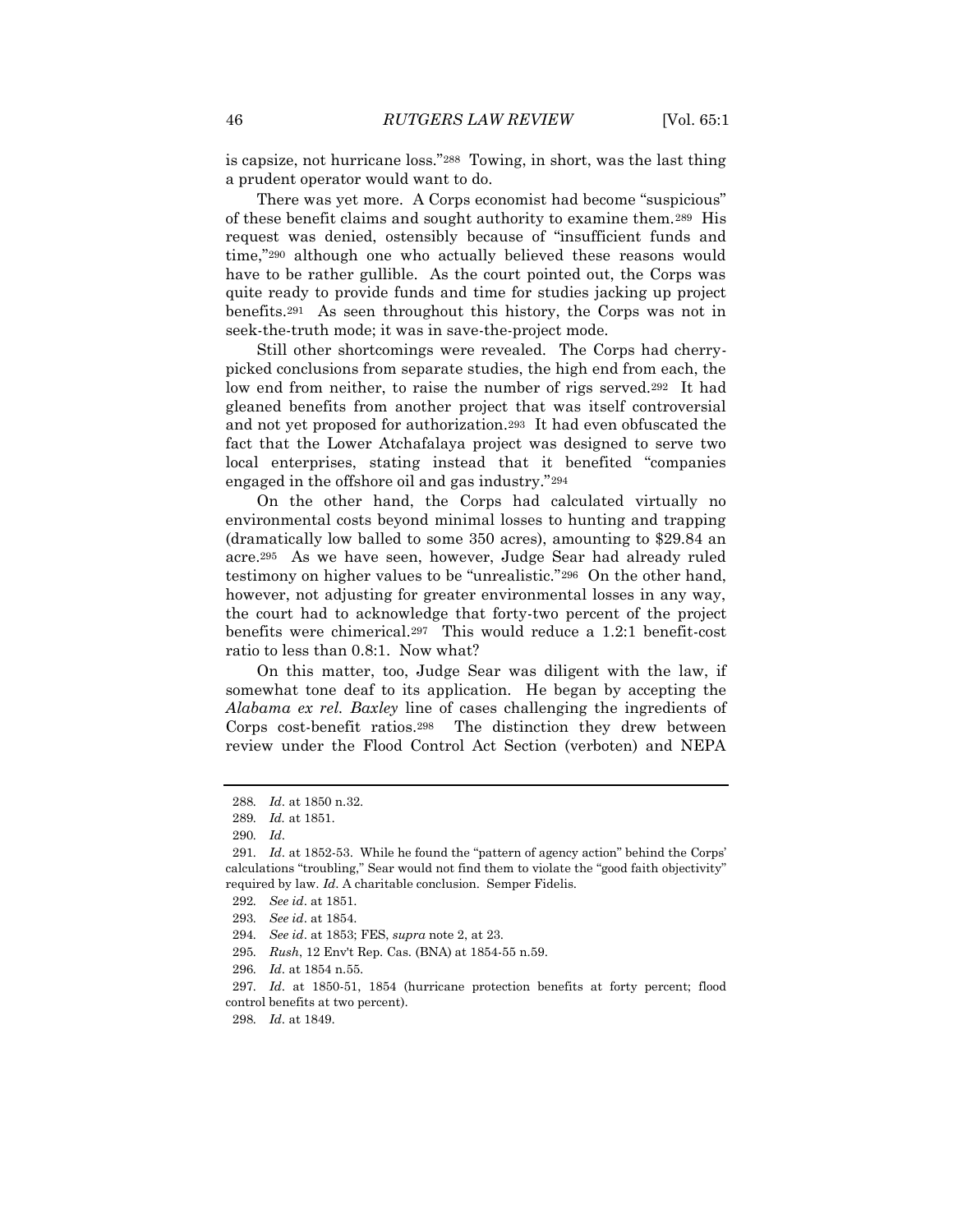(required) was his premise as well. The Corps argument that its calculations were beyond review was rejected,<sup>299</sup> but that did not resolve the question of what happened when a review uncovered a ratio this faulty.

Ironically, Judge Sear found that the Corps was rescued by new calculations prompted by the Carter hit list drama.300 During that process the Corps had raised the Lower Atchafalaya ratio to 1.4:1, which then led to congressional re-approval and funding.<sup>301</sup> Sensing, perhaps, its vulnerability to a more rigorous inquiry in court, the Corps became yet more creative with benefits and arrived at 2.2:1, still including the chimerical "hurricane refuge" claims.302 Even with hurricane and flood control benefits now disqualified and subtracted from the equation, Sear reasoned, the ratio would still remain positive, 1.2:1, rather magically identical to that when the project was first authorized over ten years before.303 The fact that the newfound benefits had little to do with the stated rationale for the project in the first place—protection of the oil industry in the Gulf from big storms—never appeared in the opinion. Sear, with great diligence, did the law and the numbers and, in effect, concluded that switching project purposes made no difference. This seemed to offer the plaintiffs a decent shot on appeal. Then, the Supreme Court waded back into the game.

In the 1970s the Court had been relatively receptive to environmental law,<sup>304</sup> and then turned cool.305 This was particularly so with NEPA, whose advances were made by district and appellate courts that tended to be closer to the facts of a case and to the repeated spectacle of agencies ignoring the statute's rather simple commands.306 The Supreme Court dug in its heels. For whatever reason, of the first twelve NEPA cases the Court accepted for hearing between 1970 and 1984 and the twenty-two NEPA issues presented,

<sup>299</sup>*. See id*. 1849 n.22 ("Although the CORPS has sought to restrict judicial review of economic benefits claimed for this Project, it has elsewhere conceded the calculation of environmental harms is only possible when weighed against economic benefits.").

<sup>300</sup>*. Id.* at 1851; *see also supra* text accompanying notes 191-202.

<sup>301</sup>*. Rush*, 12 Env't Rep. Cas. (BNA) at 1851.

<sup>302</sup>*. Id*. at 1849 n.21, 1851.

<sup>303</sup>*. Id*. at 1851.

<sup>304</sup>*. See* E.I. du Pont de Nemours & Co. v. Train, 430 U.S. 112, 126-36 (1977) (holding the EPA has the authority under the Clean Air Act to limit effluents for particular classes of chemical plants); Train v. Natural Res. Def. Council, Inc., 421 U.S. 60, 86-87 (1975) (finding the EPA properly approved Georgia's plan for complying with federal air quality standards set forth by the Clean Air Act).

<sup>305</sup>*. See* Richard E. Levy & Robert L. Glicksman, *Judicial Activism and Restraint in the Supreme Court's Environmental Law Decisions*, 42 VAND. L. REV. 343, 346 (1989).

<sup>306</sup>*. See id.* at 370-72.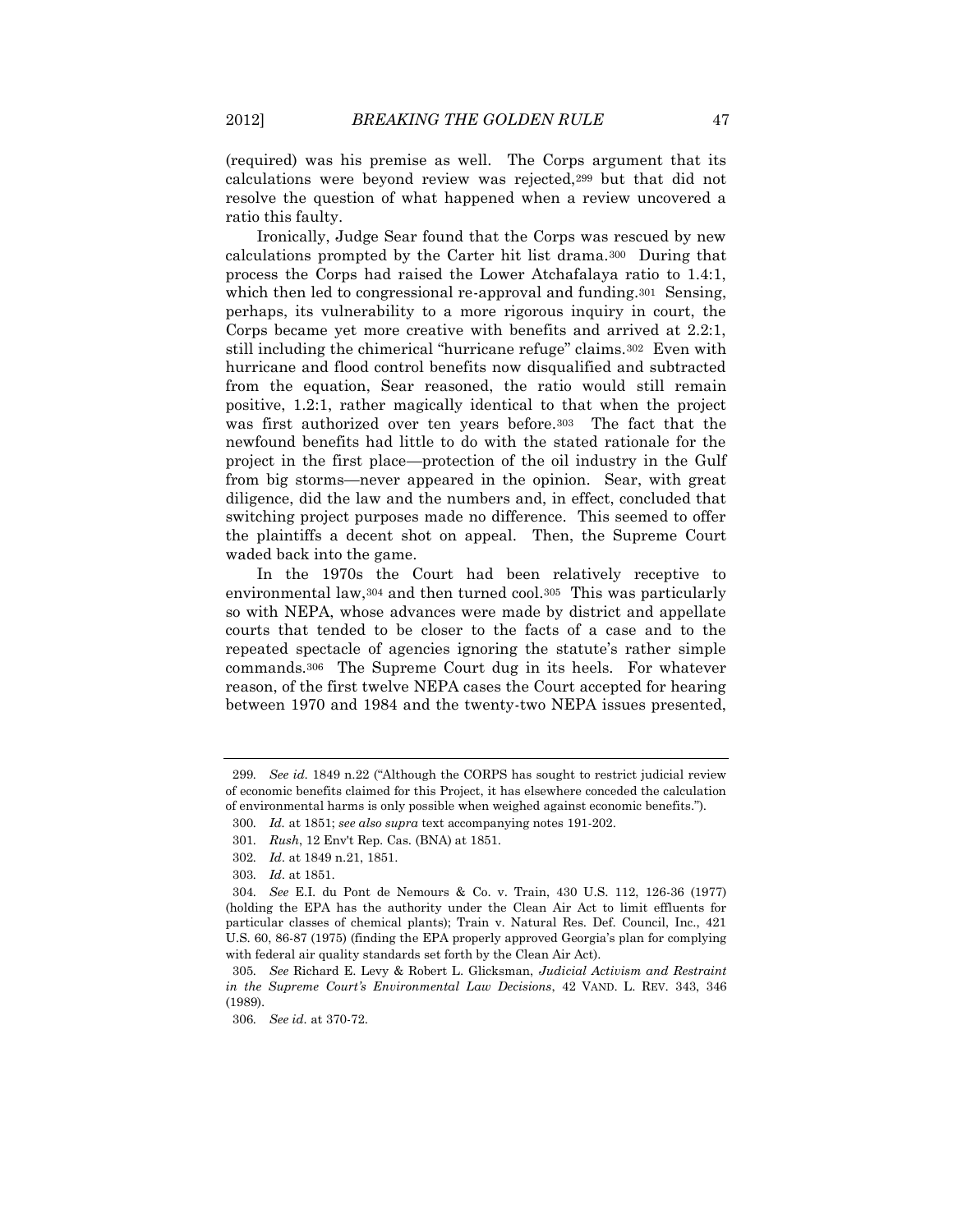it never once ruled for the application of the statute.<sup>307</sup> Environmental groups, faced with this reality, became quite cautious of seeking Court review. Which did not protect against the Court reaching out for cases on its own, and collateral fallout when the next opinion came down.

The Court was not only antipathetic to NEPA, it signaled particular antipathy to the notion that NEPA required a change in behavior.308 In previous decisions it had diminished, but never ruled out, the possibility that a government decision could be so gross that it would fail to measure up to the statute's goals.309 Then, with the appeal of Judge Sear's opinion pending before the Fifth Circuit, the Court dropped yet another bomb: *Strycker's Bay*.<sup>310</sup>

The case was provocative. The Department of Housing and Urban Development ("HUD") was, in effect, constructing a high-rise ghetto across the belly of Manhattan Island, at a time when sociologists and planners were concluding that warehousing poor people and minorities in big buildings brought very bad results.<sup>311</sup> Nevertheless, as seen with the Corps, government agencies wedded to one modus operandi are often the last to see another, and so HUD plowed forward, rejecting requests from several quarters that the project be rescaled and realigned. Its reasons were woodenly bureaucratic: such changes would delay construction by two years.<sup>312</sup> To the appeals court, this was an insufficient reason under NEPA to reject a plainly better alternative to a project of this magnitude, indelible on the city for generations to come.<sup>313</sup>

The Supreme Court reached out to rebuff both the appellate panel and NEPA. No matter how destructive the project was or how flimsy its rejection of better approaches, HUD needed only to "consider[]" the consequences.<sup>314</sup> Justice Marshall's dissent pointed

<sup>307</sup>*. See* Richard Lazarus, *The National Environmental Policy in the U.S. Supreme Court: A Reappraisal and a Peek Behind the Curtains*, 100 GEO. L.J. 1507, 1509 n.2 (2012); Levy & Glicksman, *supra* note 305, at 346.

<sup>308.</sup> The District of Columbia Circuit first suggested that review of a project's merits would be appropriate. Calvert Cliffs' Coordinating Comm., Inc. v. U.S. Atomic Energy Comm'n, 449 F.2d 1109, 1112 (D.C. Cir. 1971) ("Thus the general substantive policy of the Act is a flexible one. It leaves room for a responsible exercise of discretion and may not require particular substantive results in particular problematic instances."). "May not," of course, also implies "may."

<sup>309</sup>*. See* Vt. Yankee Nuclear Power Corp. v. Natural Res. Def. Council, 435 U.S. 519, 548 (1978).

<sup>310.</sup> Strycker's Bay Neighborhood Council, Inc. v. Karlen, 444 U.S. 223 (1980) (per curiam).

<sup>311</sup>*. See id*. at 228 (Marshall, J., dissenting). For literature on warehousing the poor, see *id.* at 230.

<sup>312</sup>*. Id*. at 226.

<sup>313.</sup> Karlen v. Harris, 590 F.2d 39, 45 (2d Cir. 1978).

<sup>314</sup>*. Strycker's Bay*, 444 U.S. at 227-28.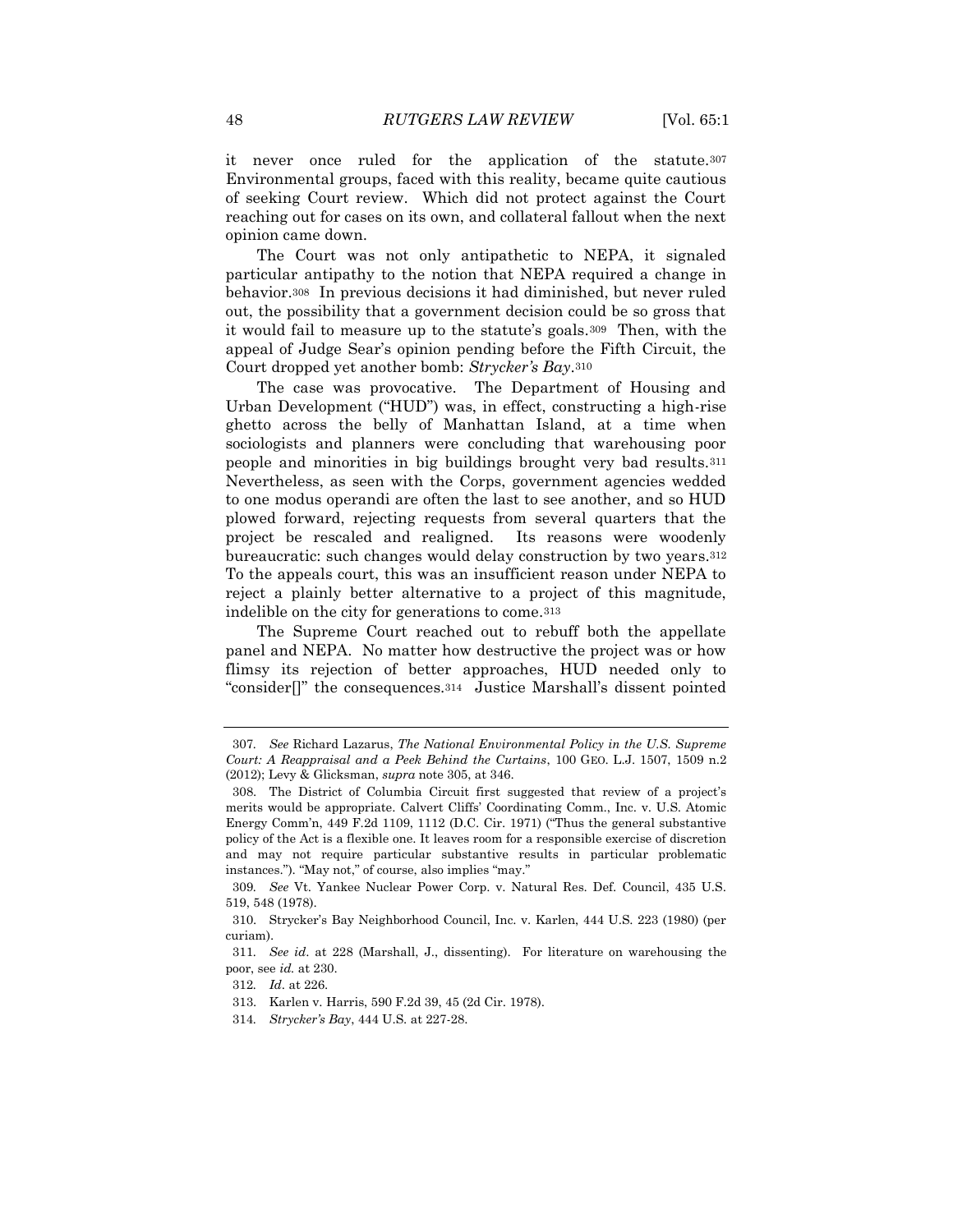out the unsaid but obvious: had this been a project effecting people of greater means, the outcome might have differed.<sup>315</sup> The Court's discomfort level was perhaps reflected in the fact that its opinion was issued in anonymous "per curiam" form, which has traditionally meant a proposition too obvious to belabor, but has also meant, rather handily, that no justice need be identified as the author.<sup>316</sup>

While no one on the Court was willing to own up to *Strycker's Bay*, everyone on down had to accept its holding. Review of any "go" decision based on NEPA seemed now beyond reach, which could well include cost-benefit ratios. Joshua Schwartz, the Department of Justice attorney, had already filed the government's brief on Lower Atchafalaya to the Fifth Circuit Court of Appeals.317 In conscience, he remembers, he could not tout the project as a good one, nor could he oppose judicial review as a matter of law; this was just not such an extreme case, he would argue, to call for it. He nevertheless expected the Circuit to reverse; the Corps' numbers, in particular its "mixing-and-matching" two separate studies, looked "cooked."<sup>318</sup> Then *Strycker's Bay* came down, and he was duty-bound to alert the court, attaching the opinion. It just might bail out the Corps.<sup>319</sup>

It did, and it didn't. The easiest thing for the Fifth Circuit to do with the Lower Atchafalaya appeal would have been to cite *Strycker's Bay* and declare NEPA review of Corps benefit-cost ratios to be a thing of the past. Instead, the appellate panel, having genuflected in the High Court's direction, declared that NEPA still permitted a "focused, indirect review of the economic assumptions underlying" a Corps project.320 This was so, it reasoned, because NEPA still required the balancing of environmental harms and economic benefits, and the economics could be so grossly misstated as to distort "fair consideration" of the harm.321 To be sure, Congress was the

<sup>315</sup>*. See id.* at 228-31 (Marshall, J., dissenting). The Court reaffirmed this holding in *Robertson v. Methow Valley Citizens Council,* 490 U.S. 332, 351 (1989) (famously opining that it did not matter if the project eliminated all of the wildlife species at issue).

<sup>316.</sup> BLACK'S LAW DICTIONARY 1125 (8th ed. 2004).

<sup>317.</sup> Telephone Interview with Joshua I. Schwartz, Professor of Law, George Washington Univ. Law Sch.(Nov. 3, 2011) (on file with author). The description of his thinking at the time that follows is taken from this source.

<sup>318</sup>*. Id*. Schwartz was also struck by the extent to which Sear, a literal judge and a stickler on trial procedure, held a "plenary trial" that allowed the defendants to introduce new evidence supporting the benefit-cost ratio. Here, however, the record showed significant gaps and Sear let Conrad repair them.

<sup>319.</sup> Without *Strycker's Bay* Schwartz thought that the government would lose the appeal. *Id*.

<sup>320.</sup> S. La. Envtl. Council, Inc. v. Sand, 629 F.2d 1005, 1011 (5th Cir. 1980).

<sup>321</sup>*. Id*.; *see also* Save Our Wetlands, Inc. v. Rush, 11 Env't Rep. Cas. (BNA) 1123, 1128 (E.D. La. 1977) (remanding an alleged 12:1 benefit-cost ratio when actual benefits, at best, were only a third of these claimed); S. La. Envtl. Council, Inc. v.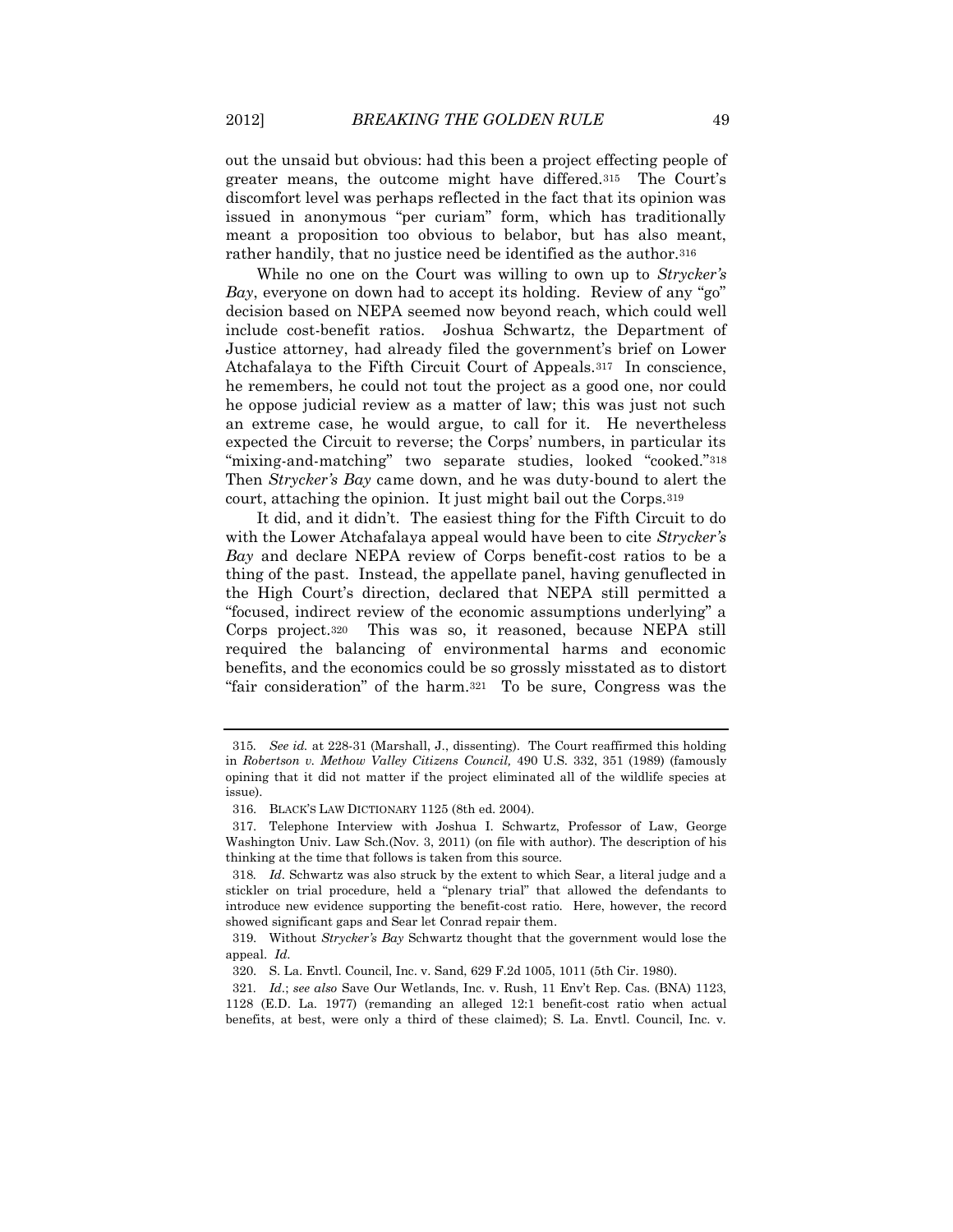ultimate decision maker on this project but the court's duty was to ensure that this decision was fairly informed.<sup>322</sup> "Barring the extreme case," the appellate panel concluded, the call was up to Congress.323 At the same time, however, it was reserving its option.

Having gone this far, the panel ran out of gasoline. One could imagine it going on to conclude that this was, in fact, an extreme case. After all, a project sold to Congress as saving oil exploration in the Gulf from the perils of hurricanes, when no such benefits existed, might well be seen as meriting a remand, if only, to tell Congress the truth. The environmental attorneys certainly thought so. So had, privately, the government's attorney. A key factor seemed to be the extra scrutiny the project had received from the Carter hit-list initiative, when its defects hit the fan in such a visible way. To call Congress "misled" from then on was a hard claim to make.324 In fact, it might always be difficult to make. As we know, Congress has encouraged the Corps to dummy the deck on water projects, routinely. For its part the Corps, budget and future on the line, has usually been quite willing to comply. The Lower Atchafalaya opinion did not interrupt the game, this time. But its latent power is the declaration that, someday, it could.

## 10. THE ENIGMA

*To rest upon a formula is a slumber that, prolonged, means death.325*

#### *Justice Oliver Wendell Holmes*

No one knows quite what to do about civil works program of the Army Corps of Engineers, one of the most powerful institutions in the United States. No one is even sure whom it responds to. Its military reputation dates back to the founding of America and it ruled Panama for nearly a century like a monarch. It is best known, however, for this one program that has changed the nature of America and of the agency in irreversible ways.

Corps projects have powered states and regions, irrigated the desert, channeled the marsh, drained the swamps, and are now building seawalls and pumping sand along every coast from the Great Lakes to the Gulf of Mexico. They provide deep navigation

Rush, 12 Env't Rep. Cas. (BNA) 1846, 1851 n.37 (E.D. La. 1978). The rationale, which seems persuasive, is that a distortion this dazzling encourages the decision maker to accept *any* consequences no matter how severe.

<sup>322</sup>*. Sand*, 629 F.2d at 1013.

<sup>323</sup>*. Id.* at 1015; *see also* Sands interview, *supra* note 229.

<sup>324.</sup> Although the Corps tried, as late as 1981, its Data for Testifying Officers on the Atchafalaya Project, which accompanies annual requests for appropriations, continued to list "Hurricane Refuge Benefits." Sands interview, *supra* note 229.

<sup>325.</sup> OLIVER WENDELL HOLMES, *Ideals and Doubts*, *in* COLLECTED LEGAL PAPERS 303, 306 (1920).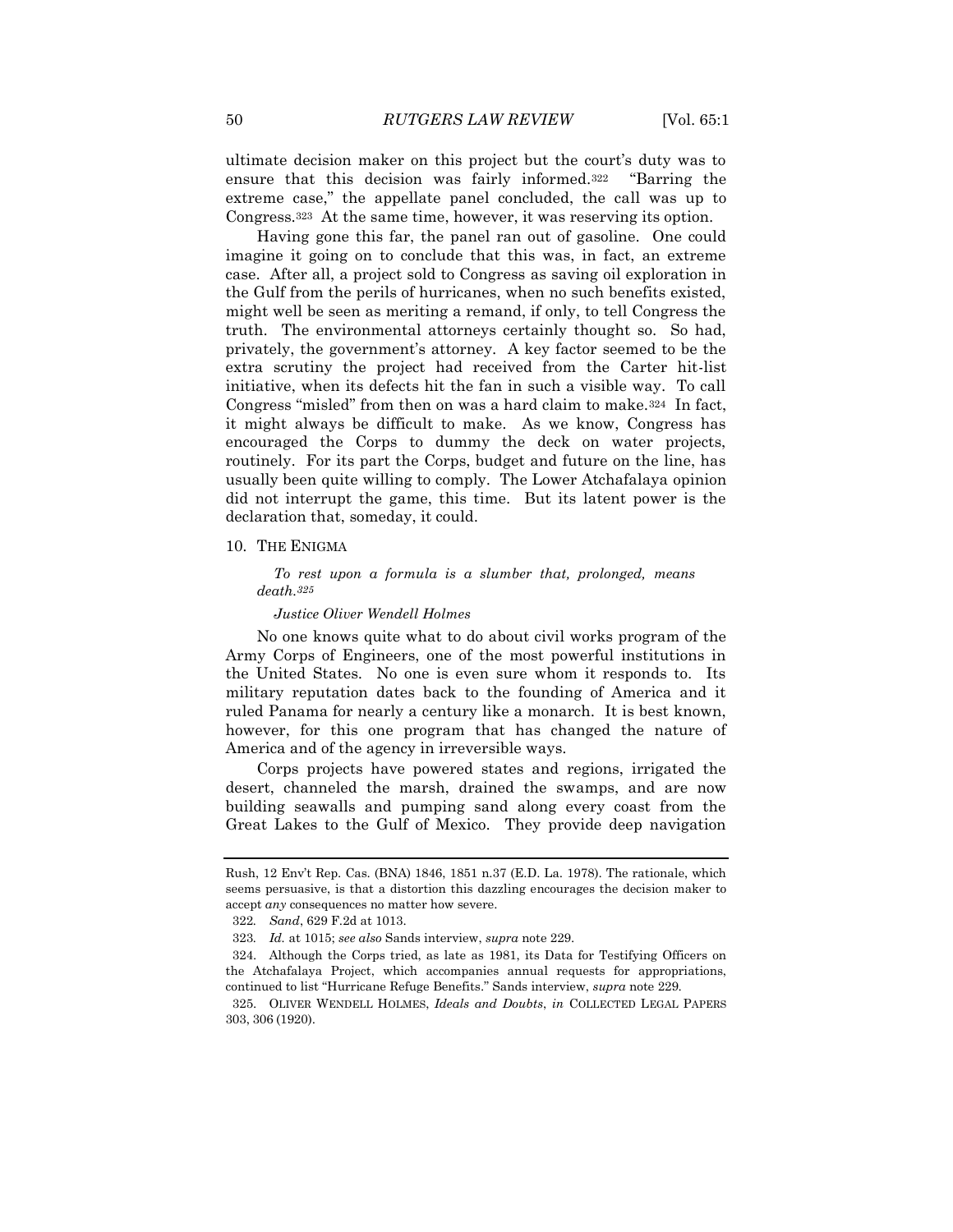subsidies, well below-cost water, and real estate and development bonanzas wherever they go. And the political clout thereof. They have also destroyed coastal deltas, species as important as the Pacific Salmon, and ecosystems as large as the Everglades; they have flooded farms, rivers, wildlife refuges, communities, towns, and Native American reservations, few of which make it into their benefit-cost ratios. To many in the wildlife and conservation community, they are the Devil incarnate. To their boosters, who are by and large their beneficiaries, they are Santa Claus. On this point all agree: The civil works program wags the Corps. And Congress wags the civil works program. We have a recipe for irresponsibility.<sup>326</sup>

One institutional result is that, in the pressure of maintaining its program, the Corps has trouble telling the truth. Say what it might, it is in the business selling its work.327 In this process, its calculations on the benefits and costs of its projects have become a metaphor for cooked books. It will bend the rules, misstate the facts, deny the obvious, ignore the inconvenient, rely on indefensible assumptions, create chimeric data, silence the curious, and work hard to silence others. These tendencies are not anomalies; they have gone on for nearly two hundred years.328 Nor are they mere puffery, on the periphery of the decisions themselves. In practice, they *are* the decision, and, in practice, they are made by the Corps right up through the agency chain.

The question for the last half-century, then, has been whether these agency calculations are judicially reviewable, as are those of other agencies across the board.329 It is here that *Oklahoma v. Atkinson* meets the APA and NEPA. And it is here that the essential enigma of the Corps of Engineers rears its head again: what *is* the Corps of Engineers, an arm of the Congress staffing its authorization

<sup>326.</sup> Indeed, neither institution displays the slightest interest once the projections are made in finding out what benefits and costs ultimately accrued. *See* Jeffrey W. Jacobs, *Broadening U.S. Water Resources Project Planning and Evaluation*, 42 NAT. RESOURCES J. 21, 30-31 (2002).

<sup>327.</sup> "We are in the business of building projects," stated one Corps project manager, "[a]nd that's the last major dam site left on the river. However, we are having a little trouble selling that dam." Timothy Egan, *Ringold Journal; A Stretch of River That Time Forgot*, N.Y. TIMES, May 3, 1989, at A16 (discussing Auburn dam). The Corps has even designed campaigns to increase its work, such as the expansionist "Program Growth Initiative." *See* Michael Grunwald, *Generals Push Huge Growth for Engineers*, WASH. POST, Feb. 24, 2000, at A01.

<sup>328</sup>*. See, e.g.*, *Delaware Deepening - Environmental and Economic Boondoggle*, DELAWARE RIVERKEEPER NETWORK, http://www.delawareriverkeeper.org/river-action/ ongoing-issue-detail.aspx?Id=33 (last visited Jan. 7, 2013); *Corrupt Corps Abuses the Taxpayers*, THE PROGRESS REPORT, http://www.progress.org/archive/tcs32.htm (last visited Jan. 7, 2013).

<sup>329</sup>*. See infra* note 335.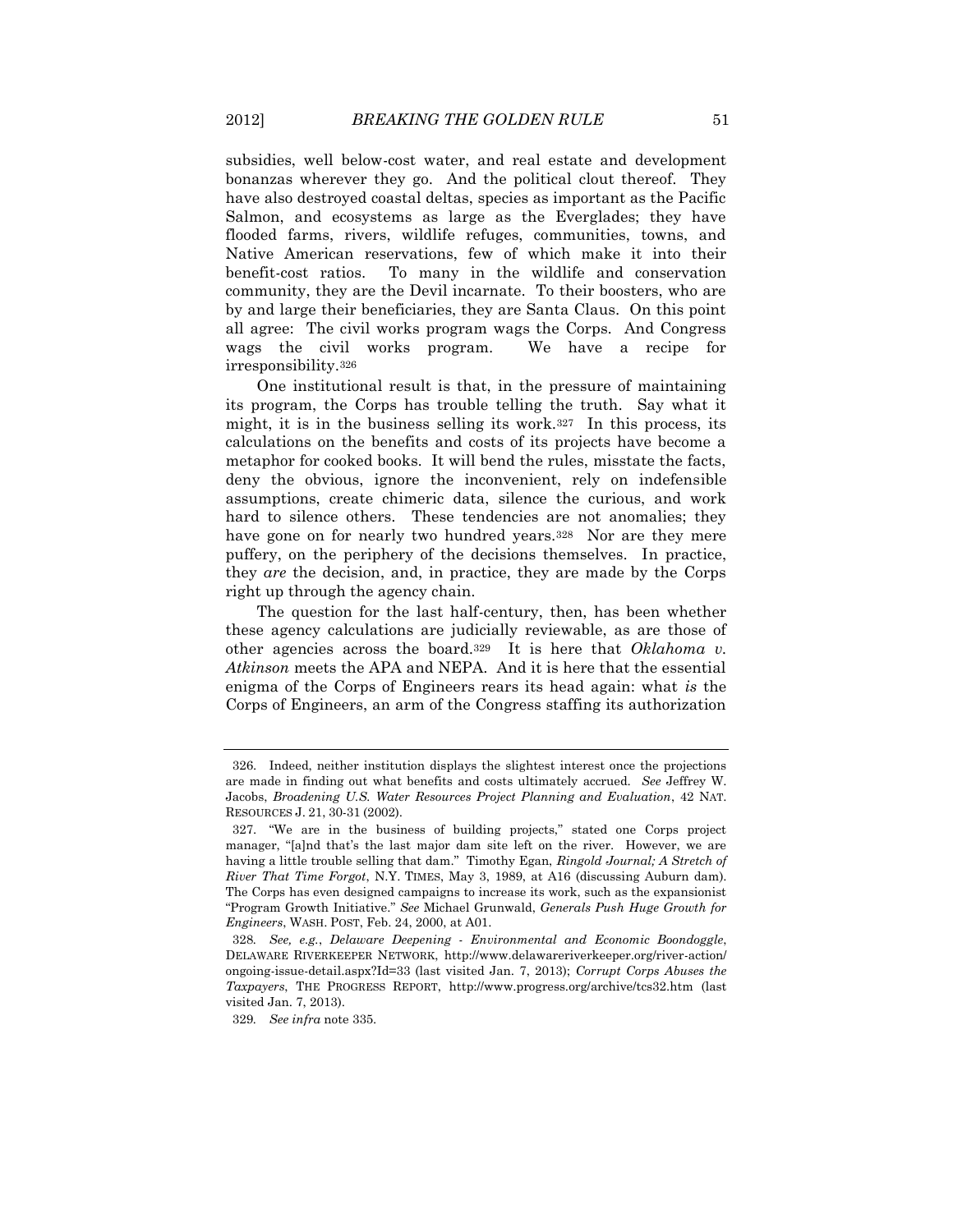decisions, or an executive agency subject to the basic rules of responsible agency behavior?

Without the need to gainsay the Supreme Court, its *Oklahoma v. Atkinson* opinion of some eighty years ago addressed a very different question—the lawfulness of a congressional authorization under the Commerce Clause of the Constitution—and was reached long before Congress came to grips with the phenomenon of ever-more-powerful and unaccountable federal agencies.330 The judicial review provisions of the APA were intentionally inclusive—no agency decisions were beyond its reach save those without standards to measure them and intended precisely to check arbitrary and capricious decisions.<sup>331</sup> If one accepts the proposition that benefit-exceed-cost is a standard, owned in this case by the Corps, and forms the heart of its decision to recommend a project, there seems no good reason that APA review should be denied.

The fact that Congress ultimately authorizes a project itself does not change this analysis. Indeed that Congress may authorize a project in spite of a (rare) Corps negative analysis in no way diminishes the fact that the agency has in fact made the analysis, and a decision based on it. Unless one takes the position that *no* recommendation to Congress is "final" (because Congress has yet to act),<sup>332</sup> these remain final *agency* actions governed by the APA. Courts stating that Congress "approves the benefit-cost ratio" are a bit remote from the game. Congress does no such thing, as we have seen, it does not even attempt such a thing. It authorizes projects, not ratios, and in so doing it relies on Corps conclusions as its reason for going forward. Far from being an *affront* to congressional authority, judicial review is more properly viewed as an *assist* to this authority, the informed exercise of legislative power. The most important aspect of the Fifth Circuit's *Lower Atchafalaya* opinion remains its retention of jurisdiction over "extreme cases."<sup>333</sup>

Why Corps manipulations need be "extreme" to permit judicial review remains curious. If the answer is that Corps projects have been authorized by Congress, that answer would also seem to

<sup>330.</sup> Oklahoma *ex rel.* Phillips v. Guy F. Atkinson Co., 313 U.S. 508, 510-18 (1941).

<sup>331.</sup> George B. Shepard, *Fierce Compromise: The Administrative Procedure Act Emerges from New Deal Politics*, 90 NW. U. L. REV. 1557, 1652 (1996) (calling the Act the "bill of rights for the new regulatory state," permitting "extensive government" while "avoid[ing] dictatorship").

<sup>332.</sup> See Judge Randolph's concurring opinion in *Public Citizen* concluding that no agency proposal to Congress is reviewable as "final action" under the APA. Pub. Citizen v. U.S. Trade Representative, 5 F.3d 549, 553 (D.C. Cir. 1993) (Randolph, J., concurring). His view would, of course, cut the Corps entirely loose from NEPA as well. An argument to the contrary is that the Corps proposal is final "agency" action, for which the APA provides review. The question hangs, uneasily, in the air.

<sup>333</sup>*. See* Atchafalaya Basinkeeper v. Chustz, 682 F.3d 356 (5th Cir. 2012).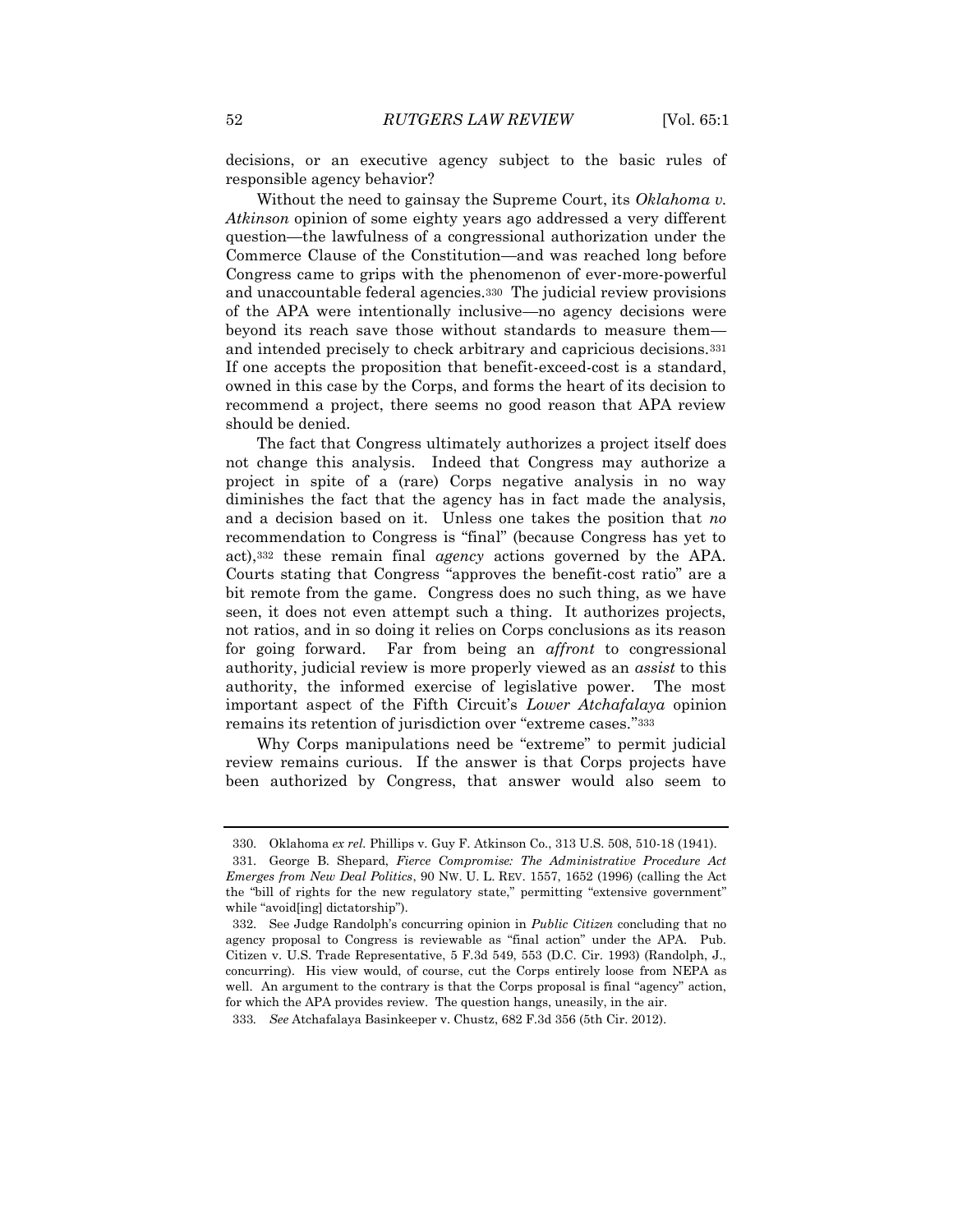preclude even NEPA review, a proposition which courts rejected from the start, even for projects then under construction. The Fifth Circuit feared a different specter—that were courts to review benefitcost decisions, "all chaos would ensue,"<sup>334</sup> which seems to ignore the intense scrutiny courts apply to virtually every EPA pollution control decision, among others.335 Courts review cost-benefit analyses all the time. It seems perverse that this review would be limited to agencies charged with the protection of public health and the environment while others in the environment damaging business run free.

Perhaps the most responsive reason is that NEPA, basically concerned with environmental impacts, is an unwieldy tool for getting at root, economic error. The Lower Atchafalaya court was reduced to an "extreme" case formulation because it felt constrained by NEPA. In this, it was correct as far as it went. The "extreme case," so gross as to dwarf environmental impacts, may be as far as NEPA goes, but it is not as far as the APA goes. Were courts willing to look at Corps decisions for what they are, how they are made, how dispositive they are, and how final they are, then black letter administrative law would lead courts to the proper exercise of the judicial functions conferred on them by the Congress in the APA, and provide review.336 NEPA is not the ideal solution. The APA provides a more straightforward path.337 Properly read, *Oklahoma v.* 

<sup>334.</sup> S. La. Envtl. Council, Inc. v. Sand, 629 F.2d 1005, 1014 (5th Cir. 1980).

<sup>335</sup>*. See* Oliver A. Houck, *The Regulation of Toxic Pollutants Under The Clean Water Act*, 12 ELR 10528 n.144 (listing twenty-six industry challenges to EPA technology standards, based largely on benefit-cost considerations); Corrosion Proof Fittings v. EPA, 947 F.2d 1201, 1216-30 (5th Cir. 1991) (reversing EPA safety standards for, inter alia, its benefit-costs analysis); *c.f.* W.R. Grace v. EPA, 261 F.3d 330, 343 (3d Cir. 2001) (rejecting toxic standard as not "essential").

<sup>336.</sup> A degree of scrutiny was imposed by *Citizens to Preserve Overton Park v. Volpe,*  401 U.S. 402 (1971), and by the District of Columbia Circuit. *See* Harold Levanthal, *Environmental Decisionmaking and the Role of the Courts*, 122 U. PA. L. REV 509, 511 (1974) (a court must "study the record attentively," even "technical and specialist matters," "penetrate to the underlying decisions," and require "reasonable discretion" that comports with legislative intent (quoting Greater Bos. Television Corp. v. FCC, 444 F.2d 841, 850 (D.C. Cir. 1970)).

<sup>337.</sup> Going forward, APA review should become a more viable option because new Corps project proposals are not shielded by congressional approval; Congress has not yet acted. One would have to subscribe to the notion that these Corps decisions are only "informational" to reject review under these circumstances, although some courts have done so. *See* Sierra Club v. Froehlke, 345 F. Supp. 440, 446-47 (W.D. Wis. 1972) (benefit cost calculations are "a vague and complex process, subject to varying formulations and interpretations;" thus their determination "is generally held to be a legislative function"), *aff'd on other grounds*, 486 F. 2d 946 (7th Cir. 1974); Envtl. Def. Fund, Inc. v. Marsh, 651 F.2d 983, 1000 (5th Cir. 1981) ("The primary, and perhaps exclusive, purpose . . . is to provide the Corps and Congress with accurate data to evaluate the economic efficiency of navigation projects."). Which begs to question: if the "accurate data" is demonstrably inaccurate and of dispositive importance, what then?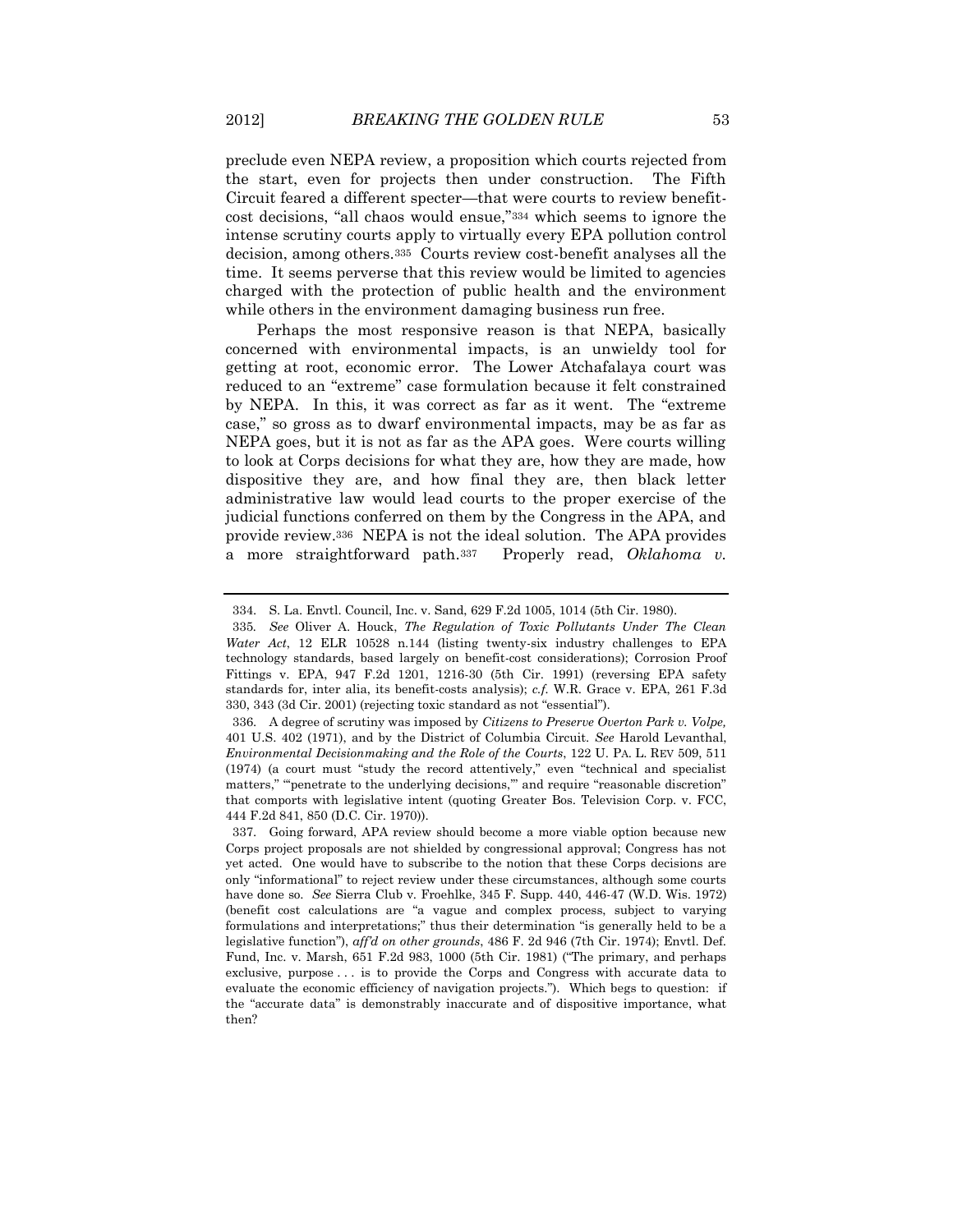#### *Atkinson* is no bar.<sup>338</sup>

Still, one longs for a better answer. Few other than selfinterested congressmen would promote water resources development via single projects advanced by local boosters and packaged in the legislature like Christmas presents with minimal scrutiny and no connection among them or to larger goals. Presidents going back to Andrew Jackson have attempted to harness the beast, to fit it into broader questions of water use, and sustainable development, so far without success. The current project-by-project approach not only does not go there, it defeats going there. We are still managing the entire Mississippi River for particular beneficiaries, by individual projects, in individual Corps districts.339 Attitudinally, despite the rising calamities in floodplain development, coastal erosion, and water supply that confront us, we remain as planning-averse as we were in the go-go years of the 1800s.340 Functionally, we have tied water development to the politics of the Congress, an institution that, when member money is on the table, by the pressure of election cycles alone, is incapable of thinking ahead. Corps reform has been on many lips for decades but its chances of succeeding through improved principles and standards,<sup>341</sup> independent reviews, or other

<sup>338.</sup> 313 U.S. 508, 527-28 (1941).

<sup>339</sup>*. See* Christine A. Klein & Sandra B. Zellmer, *Mississippi River Stories: Lessons from A Century of Unnatural Disasters*, 60 SMU L. REV. 1471, 1534-37 (2007).

<sup>340</sup>*. See generally* Gerald E. Galloway, Jr., *Corps of Engineers Responses to the Changing National Approach to Floodplain Management Since the 1993 Midwest Flood*, 130 J. OF CONTEMP. WATER RES. & EDUC. 5 (2005) (reviewing changes in national flood policies, with special focus on Corps efforts); *Forming a Comprehensive Approach to Meeting the Water Resources Needs of Coastal Louisiana in the Wake of Hurricanes Katrina and Rita: Hearing Before the Comm. on Env't and Pub. Works*, 109th Cong. 71-72 (2005) (statement of Scott Faber, Water Resources Specialist, Environmental Defense) ("Because so many Corps flood control projects induce development in harm's way, flood damages have more than tripled in real dollars in the past 80 years—even as the Corps has spent more than \$120 billion on flood control projects.").

<sup>341.</sup> Ever hopeful, and pursuant to the Water Resources Development Act of 2007, the current administration has proposed to revise the principles and standards for water projects by, inter alia, making development and environmental protection "coequal" goals, elevating consideration of nonmonetary benefits, and prioritizing nonstructural solutions in floodplain areas. *See* COUNCIL ON ENVTL. POLICY, PROPOSED NATIONAL OBJECTIVES, PRINCIPLES AND STANDARDS FOR WATER AND RELATED RESOURCES IMPLEMENTATION STUDIES (2009), *available at* http://whitehouse. gov/sites/default/files/microsites/091203-ceq-revised-principles-guidelines-water-

resources.pdf; *see also Updated Principles and Guidelines for Water and Land Related Resources Implementation Studies*, COUNCIL ON ENVTL. QUALITY, http://www.white house.gov/administration/eop/ceq/initiatives/PandG (last visited Jan. 7, 2013) [hereinafter *Updated Principles and Guidelines*] (summary of proposal). A National Academy Sciences panel then found that it "lack[ed] clarity and consistency," at which point the exercise went off-radar. *See* COMM. ON IMPROVING PRINCIPLES AND GUIDELINES FOR FED. WATER RES. PROJECT PLANNING, NAT'T ACADEMIES, A REVIEW OF THE PROPOSED REVISIONS TO THE FEDERAL PRINCIPLES AND GUIDELINES WATER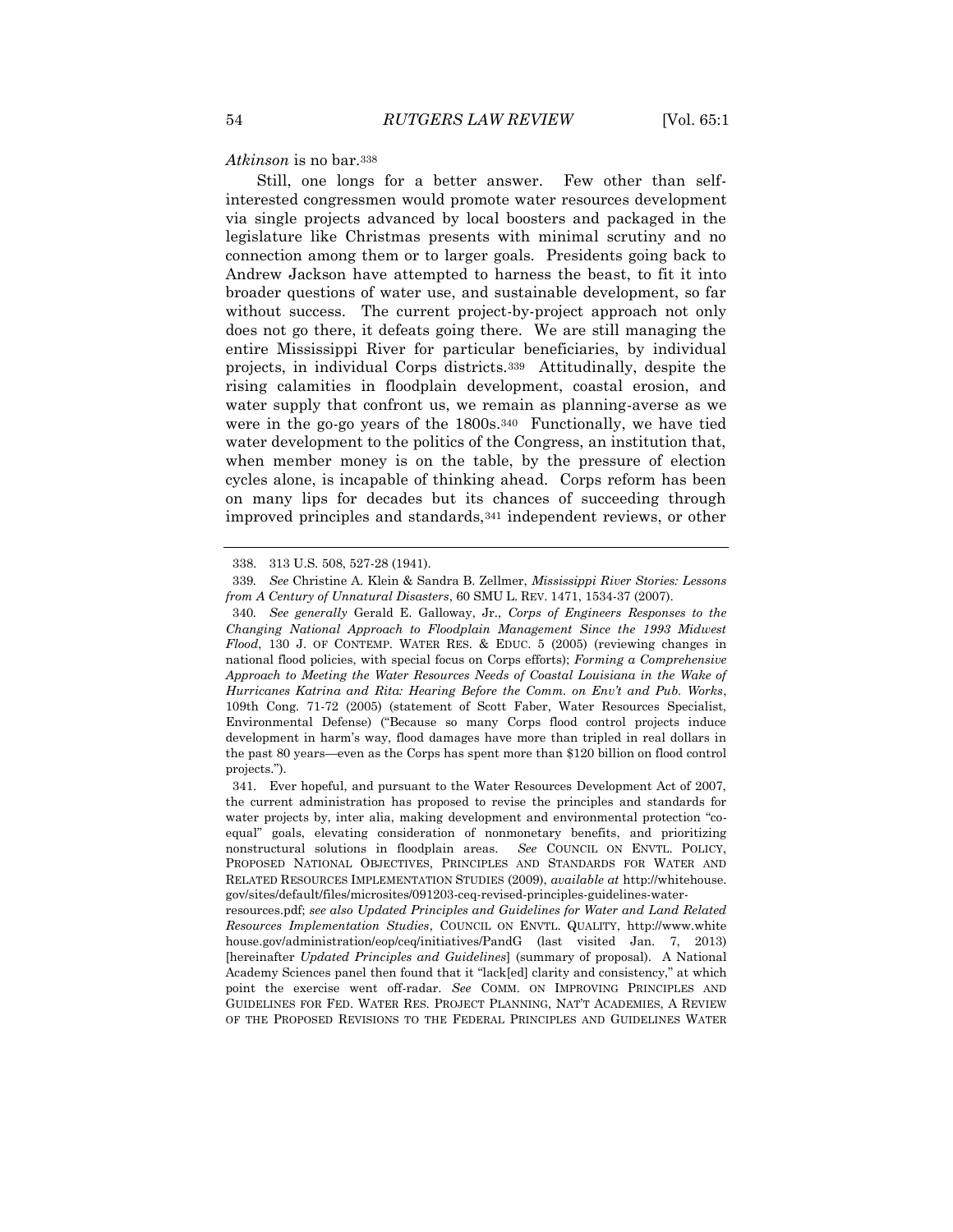mechanisms—while Congress holds the reins—are small.342 Some have even proposed to remove the Corps entirely, devolving the game to the states, which for pure balkanization and politics-based decision making would be hard to top.343 That the proposal originates from Louisiana seems no surprise.

In the meantime, the checks and balances necessary for more sustainable approaches will lie largely with citizen groups and courts of law. For courts to exercise their responsibilities here, they will need to throw off the misperceived shackles of *Oklahoma v. Atkinson*.344 Their abstention has unleashed an unsavory game that diminishes the Corps, the Congress, and trust in government. And that fools no one. The mere knowledge that courts are ready to review will go a long way towards checking the abuses, as it does with many others.

As for the Lower Atchafalaya project, it was of course completed and the region is still coping with its effects. The oil industry this project served has enjoyed cycles of boom and bust that will continue for a few more decades until the oil runs out and the industry departs, leaving coastal communities to their fate. Current estimates for coastal restoration in Louisiana alone reach \$100 billion.345 The

RESOURCES PLANNING DOCUMENT 1 (2010).

<sup>342.</sup> For a sampling of "Corps reform" initiatives see Michael Grunwald, *Army Corps Aims to Mend Itself; Civil Works Boss Calls for Better Planning*, WASH. POST, July 18, 2002, at A27 ("The embattled leaders of the Army Corps of Engineers have concluded that their analyses of potential water projects have eroded to 'unacceptable levels' . . . ."); Michael Grunwald, *In Everglades, a Chance for Redemption; Can Agency Reverse the Damage It Has Done?*, WASH. POST, Sept. 14, 2000, at A01 (reforms suggested by certain members of Congress include transfer of the civil works program to the Department of Interior, independent reviews of projects over \$25 million, and the requirement of a 2:1 cost-benefit ratio); and Susan Bruninga, *Reforms Needed in New Bill Authorizing Corps Projects, Witnesses Tell House Panel*, BNA ENVTL. REP., Apr. 12, 2002, at 806-07. For the latest proposal, see *Updated Principles and Guidelines*, *supra* note 339. None have passed, and none seem imminent.

<sup>343.</sup> Sen. David Vitter, *Don't Let the Corps Go Back to its Old Ways: A Guest Column by Sen. David Vitter*, TIMES-PICAYUNE (New Orleans) (Dec. 11, 2011, 6:14 AM), http://www.nola.com/opinions/index.ssf/2011/12/dont\_let\_the\_corps\_go\_back\_to. html. At the same time, when the Corps has proposed initiatives to protect coastal wetlands, Vitter has been quick to attack them. Assoc. Press, *Vitter Blasts Corps Over New Wetland Mitigation*, WBRZ NEWS 2 LA. (Mar. 31, 2012, 1:04 PM), http://www.wbrz.com/news/vitter-blasts-corps-over-new-wetlands-mitigation.

<sup>344.</sup> 313 U.S. 508 (1941) (demonstrating how the court confined its inquiry to constitutional issues and refused to analyze costs and benefits of proposed plans).

<sup>345.</sup> COASTAL PROT. AND RESTORATION AUTH. OF LA., INTEGRATED ECOSYSTEM RESTORATION AND HURRICANE PROTECTION: LOUISIANA'S COMPREHENSIVE MASTER PLAN FOR SUSTAINABLE COAST 34-36, *available at* http://www.lacpra.org/assets/docs/ 2012%20Master%20Plan/Final%20Plan/2012%20Coastal%20Master%20Plan.pdf

<sup>(</sup>describing a basic plan which costs \$50 billion and an extended plan costing \$100 billion).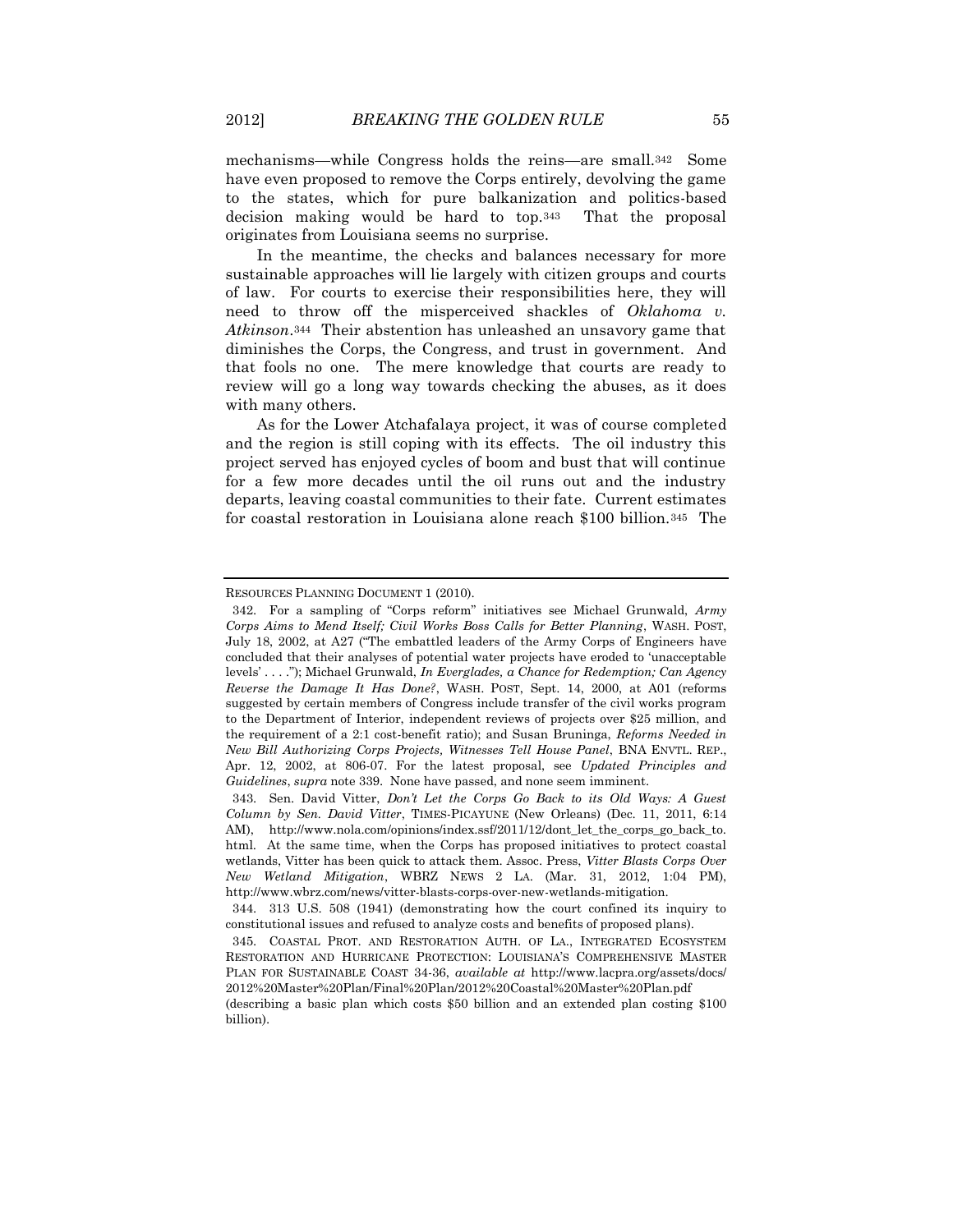rates of coastal collapse in Terrebonne Parish are phenomenal.346 At the same time, the parishes are pushing, with congressional support, for yet more and bigger canals like this one, each vying to become the super-port of the region.347 The Avondale Shipyard in Morgan City, a prime mover behind the Lower Atchafalaya project, has been closed for years, and the company itself absorbed by another enterprise.<sup>348</sup> McDermott rocks between rumors of imminent closure and the promise of a new boom.349 The trapper on the oyster reef who opened this Article is also gone. In fact, his reef is gone, consumed by tidal storms and rising seas. By the time the Lower Atchafalaya case got to trial, the project was for all intents and purposes history, as was his abode and his way of life. South Louisiana, meanwhile, under the banner of "a working coast,"<sup>350</sup> continues to advance coastal canals, levees, and pipelines with an all-of-the-above vigor that undercuts any real prospect of staying afloat and will, too, be part of its history.<sup>351</sup>

Both the Corps and South Louisiana are at a crossroads. They

348. Avondale was bought out by Huntington Ingalls Industries, a subsidiary of Northrop Grumman, and, as of 2010, was planning to wind down all work in Louisiana, including its New Orleans area shipyard, by 2013. *See* Mathew Albright, *Northrop Grumman Will Close Avondale Shipyard in 2013*, TIMES-PICAYUNE (New Orleans) (July 14, 2010, 2:52 AM), http://www.nola.com/business/index.ssf/2010/07/ northrop\_grumman\_will\_close\_av.html.

349. See McDermott International's CEO Discusses Q1 2011 Results - Earnings Call *Transcript*, SEEKING ALPHA (May 11, 2011, 10:00 AM), http://seekingalpha.com/article /269406-mcdermott-international-s-ceo-discuss-q1-2011-results-earnings-call-

transcript ("Revenues were very strong at nearly \$900 million . . . ."*)*; Cara Bayles*, Could McDermott Close Morgan City Yard?*, HOUMATODAY.COM (Nov. 15 2011, 11:30 AM), www.houmatoday.com/article/20111114/hurblog/111119740 (rumors of closure).

350. The phrase is used freely throughout the Louisiana Coastal Restoration Plan. *See* COASTAL PROT. AND RESTORATION AUTH. OF LA., *supra* note 343, at 20, 42, 43, 46, 170, 172, 176.

351. One very costly project in the Plan is not restoration at all but, rather, a levee system to support expanded development. *See May 2012 Coastal Scuttlebutt*, LACOASTPOST (May 15, 2012), http://lacoastpost.com/blog/?p=41280&lang-en ("The total cost of 33 structural projects considered for the \$50 billion plan is estimated at \$11.5 billion, or 23% of the total. The \$4 billion MTTG project is far and away the most expensive of these projects, accounting for 34.8% of the structural projects and 8% of the entire plan."). By the following year, the cost of the MTTG levee had risen to \$12.9 billon, more than twenty-five percent of the entire plan. *See* Amy Wold, *Morganza to Gulf Levee Project Swells to \$12.9B*, THE ADVOC. (Jan. 7, 2012), http://theadvocate.com /home/4839743-125/report-says-morganza-to-the.

<sup>346</sup>*. See* Coastal Wetlands Planning, Protection and Restoration Act, *The Terrebonne Basin*, LACOAST.GOV, http://lacoast.gov/new/About/Basin\_data/te/Default. aspx (last visited Jan. 7, 2013) (projecting, for example, that the Timbalier sub-basin "will become 75 percent (or more) open water" in the next fifty years).

<sup>347</sup>*. See* Cara Bayles, *Port Director Sees New Growth at Fourchon*, HOUMATODAY.COM (Oct. 31, 2011, 11:21 AM), http://www.houmatoday.com/article/ 20111031/ARTICLES/111039954?Title=Port-director-sees-new-growth-at-Fourchon (quoting Port Director, "[t]he whole mindset has been grow, grow, grow").